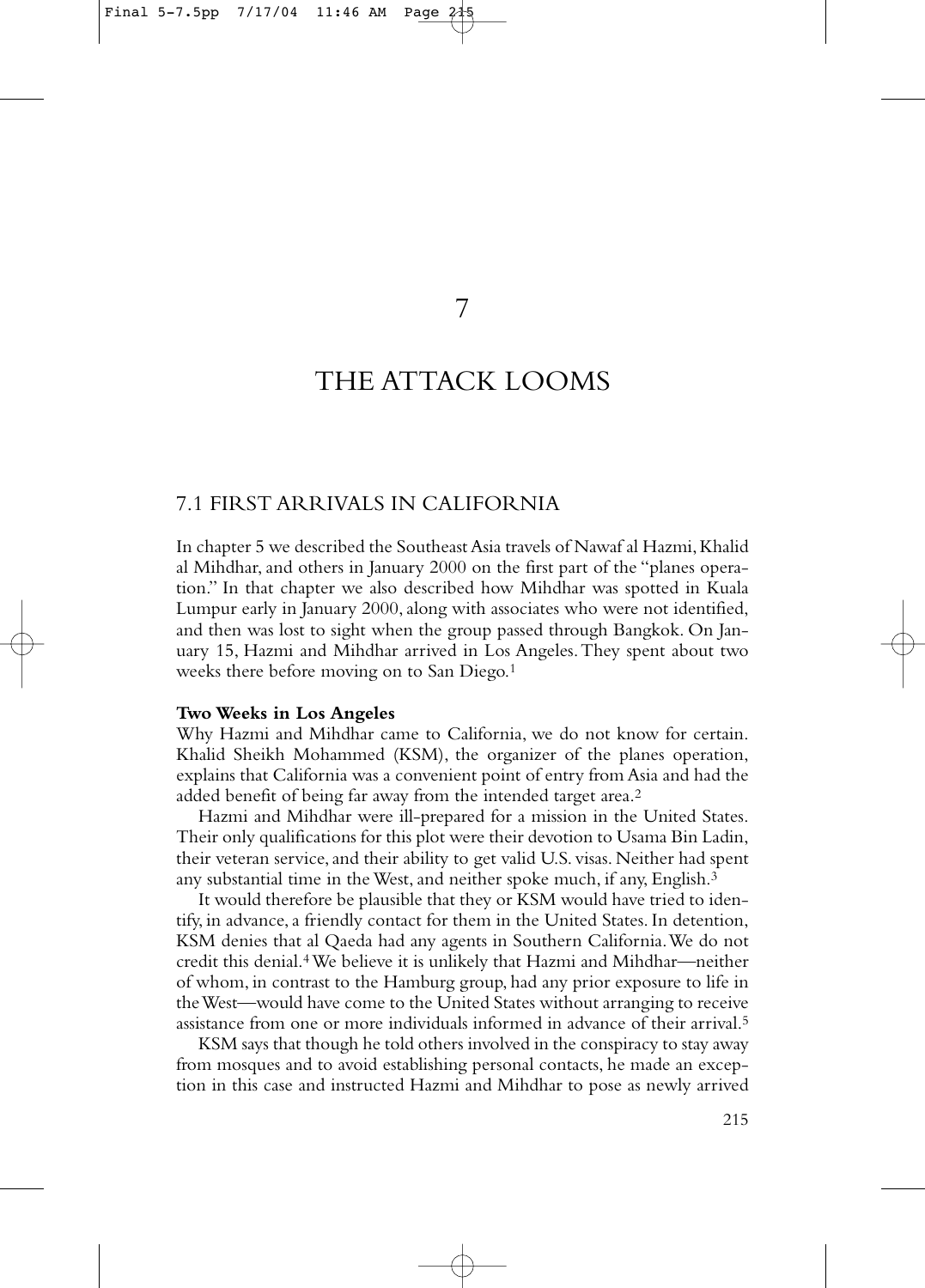Saudi students and seek assistance at local mosques.He counted on their breaking off any such relationships once they moved to the East Coast.6 Our inability to ascertain the activities of Hazmi and Mihdhar during their first two weeks in the United States may reflect al Qaeda tradecraft designed to protect the identity of anyone who may have assisted them during that period.

Hazmi and Mihdhar were directed to enroll in English-language classes upon arriving in Southern California, so that they could begin pilot training as soon as possible. KSM claims to have steered the two to San Diego on the basis of his own research,which supposedly included thumbing through a San Diego phone book acquired at a Karachi flea market. Contradicting himself, he also says that, as instructed, they attempted to enroll in three language schools in Los Angeles.<sup>7</sup>

After the pair cleared Immigration and Customs at Los Angeles International Airport, we do not know where they went.<sup>8</sup>They appear to have obtained assistance from the Muslim community,specifically the community surrounding the King Fahd mosque in Culver City, one of the most prominent mosques in Southern California.

It is fairly certain that Hazmi and Mihdhar spent time at the King Fahd mosque and made some acquaintances there. One witness interviewed by the FBI after the September 11 attacks has said he first met the hijackers at the mosque in early 2000. Furthermore, one of the people who would befriend them—a man named Mohdar Abdullah—recalled a trip with Hazmi and Mihdhar to Los Angeles in June when, on their arrival, the three went to the King Fahd mosque. There Hazmi and Mihdhar greeted various individuals whom they appeared to have met previously, including a man named "Khallam." In Abdullah's telling, when Khallam visited the al Qaeda operatives at their motel that evening,Abdullah was asked to leave the room so that Hazmi, Mihdhar, and Khallam could meet in private.The identity of Khallam and his purpose in meeting with Hazmi and Mihdhar remain unknown.9

To understand what Hazmi and Mihdhar did in their first weeks in the United States, evidently staying in Los Angeles, we have investigated whether anyone associated with the King Fahd mosque assisted them.This subject has received substantial attention in the media. Some have speculated that Fahad al Thumairy—an imam at the mosque and an accredited diplomat at the Saudi Arabian consulate from 1996 until 2003—may have played a role in helping the hijackers establish themselves on their arrival in Los Angeles.This speculation is based, at least in part, on Thumairy's reported leadership of an extremist faction at the mosque.10

A well-known figure at the King Fahd mosque and within the Los Angeles Muslim community,Thumairy was reputed to be an Islamic fundamentalist and a strict adherent to orthodox Wahhabi doctrine. Some Muslims concerned about his preaching have said he "injected non-Islamic themes into his guidance/prayers at the [King Fahd] Mosque" and had followers "supportive of the events of September 11, 2001."11Thumairy appears to have associ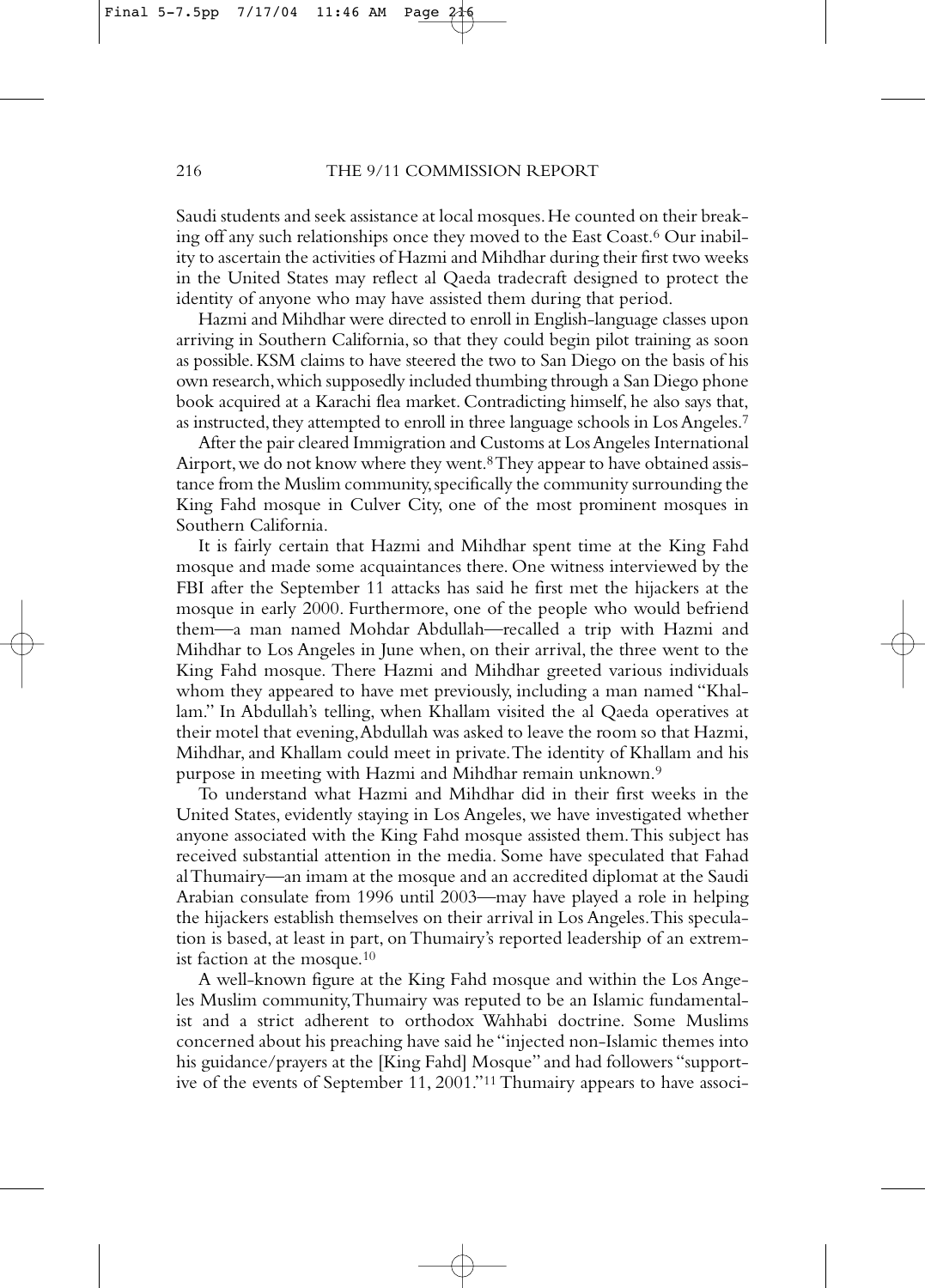ated with a particularly radical faction within the community of local worshippers, and had a network of contacts in other cities in the United States.After 9/11,Thumairy's conduct was a subject of internal debate among some Saudi officials. He apparently lost his position at the King Fahd mosque, possibly because of his immoderate reputation. On May 6, 2003,Thumairy attempted to reenter the United States from Saudi Arabia but was refused entry, based on a determination by the State Department that he might be connected with terrorist activity.12

When interviewed by both the FBI and the Commission staff,Thumairy has denied preaching anti-Western sermons,much less promoting violent jihad. More to the point, he claimed not to recognize either Hazmi or Mihdhar. Both denials are somewhat suspect. (He likewise denied knowing Omar al Bayoumi—a man from San Diego we will discuss shortly—even though witnesses and telephone records establish that the two men had contact with each other. Similarly,Thumairy's claim not to know Mohdar Abdullah is belied by Abdullah's contrary assertion.) On the other hand,Thumairy undoubtedly met with and provided religious counseling to countless individuals during his tenure at the King Fahd mosque, so he might not remember two transients like Hazmi and Mihdhar several years later.13

The circumstantial evidence makes Thumairy a logical person to consider as a possible contact for Hazmi and Mihdhar.Yet, after exploring the available leads, we have not found evidence that Thumairy provided assistance to the two operatives.14

We do not pick up their trail until February 1, 2000, when they encountered Omar al Bayoumi and Caysan Bin Don at a halal food restaurant on Venice Boulevard in Culver City, a few blocks away from the King Fahd mosque.Bayoumi and Bin Don have both told us that they had driven up from San Diego earlier that day so that Bayoumi could address a visa issue and collect some papers from the Saudi consulate. Bayoumi heard Hazmi and Mihdhar speaking in what he recognized to be Gulf Arabic and struck up a conversation. Since Bin Don knew only a little Arabic, he had to rely heavily on Bayoumi to translate for him.15

Mihdhar and Hazmi said they were students from Saudi Arabia who had just arrived in the United States to study English.They said they were living in an apartment near the restaurant but did not specify the address.They did not like Los Angeles and were having a hard time, especially because they did not know anyone.Bayoumi told them how pleasant San Diego was and offered to help them settle there.The two pairs then left the restaurant and went their separate ways.<sup>16</sup>

Bayoumi and Bin Don have been interviewed many times about the February 1, 2000, lunch. For the most part, their respective accounts corroborate each other. However, Bayoumi has said that he and Bin Don attempted to visit the King Fahd mosque after lunch but could not find it. Bin Don, on the other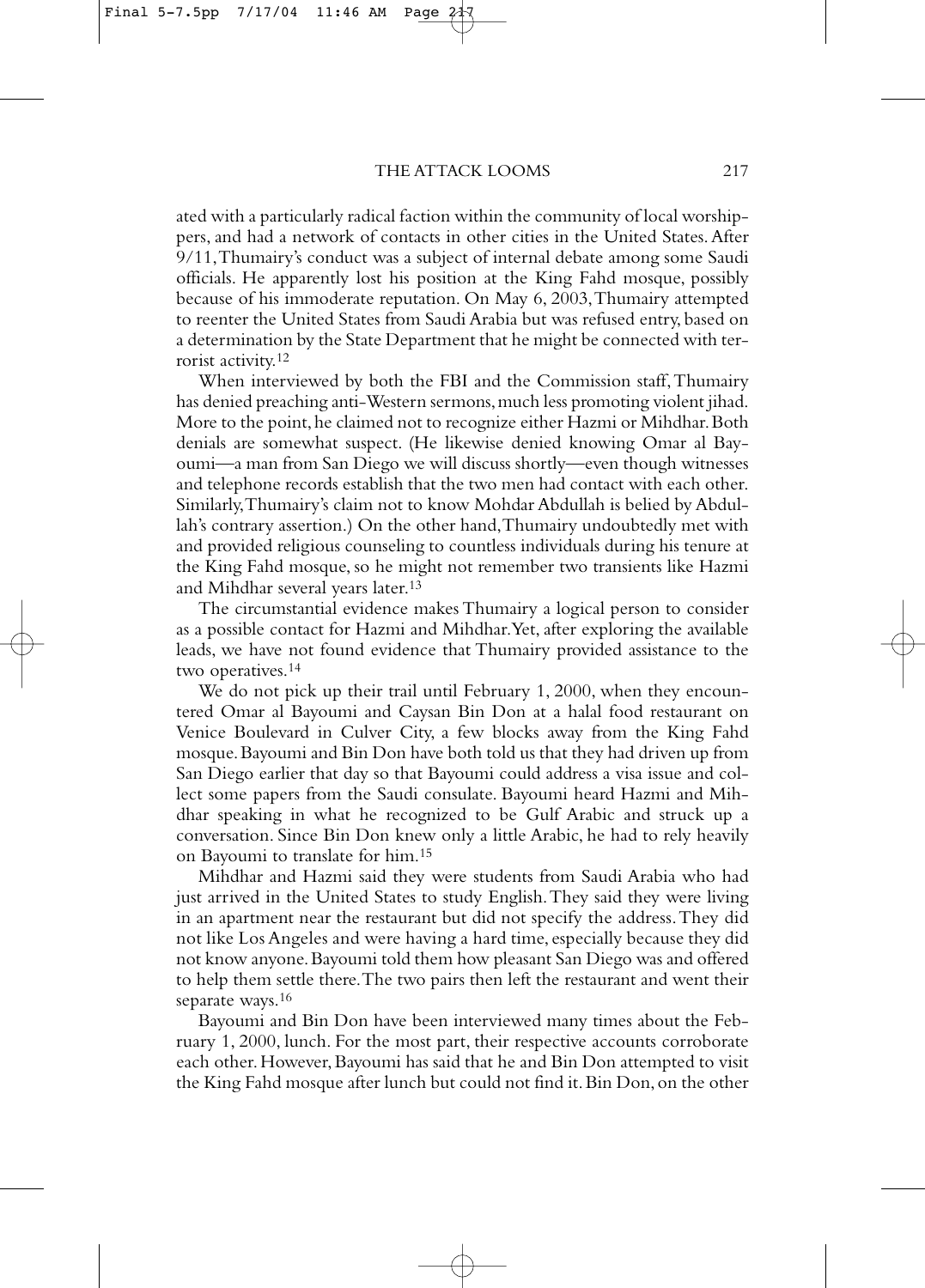hand, recalls visiting the mosque twice that day for prayers, both before and after the meal.Bin Don's recollection is spotty and inconsistent.Bayoumi's version can be challenged as well, since the mosque is close to the restaurant and Bayoumi had visited it, and the surrounding area, on multiple occasions, including twice within six weeks of February 1.We do not know whether the lunch encounter occurred by chance or design.We know about it because Bayoumi told law enforcement that it happened.17

Bayoumi, then 42 years old, was in the United States as a business student, supported by a private contractor for the Saudi Civil Aviation Authority, where Bayoumi had worked for over 20 years.18 The object of considerable media speculation following 9/11, he lives now in Saudi Arabia, well aware of his notoriety. Both we and the FBI have interviewed him and investigated evidence about him.

Bayoumi is a devout Muslim, obliging and gregarious. He spent much of his spare time involved in religious study and helping run a mosque in El Cajon, about 15 miles from San Diego. It is certainly possible that he has dissembled about some aspects of his story, perhaps to counter suspicion. On the other hand, we have seen no credible evidence that he believed in violent extremism or knowingly aided extremist groups.19 Our investigators who have dealt directly with him and studied his background find him to be an unlikely candidate for clandestine involvement with Islamist extremists.

#### **The Move to San Diego**

By February 4, Hazmi and Mihdhar had come to San Diego from Los Angeles, possibly driven by Mohdar Abdullah.Abdullah, a Yemeni university student in his early 20s, is fluent in both Arabic and English, and was perfectly suited to assist the hijackers in pursuing their mission.20

After 9/11,Abdullah was interviewed many times by the FBI. He admitted knowing of Hazmi and Mihdhar's extremist leanings and Mihdhar's involvement with the Islamic Army of Aden (a group with ties to al Qaeda) back in Yemen. Abdullah clearly was sympathetic to those extremist views. During a post-9/11 search of his possessions, the FBI found a notebook (belonging to someone else) with references to planes falling from the sky, mass killing, and hijacking. Further, when detained as a material witness following the 9/11 attacks,Abdullah expressed hatred for the U.S. government and "stated that the U.S. brought 'this' on themselves."21

When interviewed by the FBI after 9/11,Abdullah denied having advance knowledge of attacks. In May 2004, however, we learned of reports about Abdullah bragging to fellow inmates at a California prison in September– October 2003 that he had known Hazmi and Mihdhar were planning a terrorist attack.The stories attributed to Abdullah are not entirely consistent with each other. Specifically, according to one inmate, Abdullah claimed an unnamed individual had notified him that Hazmi and Mihdhar would be arriv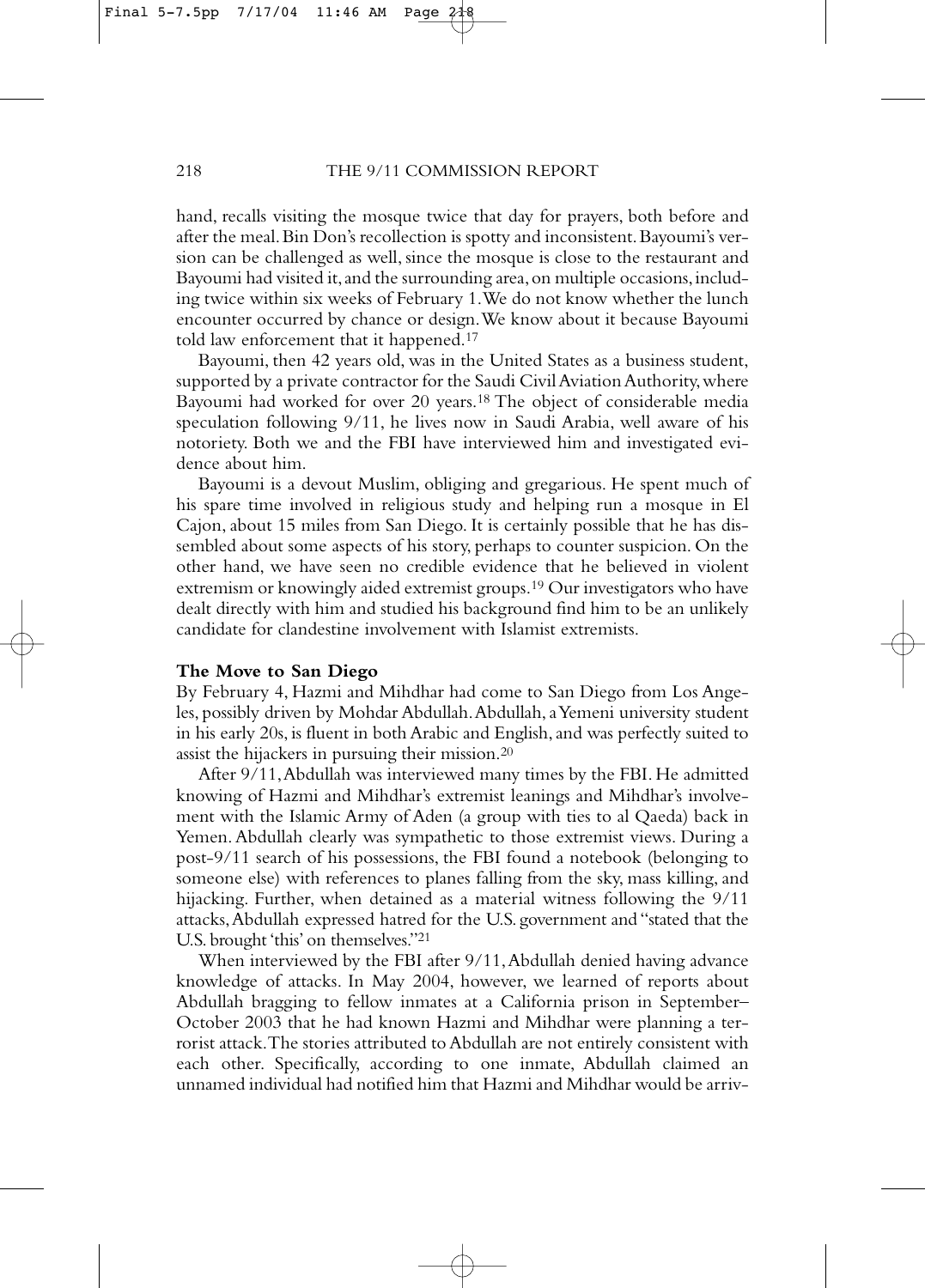ing in Los Angeles with plans to carry out an attack. Abdullah allegedly told the same inmate that he had driven the two al Qaeda operatives from Los Angeles to San Diego, but did not say when this occurred.We have been unable to corroborate this account.22

Another inmate has recalled Abdullah claiming he first heard about the hijackers' terrorist plans after they arrived in San Diego, when they told him they planned to fly an airplane into a building and invited him to join them on the plane. According to this inmate, Abdullah also claimed to have found out about the 9/11 attacks three weeks in advance, a claim that appears to dovetail with evidence that Abdullah may have received a phone call from Hazmi around that time, that he stopped making calls from his telephone after August 25, 2001, and that, according to his friends, he started acting strangely.23

Although boasts among prison inmates often tend to be unreliable, this evidence is obviously important.To date, neither we nor the FBI have been able to verify Abdullah's alleged jailhouse statements, despite investigative efforts.

We thus do not know when or how Hazmi and Mihdhar first came to San Diego.We do know that on February 4, they went to the Islamic Center of San Diego to find Omar al Bayoumi and take him up on his offer of help.Bayoumi obliged by not only locating an apartment but also helping them fill out the lease application, co-signing the lease and, when the real estate agent refused to take cash for a deposit, helping them open a bank account (which they did with a \$9,900 deposit); he then provided a certified check from his own account for which the al Qaeda operatives reimbursed him on the spot for the deposit. Neither then nor later did Bayoumi give money to either Hazmi or Mihdhar, who had received money from KSM.24

Hazmi and Mihdhar moved in with no furniture and practically no possessions. Soon after the move, Bayoumi used their apartment for a party attended by some 20 male members of the Muslim community.At Bayoumi's request, Bin Don videotaped the gathering with Bayoumi's video camera. Hazmi and Mihdhar did not mingle with the other guests and reportedly spent most of the party by themselves off camera, in a back room.25

Hazmi and Mihdhar immediately started looking for a different place to stay. Based on their comment to Bayoumi about the first apartment being expensive, one might infer that they wanted to save money.They may also have been reconsidering the wisdom of living so close to the video camera–wielding Bayoumi,who Hazmi seemed to think was some sort of Saudi spy.Just over a week after moving in, Hazmi and Mihdhar filed a 30-day notice of intention to vacate.Bayoumi apparently loaned them his cell phone to help them check out possibilities for new accommodations.26

Their initial effort to move turned out poorly. An acquaintance arranged with his landlord to have Mihdhar take over his apartment.Mihdhar put down a \$650 deposit and signed a lease for the apartment effective March 1. Several weeks later, Mihdhar sought a refund of his deposit, claiming he no longer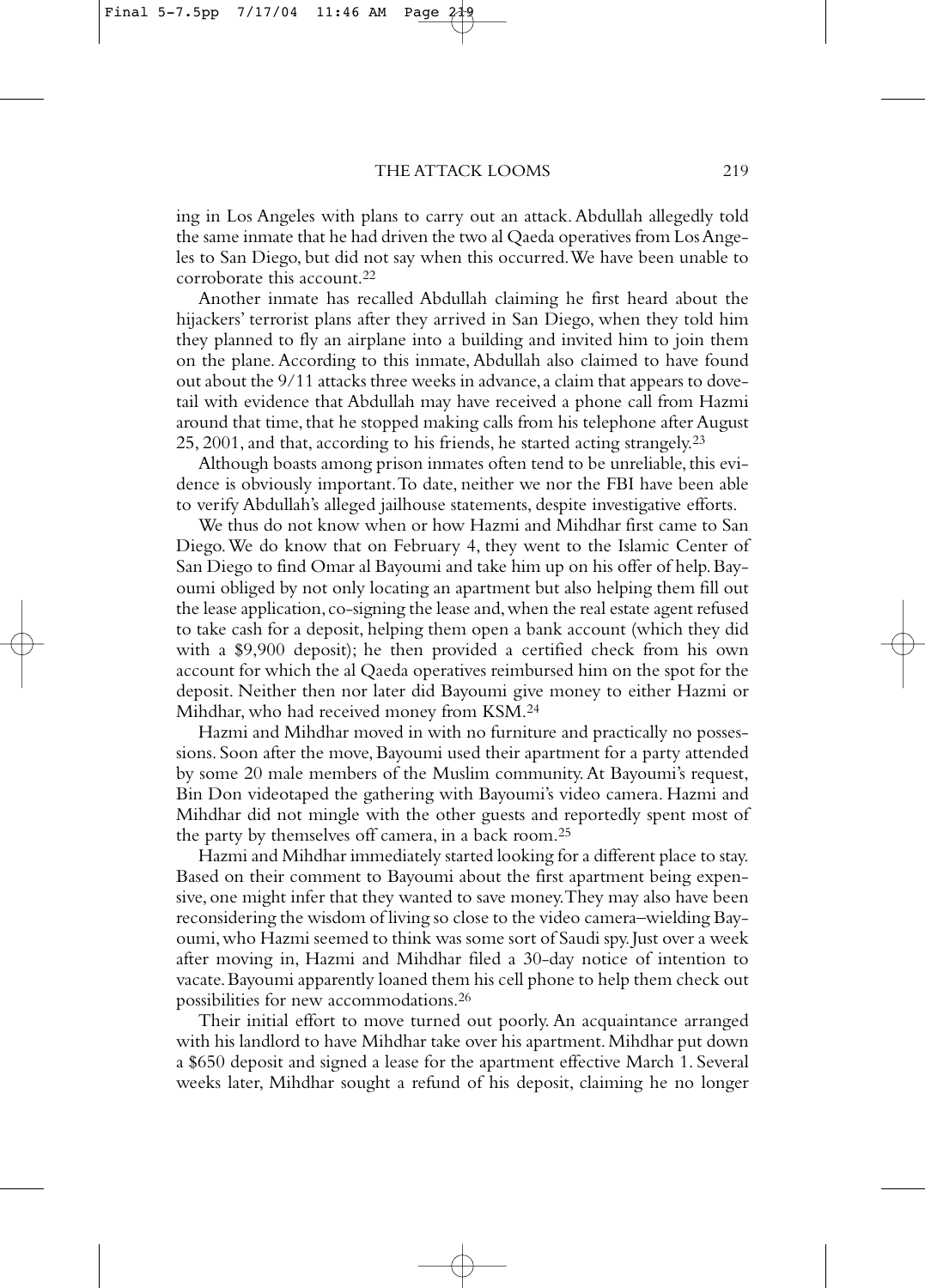intended to move in because the apartment was too messy.When the landlord refused to refund the deposit, Mihdhar became belligerent. The landlord remembers him "ranting and raving" as if he were "psychotic."27

Hazmi and Mihdhar finally found a room to rent in the home of an individual they had met at a mosque in San Diego.According to the homeowner, the future hijackers moved in on May 10,2000.Mihdhar moved out after only about a month. On June 9, he left San Diego to return to Yemen. Hazmi, on the other hand, stayed at this house for the rest of his time in California, until mid-December; he would then leave for Arizona with a newly arrived 9/11 hijacker-pilot, Hani Hanjour.28

While in San Diego, Hazmi and Mihdhar played the part of recently arrived foreign students.They continued to reach out to members of the Muslim community for help.At least initially, they found well-meaning new acquaintances at the Islamic Center of San Diego, which was only a stone's throw from the apartment where they first lived. For example, when they purchased a used car (with cash), they bought it from a man who lived across the street from the Islamic Center and who let them use his address in registering the vehicle, an accommodation "to help a fellow Muslim brother." Similarly, in April, when their cash supply may have been dwindling, Hazmi persuaded the administrator of the Islamic Center to let him use the administrator's bank account to receive a \$5,000 wire transfer from someone in Dubai, in the United Arab Emirates (this was KSM's nephew,Ali Abdul Aziz Ali).29

Hazmi and Mihdhar visited other mosques as well, mixing comfortably as devout worshippers. During the operatives' critical first weeks in San Diego, Mohdar Abdullah helped them. Translating between English and Arabic, he assisted them in obtaining California driver's licenses and with applying to language and flight schools.Abdullah also introduced them to his circle of friends; he shared an apartment with some of those friends near the Rabat mosque in La Mesa, a few miles from the hijackers' residence.30

Abdullah has emerged as a key associate of Hazmi and Mihdhar in San Diego. Detained after 9/11 (first as a material witness, then on immigration charges), he was deported to Yemen on May 21, 2004, after the U.S.Attorney for the Southern District of California declined to prosecute him on charges arising out of his alleged jailhouse admissions concerning the 9/11 operatives. The Department of Justice declined to delay his removal pending further investigation of this new information.31

Other friends of Abdullah also translated for Hazmi and Mihdhar and helped them adjust to life in San Diego. Some held extremist beliefs or were well acquainted with known extremists. For example, immediately after 9/11, Osama Awadallah, a Yemeni whose telephone number was found in Hazmi's Toyota at Washington Dulles International Airport, was found to possess photos, videos, and articles relating to Bin Ladin. Awadallah also had lived in a house where copies of Bin Ladin's fatwas and other similar materials were distributed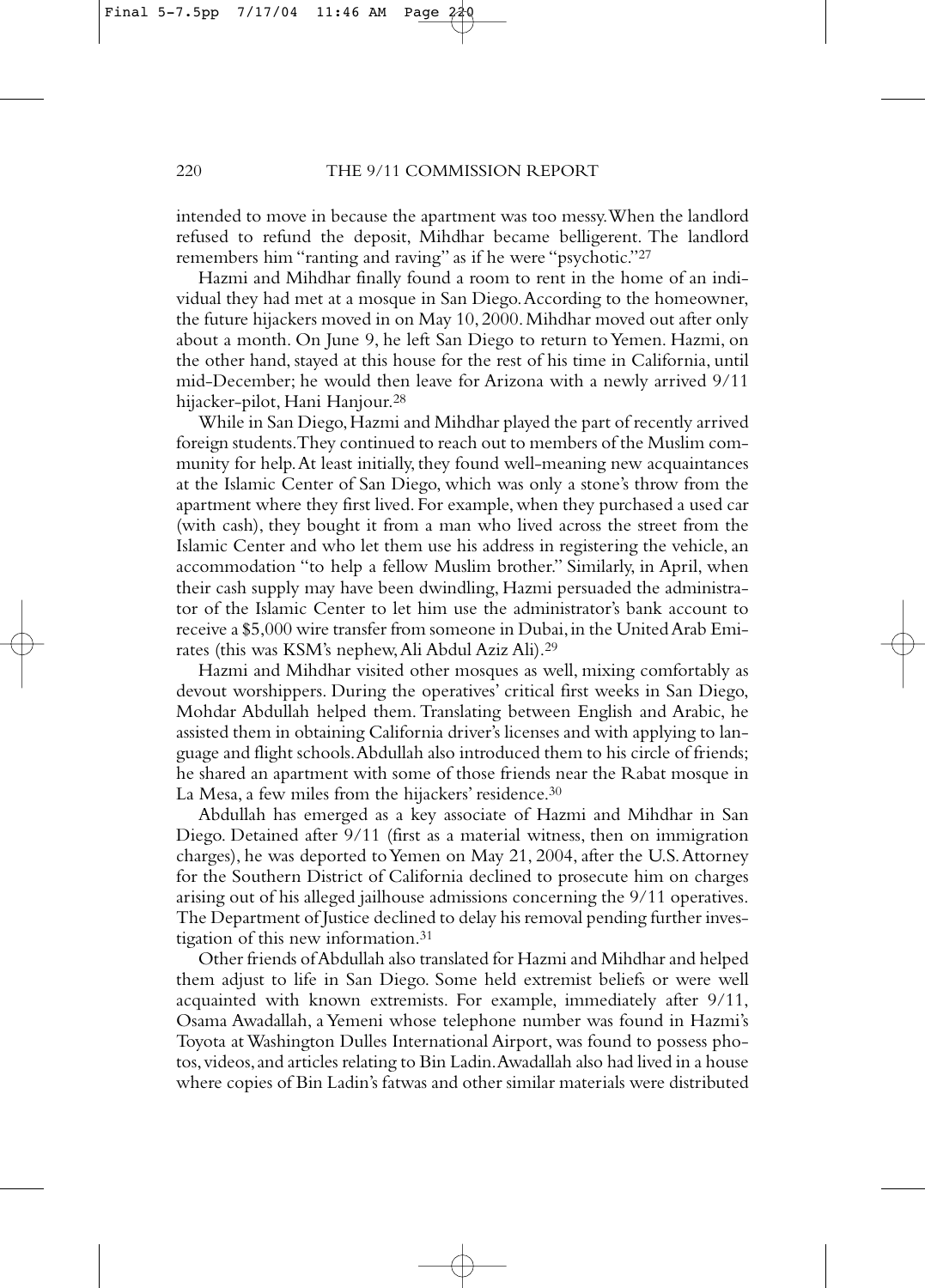to the residents. Omar Bakarbashat, a Saudi, also met Hazmi and Mihdhar at the Rabat mosque. He admitted helping Hazmi to learn English and taking over the operatives' first apartment in San Diego after they moved out. Bakarbashat apparently had downloaded stridently anti-American Web pages to his computer's hard drive.32

Another potentially significant San Diego contact for Hazmi and Mihdhar was Anwar Aulaqi, an imam at the Rabat mosque. Born in New Mexico and thus a U.S. citizen,Aulaqi grew up in Yemen and studied in the United States on a Yemeni government scholarship.We do not know how or when Hazmi and Mihdhar first met Aulaqi.The operatives may even have met or at least talked to him the same day they first moved to San Diego. Hazmi and Mihdhar reportedly respected Aulaqi as a religious figure and developed a close relationship with him.33

When interviewed after 9/11, Aulaqi said he did not recognize Hazmi's name but did identify his picture. Although Aulaqi admitted meeting with Hazmi several times, he claimed not to remember any specifics of what they discussed. He described Hazmi as a soft-spoken Saudi student who used to appear at the mosque with a companion but who did not have a large circle of friends.34

Aulaqi left San Diego in mid-2000, and by early 2001 had relocated to Virginia.As we will discuss later, Hazmi eventually showed up at Aulaqi's mosque in Virginia, an appearance that may not have been coincidental.We have been unable to learn enough about Aulaqi's relationship with Hazmi and Mihdhar to reach a conclusion.35

In sum, although the evidence is thin as to specific motivations, our overall impression is that soon after arriving in California,Hazmi and Mihdhar sought out and found a group of young and ideologically like-minded Muslims with roots in Yemen and Saudi Arabia, individuals mainly associated with Mohdar Abdullah and the Rabat mosque.The al Qaeda operatives lived openly in San Diego under their true names, listing Hazmi in the telephone directory.They managed to avoid attracting much attention.

## **Flight Training Fails; Mihdhar Bails Out**

Hazmi and Mihdhar came to the United States to learn English, take flying lessons, and become pilots as quickly as possible.They turned out, however, to have no aptitude for English.Even with help and tutoring from Mohdar Abdullah and other bilingual friends, Hazmi and Mihdhar's efforts to learn proved futile.This lack of language skills in turn became an insurmountable barrier to learning how to fly.36

A pilot they consulted at one school, the Sorbi Flying Club in San Diego, spoke Arabic. He explained to them that their flight instruction would begin with small planes. Hazmi and Mihdhar emphasized their interest in learning to fly jets, Boeing aircraft in particular, and asked where they might enroll to train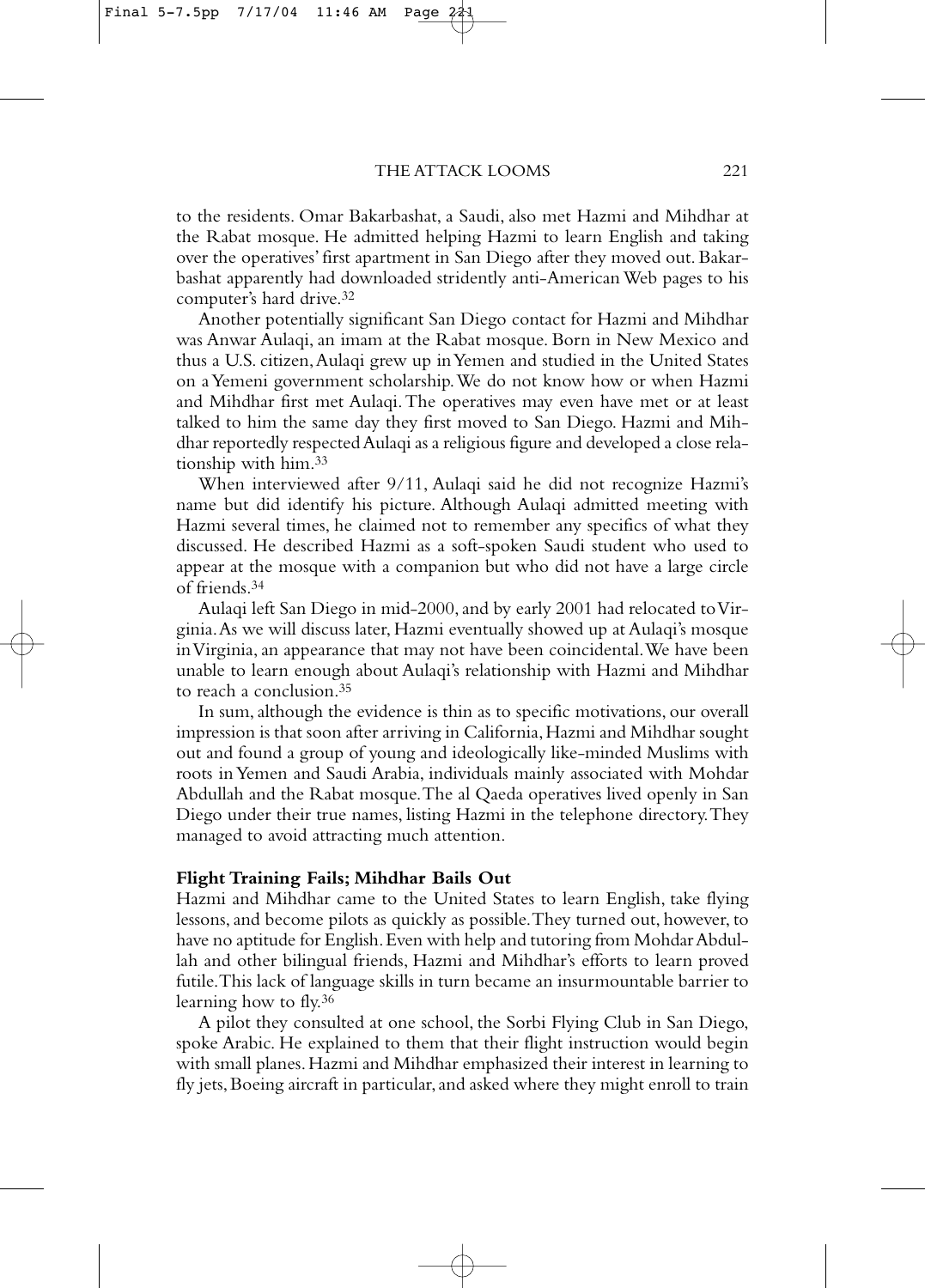on jets right away. Convinced that the two were either joking or dreaming, the pilot responded that no such school existed. Other instructors who worked with Hazmi and Mihdhar remember them as poor students who focused on learning to control the aircraft in flight but took no interest in takeoffs or landings. By the end of May 2000, Hazmi and Mihdhar had given up on learning how to fly.37

Mihdhar's mind seems to have been with his family back in Yemen, as evidenced by calls he made from the apartment telephone.When news of the birth of his first child arrived,he could stand life in California no longer.In late May and early June of 2000, he closed his bank account, transferred the car registration to Hazmi, and arranged his return to Yemen.According to KSM, Mihdhar was bored in San Diego and foresaw no problem in coming back to the United States since he had not overstayed his visa. Hazmi and Mohdar Abdullah accompanied him to Los Angeles on June 9.After visiting the King Fahd mosque one last time with his friends, Mihdhar left the country the following day.38

KSM kept in fairly close touch with his operatives, using a variety of methods.When Bin Ladin called KSM back from Pakistan to Afghanistan in the spring of 2000, KSM asked Khallad (whom we introduced in chapter 5) to maintain email contact with Hazmi in the United States. Mihdhar's decision to strand Hazmi in San Diego enraged KSM, who had not authorized the departure and feared it would compromise the plan. KSM attempted to drop Mihdhar from the planes operation and would have done so, he says, had he not been overruled by Bin Ladin.39

Following Mihdhar's departure, Hazmi grew lonely and worried that he would have trouble managing by himself. He prayed with his housemate each morning at 5:00 A.M. and attended services at the Islamic Center.He borrowed his housemate's computer for Internet access, following news coverage of fighting in Chechnya and Bosnia.With his housemate's help, Hazmi also used the Internet to search for a wife (after obtaining KSM's approval to marry).This search did not succeed. Although he developed a close relationship with his housemate, Hazmi preferred not to use the house telephone, continuing the practice he and Mihdhar had adopted of going outside to make phone calls.40

After Mihdhar left, other students moved into the house. One of these, Yazeed al Salmi, stands out. In July 2000, Salmi purchased \$4,000 in traveler's checks at a bank in Riyadh, Saudi Arabia. On September 5, Hazmi deposited \$1,900 of the traveler's checks into his bank account, after withdrawing the same amount in cash. It is possible that Hazmi was simply cashing the traveler's checks for a friend.We do not know; Salmi claims not to remember the transaction.After 9/11, Salmi reportedly confided to Mohdar Abdullah that he had previously known terrorist pilot Hani Hanjour.After living in the same house with Hazmi for about a month, Salmi moved to the La Mesa apartment shared by Abdullah and others.41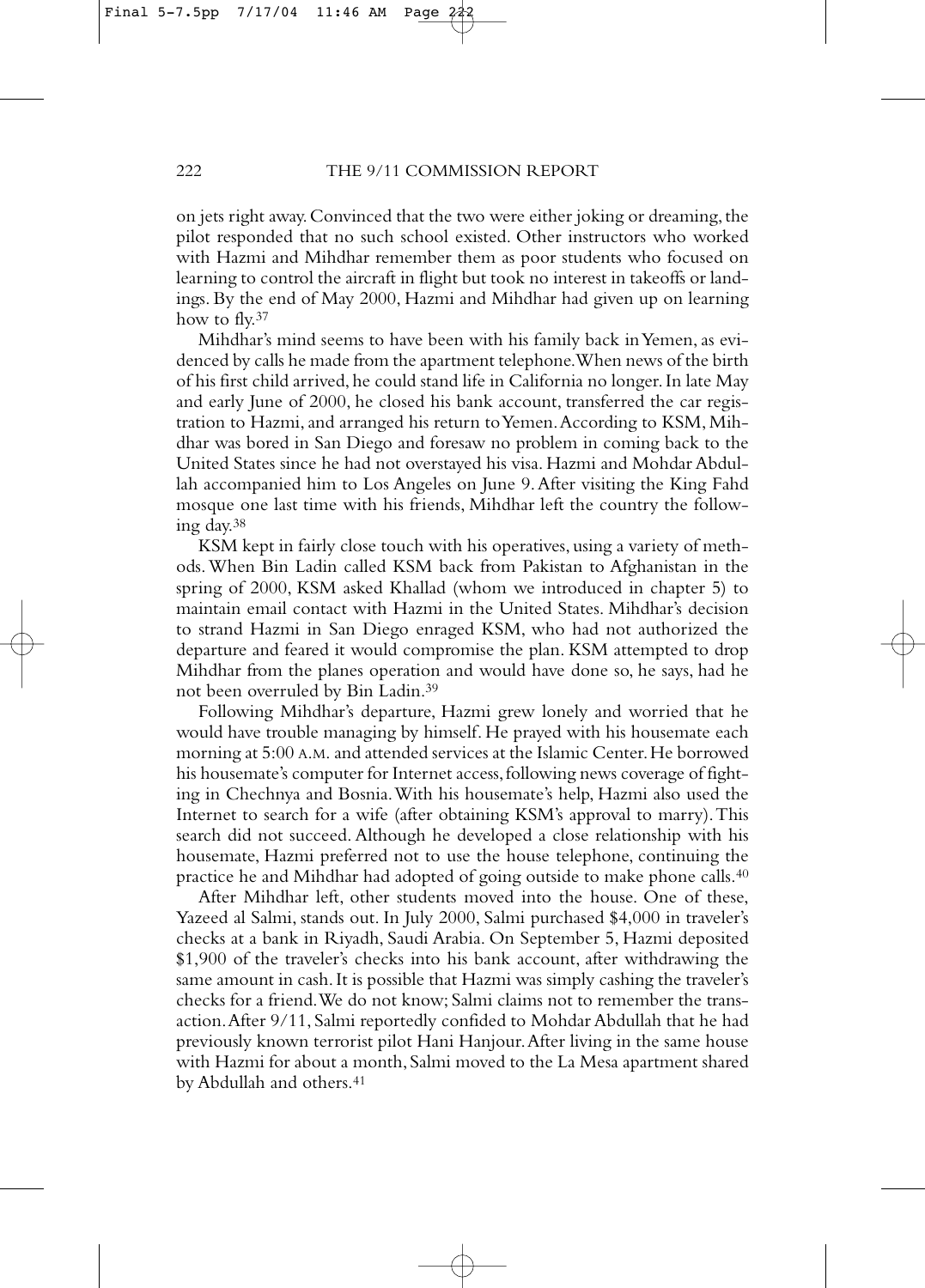By the fall of 2000, Hazmi no longer even pretended to study English or take flying lessons.Aware that his co-conspirators in Afghanistan and Pakistan would be sending him a new colleague shortly, he bided his time and worked for a few weeks at a gas station in La Mesa where some of his friends, including Abdullah, were employed. On one occasion, Hazmi told a fellow employee that he was planning to find a better job,and let slip a prediction that he would become famous.42

On December 8, 2000, Hani Hanjour arrived in San Diego, having traveled from Dubai via Paris and Cincinnati. Hazmi likely picked up Hanjour at the airport.We do not know where Hanjour stayed; a few days later, both men left San Diego. Before departing, they visited the gas station in La Mesa, where Hazmi reportedly introduced Hanjour as a "long time friend from Saudi Arabia." Hazmi told his housemate that he and his friend "Hani" were headed for San Jose to take flying lessons and told his friends that he would stay in touch. Hazmi promised to return to San Diego soon, and he and Hanjour drove off.<sup>43</sup>

Hazmi did not sever all contact with his friends in San Diego.According to Abdullah, after Hazmi left San Diego in December 2000, he telephoned Abdullah twice: in December 2000 or January 2001, Hazmi said he was in San Francisco and would be attending flight school there; about two weeks later, he said he was attending flight school in Arizona. Some evidence, which we will discuss later, indicates that Hazmi contacted Abdullah again, in August 2001. In addition, during the month following Hazmi's departure from San Diego, he emailed his housemate three times,including a January 2001 email that Hazmi signed "Smer," an apparent attempt to conceal his identity that struck the housemate as strange at the time. Hazmi also telephoned his housemate that he and his friend had decided to take flight lessons in Arizona, and that Mihdhar was now back in Yemen.That was their last contact.When the housemate emailed Hazmi in February and March of 2001 to find out how he was faring, Hazmi did not reply. <sup>44</sup>

The housemate who rented the room to Hazmi and Mihdhar during 2000 is an apparently law-abiding citizen with long-standing, friendly contacts among local police and FBI personnel.He did not see anything unusual enough in the behavior of Hazmi or Mihdhar to prompt him to report to his law enforcement contacts. Nor did those contacts ask him for information about his tenants/housemates.

# 7.2 THE 9/11 PILOTS IN THE UNITED STATES

#### **The Hamburg Pilots Arrive in the United States**

In the early summer of 2000, the Hamburg group arrived in the United States to begin flight training. Marwan al Shehhi came on May 29, arriving in Newark on a flight from Brussels. He went to New York City and waited there for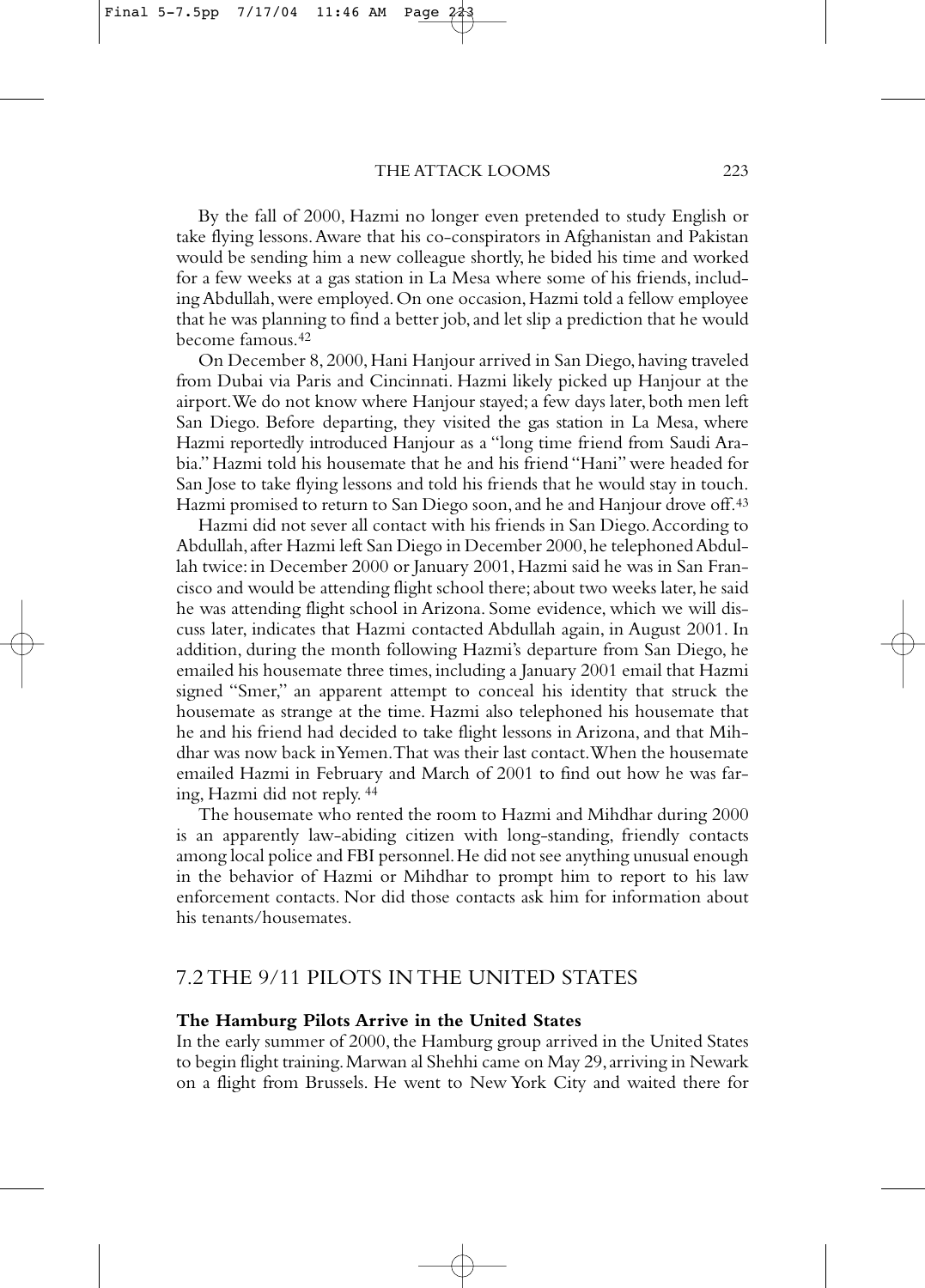Mohamed Atta to join him. On June 2,Atta traveled to the Czech Republic by bus from Germany and then flew from Prague to Newark the next day. According to Ramzi Binalshibh,Atta did not meet with anyone in Prague; he simply believed it would contribute to operational security to fly out of Prague rather than Hamburg, the departure point for much of his previous international travel.45

Atta and Shehhi had not settled on where they would obtain their flight training. In contrast, Ziad Jarrah had already arranged to attend the Florida Flight Training Center (FFTC) in Venice, Florida. Jarrah arrived in Newark on June 27 and then flew to Venice. He immediately began the private pilot program at FFTC, intending to get a multi-engine license. Jarrah moved in with some of the flight instructors affiliated with his school and bought a car.<sup>46</sup>

While Jarrah quickly settled into training in Florida,Atta and Shehhi kept searching for a flight school.After visiting the Airman Flight School in Norman, Oklahoma (where Zacarias Moussaoui would enroll several months later and where another al Qaeda operative, Ihab Ali, had taken lessons in the mid-1990s), Atta started flight instruction at Huffman Aviation in Venice, Florida, and both Atta and Shehhi subsequently enrolled in the Accelerated Pilot Program at that school. By the end of July, both of them took solo flights, and by mid-August they passed the private pilot airman test.They trained through the summer at Huffman, while Jarrah continued his training at FFTC.<sup>47</sup>

The Hamburg operatives paid for their flight training primarily with funds wired from Dubai by KSM's nephew,Ali Abdul Aziz Ali. Between June 29 and September 17, 2000,Ali sent Shehhi and Atta a total of \$114,500 in five transfers ranging from \$5,000 to \$70,000.Ali relied on the unremarkable nature of his transactions, which were essentially invisible amid the billions of dollars flowing daily across the globe.<sup>48</sup> Ali was not required to provide identification in sending this money and the aliases he used were not questioned.49

In mid-September,Atta and Shehhi applied to change their immigration status from tourist to student, stating their intention to study at Huffman until September 1, 2001. In late September, they decided to enroll at Jones Aviation in Sarasota, Florida, about 20 miles north of Venice.According to the instructor at Jones, the two were aggressive, rude, and sometimes even fought with him to take over the controls during their training flights. In early October, they took the Stage I exam for instruments rating at Jones Aviation and failed. Very upset, they said they were in a hurry because jobs awaited them at home. Atta and Shehhi then returned to Huffman.50

In the meantime, Jarrah obtained a single-engine private pilot certificate in early August. Having reached that milestone, he departed on the first of five foreign trips he would take after first entering the United States. In October, he flew back to Germany to visit his girlfriend,Aysel Senguen.The two traveled to Paris before Jarrah returned to Florida on October 29. His relationship with her remained close throughout his time in the United States. In addition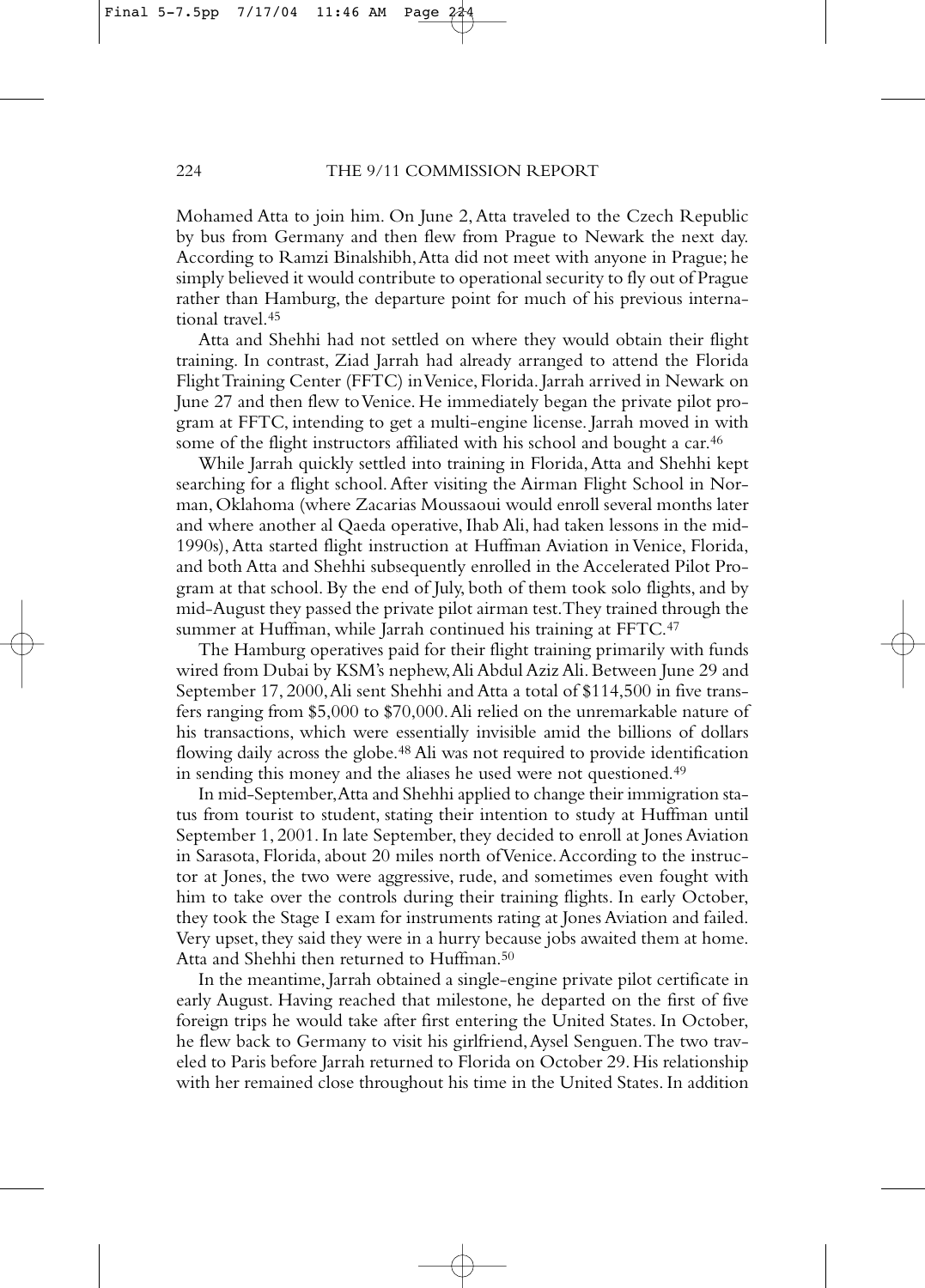to his trips,Jarrah made hundreds of phone calls to her and communicated frequently by email.<sup>51</sup>

Jarrah was supposed to be joined at FFTC by Ramzi Binalshibh, who even sent the school a deposit. But Binalshibh could not obtain a U.S. visa. His first applications in May and June 2000 were denied because he lacked established ties in Germany ensuring his return from a trip to the United States. In September, he went home to Yemen to apply for a visa from there, but was denied on grounds that he also lacked sufficient ties to Yemen. In October, he tried one last time, in Berlin, applying for a student visa to attend "aviation language school," but the prior denials were noted and this application was denied as well, as incomplete.52

Unable to participate directly in the operation, Binalshibh instead took on the role of coordinating between KSM and the operatives in the United States. Apart from sending a total of about \$10,000 in wire transfers to Atta and Shehhi during the summer of 2000, one of Binalshibh's first tasks in his new role as plot coordinator was to assist another possible pilot, Zacarias Moussaoui.53

In the fall of 2000, KSM had sent Moussaoui to Malaysia for flight training, but Moussaoui did not find a school he liked. He worked instead on other terrorist schemes, such as buying four tons of ammonium nitrate for bombs to be planted on cargo planes flying to the United States.When KSM found out, he recalled Moussaoui back to Pakistan and directed him to go to the United States for flight training. In early October, Moussaoui went to London.When Binalshibh visited London in December, he stayed at the same 16-room dormitory where Moussaoui was still residing. From London, Moussaoui sent inquiries to the Airman Flight School in Norman, Oklahoma.54

Confronting training or travel problems with Hazmi, Mihdhar, Binalshibh, and Moussaoui, al Qaeda was looking for another possible pilot candidate. A new recruit with just the right background conveniently presented himself in Afghanistan.

#### **The Fourth Pilot: Hani Hanjour**

Hani Hanjour, from Ta'if, Saudi Arabia, first came to the United States in 1991 to study at the Center for English as a Second Language at the University of Arizona. He seems to have been a rigorously observant Muslim.According to his older brother, Hani Hanjour went to Afghanistan for the first time in the late 1980s, as a teenager, to participate in the jihad and, because the Soviets had already withdrawn, worked for a relief agency there.55

In 1996, Hanjour returned to the United States to pursue flight training, after being rejected by a Saudi flight school. He checked out flight schools in Florida, California, and Arizona; and he briefly started at a couple of them before returning to Saudi Arabia. In 1997, he returned to Florida and then, along with two friends, went back to Arizona and began his flight training there in earnest. After about three months, Hanjour was able to obtain his private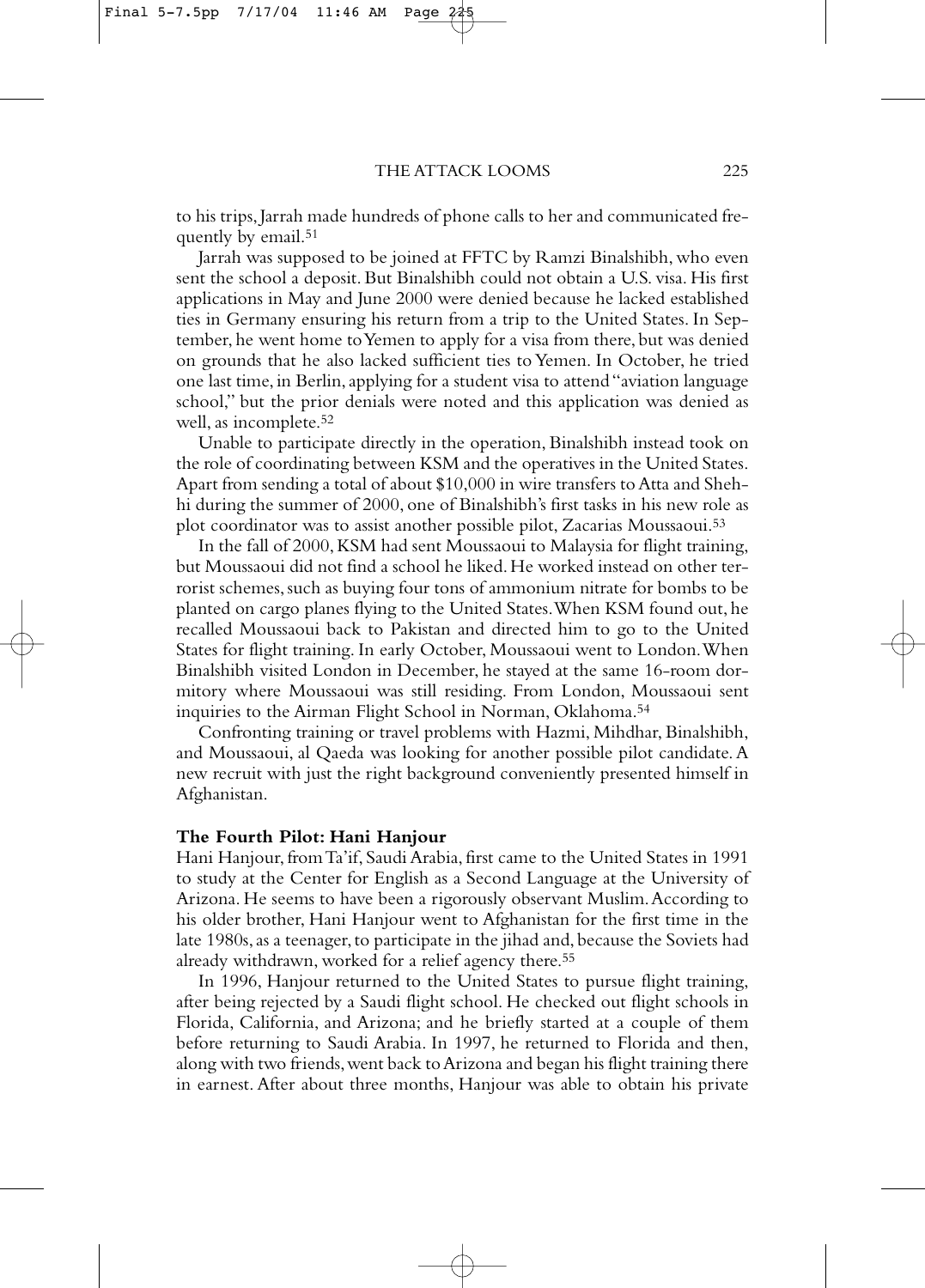pilot's license.Several more months of training yielded him a commercial pilot certificate, issued by the Federal Aviation Administration (FAA) in April 1999. He then returned to Saudi Arabia.56

Hanjour reportedly applied to the civil aviation school in Jeddah after returning home, but was rejected. He stayed home for a while and then told his family he was going to the United Arab Emirates to work for an airline. Where Hanjour actually traveled during this time period is unknown. It is possible he went to the training camps in Afghanistan.<sup>57</sup>

The fact that Hanjour spent so much time in Arizona may be significant.A number of important al Qaeda figures attended the University of Arizona in Tucson or lived in Tucson in the 1980s and early 1990s.58 Some of Hanjour's known Arizona associates from the time of his flight training in the late 1990s have also raised suspicion.59 FBI investigators have speculated that al Qaeda may have directed other extremist Muslims in the Phoenix area to enroll in aviation training. It is clear that when Hanjour lived in Arizona in the 1990s, he associated with several individuals holding extremist beliefs who have been the subject of counterterrorism investigations. Some of them trained with Hanjour to be pilots. Others had apparent connections to al Qaeda, including training in Afghanistan.<sup>60</sup>

By the spring of 2000, Hanjour was back in Afghanistan.According to KSM, Hanjour was sent to him in Karachi for inclusion in the plot after Hanjour was identified in al Qaeda's al Faruq camp as a trained pilot, on the basis of background information he had provided. Hanjour had been at a camp in Afghanistan for a few weeks when Bin Ladin or Atef apparently realized that he was a trained pilot; he was told to report to KSM, who then trained Hanjour for a few days in the use of code words.<sup>61</sup>

On June 20, Hanjour returned home to Saudi Arabia. He obtained a U.S. student visa on September 25 and told his family he was returning to his job in the UAE. Hanjour did go to the UAE, but to meet facilitator Ali Abdul Aziz Ali.62

Ali opened a bank account in Dubai for Hanjour and providing the initial funds for his trip. On December 8, Hanjour traveled to San Diego. His supposed destination was an English as a second language program in Oakland, California, which he had scheduled before leaving Saudi Arabia but never attended. Instead, as mentioned earlier, he joined Nawaf al Hazmi in San Diego.63

Hazmi and Hanjour left San Diego almost immediately and drove to Arizona. Settling in Mesa, Hanjour began refresher training at his old school,Arizona Aviation. He wanted to train on multi-engine planes, but had difficulties because his English was not good enough.The instructor advised him to discontinue but Hanjour said he could not go home without completing the training. In early 2001, he started training on a Boeing 737 simulator at Pan Am International Flight Academy in Mesa.An instructor there found his work well below standard and discouraged him from continuing. Again, Hanjour per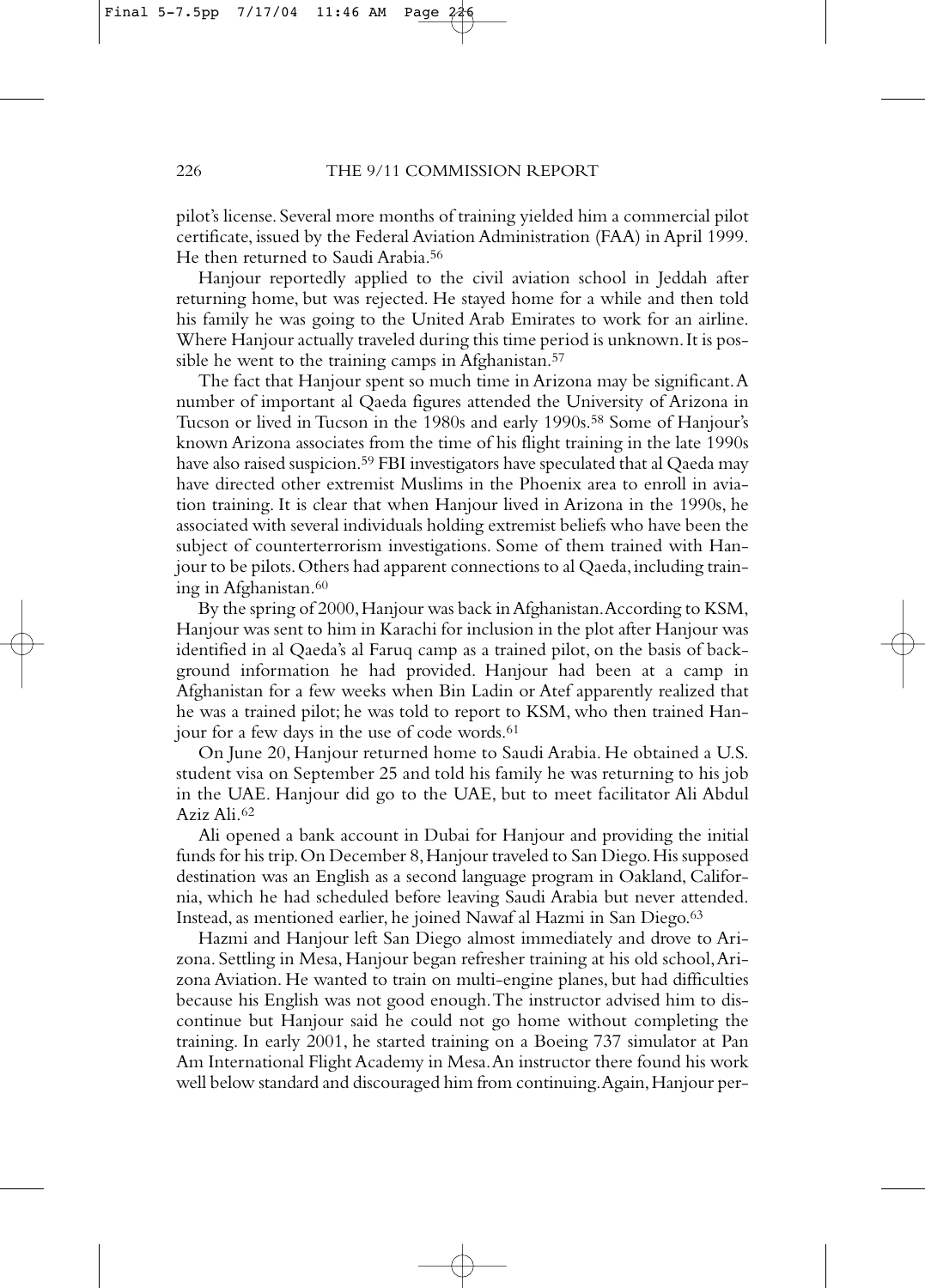severed; he completed the initial training by the end of March 2001. At that point, Hanjour and Hazmi vacated their apartment and started driving east, anticipating the arrival of the "muscle hijackers"—the operatives who would storm the cockpits and control the passengers. By as early as April 4, Hanjour and Hazmi had arrived in Falls Church,Virginia.64

The three pilots in Florida continued with their training.Atta and Shehhi finished up at Huffman and earned their instrument certificates from the FAA in November. In mid-December 2000, they passed their commercial pilot tests and received their licenses.They then began training to fly large jets on a flight simulator. At about the same time, Jarrah began simulator training, also in Florida but at a different center. By the end of 2000, less than six months after their arrival, the three pilots on the East Coast were simulating flights on large jets.<sup>65</sup>

#### **Travels in Early 2001**

Jarrah, Atta, and Shehhi, having progressed in their training, all took foreign trips during the holiday period of 2000–2001. Jarrah flew through Germany to get home to Beirut.A few weeks later, he returned to Florida via Germany, with Aysel Senguen. She stayed with him in Florida for ten days, even accompanying him to a flight training session.We do not know whether Atta or al Qaeda leaders knew about Jarrah's trips and Senguen's visit.The other operatives had broken off regular contact with their families.At the end of January 2001, Jarrah again flew to Beirut, to visit his sick father.After staying there for several weeks, Jarrah visited Senguen in Germany for a few days before returning to the United States at the end of February.66

While Jarrah took his personal trips,Atta traveled to Germany in early January 2001 for a progress meeting with Ramzi Binalshibh. Binalshibh says Atta told him to report to the al Qaeda leadership in Afghanistan that the three Hamburg pilots had completed their flight training and were awaiting orders. Atta also disclosed that a fourth pilot, Hanjour, had joined Hazmi. Upon returning to Florida,Atta wired Binalshibh travel money.Binalshibh proceeded to Afghanistan, made his report, and spent the next several months there and in Pakistan.67

When Atta returned to Florida, Shehhi left for Morocco, traveling to Casablanca in mid-January. Shehhi's family, concerned about not having heard from him, reported him missing to the UAE government.The UAE embassy in turn contacted the Hamburg police and a UAE representative tried to find him in Germany, visiting mosques and Shehhi's last address in Hamburg.After learning that his family was looking for him, Shehhi telephoned them on January 20 and said he was still living and studying in Hamburg.The UAE government then told the Hamburg police they could call off the search.<sup>68</sup>

Atta and Shehhi both encountered some difficulty reentering the United States, on January 10 and January 18, respectively. Because neither presented a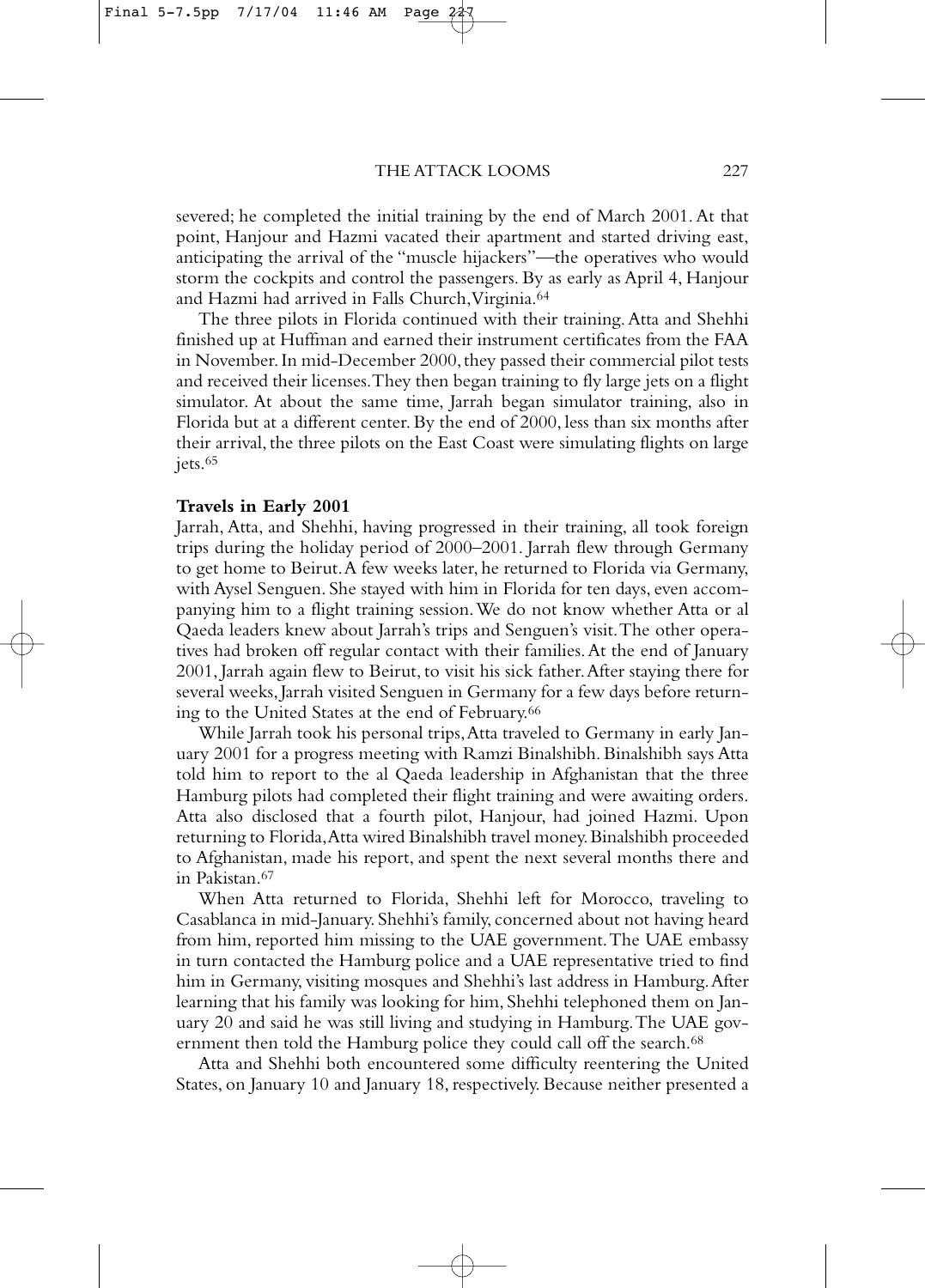## **Atta's Alleged Trip to Prague**

Mohamed Atta is known to have been in Prague on two occasions: in December 1994, when he stayed one night at a transit hotel, and in June 2000, when he was en route to the United States. On the latter occasion, he arrived by bus from Germany, on June 2, and departed for Newark the following day.69

The allegation that Atta met with an Iraqi intelligence officer in Prague in April 2001 originates from the reporting of a single source of the Czech intelligence service. Shortly after 9/11, the source reported having seen Atta meet with Ahmad Khalil Ibrahim Samir al Ani,an Iraqi diplomat, at the Iraqi Embassy in Prague on April 9, 2001, at 11:00 A.M. This information was passed to CIA headquarters.

The U.S. legal attaché ("Legat") in Prague, the representative of the FBI, met with the Czech service's source.After the meeting, the assessment of the Legat and the Czech officers present was that they were 70 percent sure that the source was sincere and believed his own story of the meeting. Subsequently, the Czech intelligence service publicly stated that there was a 70 percent probability that the meeting between Atta and Ani had taken place.The Czech Interior Minister also made several statements to the press about his belief that the meeting had occurred, and the story was widely reported.

The FBI has gathered evidence indicating that Atta was in Virginia Beach on April 4 (as evidenced by a bank surveillance camera photo), and in Coral Springs, Florida on April 11, where he and Shehhi leased an apartment.On April 6,9,10,and 11,Atta's cellular telephone was used numerous times to call various lodging establishments in Florida from cell sites within Florida.We cannot confirm that he placed those calls. But there are no U.S. records indicating that Atta departed the country during this period. Czech officials have reviewed their flight and border records as well for any indication that Atta was in the Czech Republic in April 2001, including records of anyone crossing the border who even looked Arab.They have also reviewed pictures from the area near the Iraqi embassy and have not discovered photos of anyone who looked like Atta. No evidence has been found that Atta was in the Czech Republic in April 2001.

According to the Czech government,Ani, the Iraqi officer alleged to have met with Atta, was about 70 miles away from Prague on April 8–9 and did not return until the afternoon of the ninth,while the source was firm that the sighting occurred at 11:00 A.M. When questioned about the reported April 2001 meeting,Ani—now in custody—has denied ever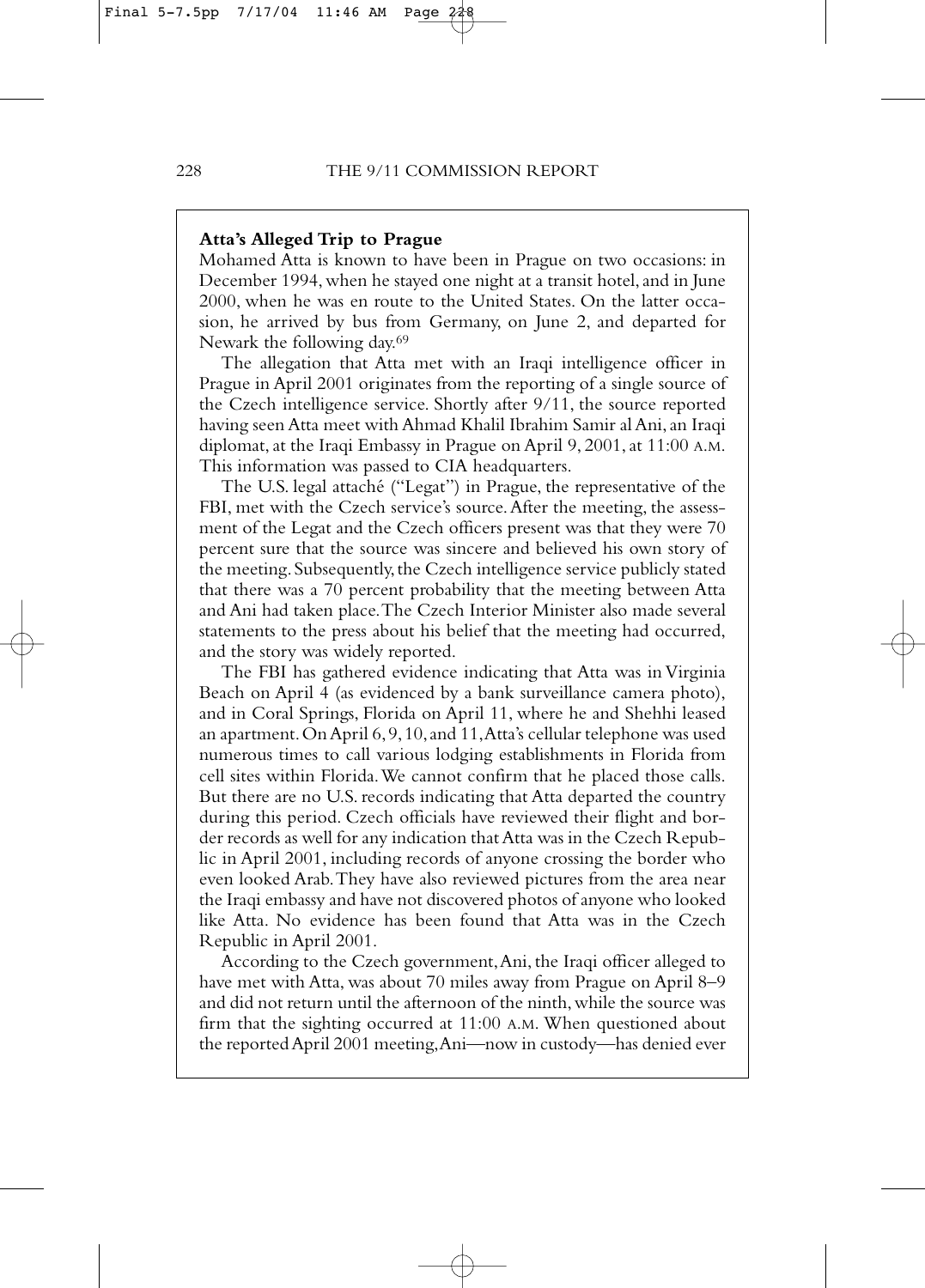meeting or having any contact with Atta.Ani says that shortly after 9/11, he became concerned that press stories about the alleged meeting might hurt his career. Hoping to clear his name, Ani asked his superiors to approach the Czech government about refuting the allegation. He also denies knowing of any other Iraqi official having contact with Atta.

These findings cannot absolutely rule out the possibility that Atta was in Prague on April 9, 2001. He could have used an alias to travel and a passport under that alias, but this would be an exception to his practice of using his true name while traveling (as he did in January and would in July when he took his next overseas trip). The FBI and CIA have uncovered no evidence that Atta held any fraudulent passports.

KSM and Binalshibh both deny that an Atta-Ani meeting occurred. There was no reason for such a meeting, especially considering the risk it would pose to the operation. By April 2001, all four pilots had completed most of their training, and the muscle hijackers were about to begin entering the United States.

The available evidence does not support the original Czech report of an Atta-Ani meeting.70

student visa, both of them had to persuade INS inspectors that they should be admitted so that they could continue their flight training. Neither operative had any problem clearing Customs.71

After returning to Florida from their trips,Atta and Shehhi visited Georgia, staying briefly in Norcross and Decatur, and renting a single-engine plane to fly with an instructor in Lawrenceville. By February 19,Atta and Shehhi were in Virginia.They rented a mailbox in Virginia Beach, cashed a check, and then promptly returned to Georgia, staying in Stone Mountain.We have found no explanation for these travels. In mid-March, Jarrah was in Georgia as well, staying in Decatur.There is no evidence that the three pilots met, although Jarrah and Atta apparently spoke on the phone.At the end of the month, Jarrah left the United States again and visited Senguen in Germany for two weeks. In early April, Atta and Shehhi returned to Virginia Beach and closed the mailbox they had opened in February.72

By the time Atta and Shehhi returned to Virginia Beach from their travels in Georgia, Hazmi and Hanjour had also arrived in Virginia, in Falls Church. They made their way to a large mosque there, the Dar al Hijra mosque, sometime in early April.73

As we mentioned earlier, one of the imams at this mosque was the same Anwar Aulaqi with whom Hazmi had spent time at the Rabat mosque in San Diego.Aulaqi had moved to Virginia in January 2001. He remembers Hazmi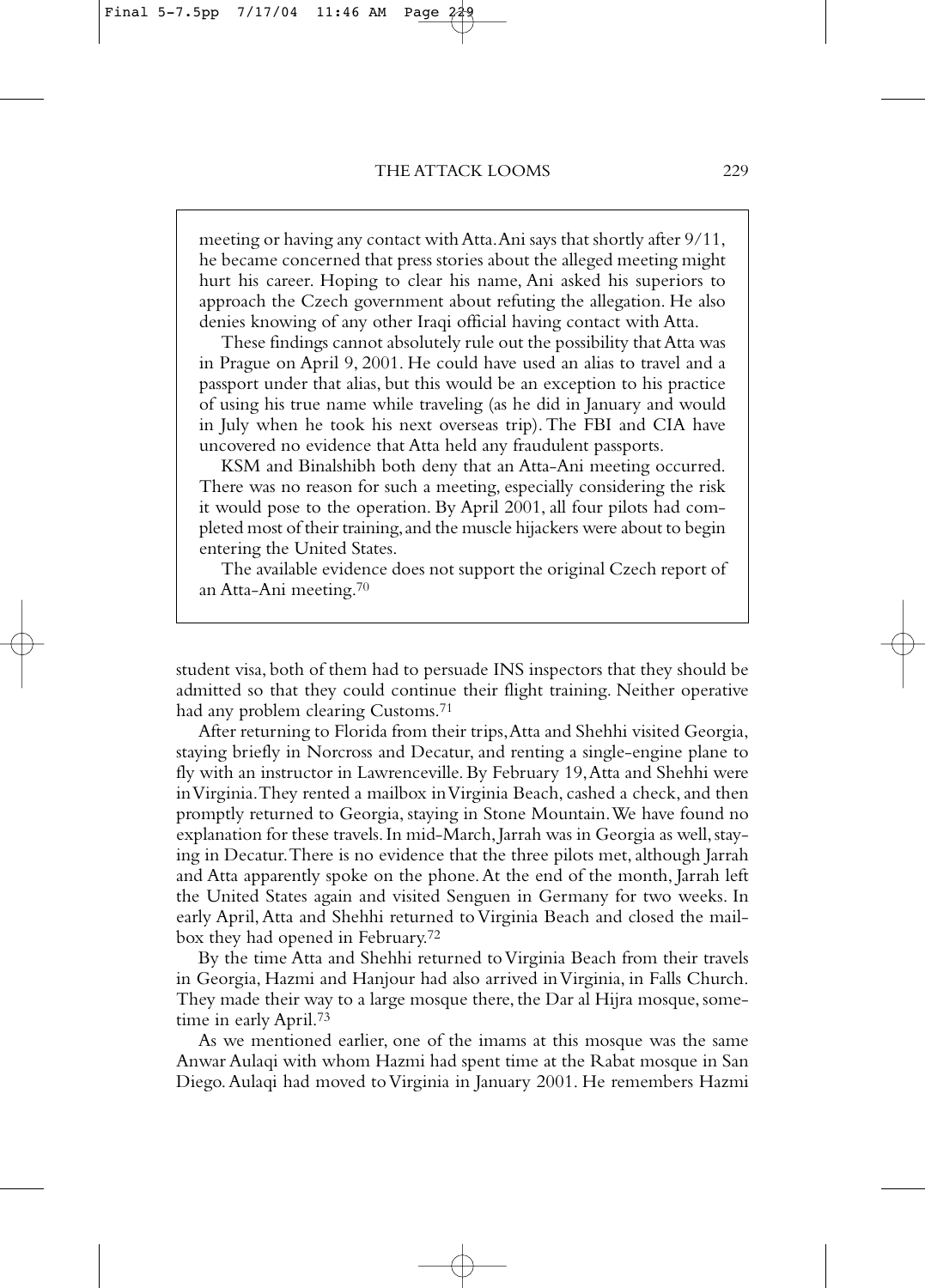from San Diego but has denied having any contact with Hazmi or Hanjour in Virginia.74

At the Dar al Hijra mosque, Hazmi and Hanjour met a Jordanian named Eyad al Rababah. Rababah says he had gone to the mosque to speak to the imam,Aulaqi, about finding work.At the conclusion of services, which normally had 400 to 500 attendees, Rababah says he happened to meet Hazmi and Hanjour.They were looking for an apartment; Rababah referred them to a friend who had one to rent. Hazmi and Hanjour moved into the apartment, which was in Alexandria.75

Some FBI investigators doubt Rababah's story. Some agents suspect that Aulaqi may have tasked Rababah to help Hazmi and Hanjour.We share that suspicion, given the remarkable coincidence of Aulaqi's prior relationship with Hazmi. As noted above, the Commission was unable to locate and interview Aulaqi.Rababah has been deported to Jordan,having been convicted after 9/11 in a fraudulent driver's license scheme.76

Rababah, who had lived in Connecticut, New York, and New Jersey, told investigators that he had recommended Paterson, New Jersey, as a place with an Arabic-speaking community where Hazmi and Hanjour might want to settle.They asked for his help in getting them an apartment in Paterson.Rababah tried without success.He says he then suggested that Hazmi and Hanjour travel with him to Connecticut where they could look for a place to live.<sup>77</sup>

On May 8,Rababah went to Hazmi and Hanjour's apartment to pick them up for the trip to Connecticut.There he says he found them with new roommates—Ahmed al Ghamdi and Majed Moqed.These two men had been sent to America to serve as muscle hijackers and had arrived at Dulles Airport on May 2. Rababah drove Hanjour to Fairfield, Connecticut, followed by Hazmi, who had Moqed and Ghamdi in his car. After a short stay in Connecticut, where they apparently called area flight schools and real estate agents, Rababah drove the four to Paterson to have dinner and show them around. He says that they returned with him to Fairfield that night, and that he never saw them again.<sup>78</sup>

Within a few weeks, Hanjour, Hazmi, and several other operatives moved to Paterson and rented a one-room apartment. When their landlord later paid a visit, he found six men living there—Nawaf al Hazmi, now joined by his younger brother Salem, Hanjour, Moqed, probably Ahmed al Ghamdi, and Abdul Aziz al Omari; Hazmi's old friend Khalid al Mihdhar would soon join them.79

Atta and Shehhi had already returned to Florida. On April 11, they moved into an apartment in Coral Springs.Atta stayed in Florida, awaiting the arrival of the first muscle hijackers.80

Shehhi, on the other hand, bought a ticket to Cairo and flew there from Miami on April 18.We do not know much more about Shehhi's reason for traveling to Egypt in April than we know about his January trip to Morocco.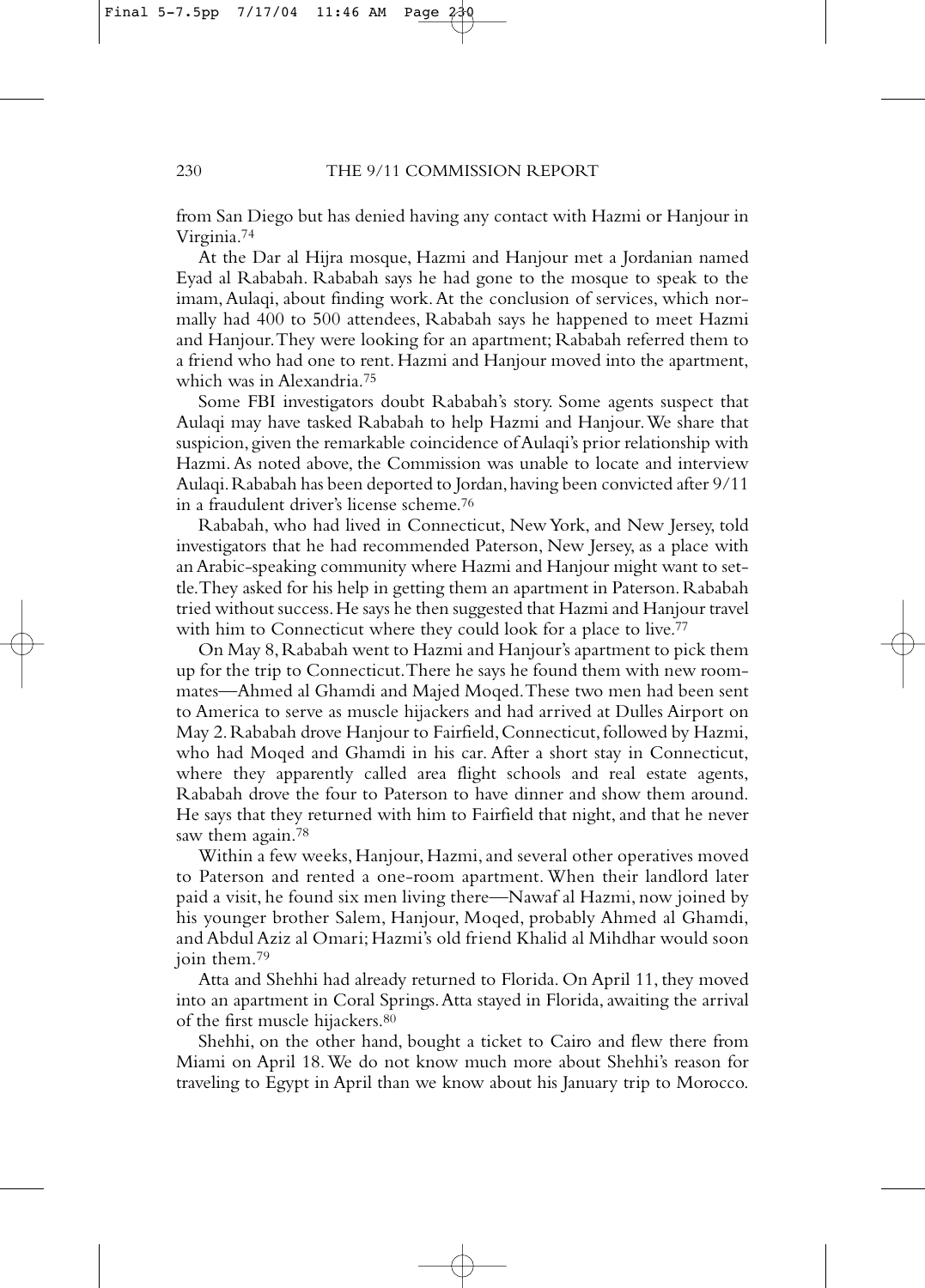Shehhi did meet with Atta's father, who stated in a post-9/11 interview that Shehhi just wanted to pick up Atta's international driver's license and some money.This story is not credible.Atta already had the license with him and presented it during a traffic stop on April 26 while Shehhi was still abroad. Shehhi spent about two weeks in Egypt, obviously more time than would have been needed just to meet with Atta's father. Shehhi could have traveled elsewhere during this time, but no records indicating additional travel have been discovered.81

Shehhi returned to Miami on May 2. That day, Atta and Jarrah were together, about 30 miles to the north, visiting a Department of Motor Vehicles office in Lauderdale Lakes, Florida, to get Florida driver's licenses. Back in Virginia, Hazmi and Hanjour were about to leave for Connecticut and New Jersey.As the summer approached, the lead operatives were settled in Florida and New Jersey, waiting for the rest of their contingent to join them.82

## 7.3 ASSEMBLING THE TEAMS

During the summer and early autumn of 2000, Bin Ladin and senior al Qaeda leaders in Afghanistan started selecting the muscle hijackers—the operatives who would storm the cockpits and control the passengers. Despite the phrase widely used to describe them, the so-called muscle hijackers were not at all physically imposing; most were between 5' 5" and 5' 7" in height.83

## **Recruitment and Selection for 9/11**

Twelve of the 13 muscle hijackers (excluding Nawaf al Hazmi and Mihdhar) came from Saudi Arabia: Satam al Suqami,Wail al Shehri,Waleed al Shehri, Abdul Aziz al Omari, Ahmed al Ghamdi, Hamza al Ghamdi, Mohand al Shehri, Majed Moqed, Salem al Hazmi, Saeed al Ghamdi,Ahmad al Haznawi, and Ahmed al Nami.The remaining recruit, Fayez Banihammad, came from the UAE. He appears to have played a unique role among the muscle hijackers because of his work with one of the plot's financial facilitators, Mustafa al Hawsawi.84

Saudi authorities interviewed the relatives of these men and have briefed us on what they found.The muscle hijackers came from a variety of educational and societal backgrounds. All were between 20 and 28 years old; most were unemployed with no more than a high school education and were unmarried.85

Four of them—Ahmed al Ghamdi, Saeed al Ghamdi, Hamza al Ghamdi, and Ahmad al Haznawi—came from a cluster of three towns in the al Bahah region, an isolated and underdeveloped area of Saudi Arabia, and shared the same tribal affiliation. None had a university degree.Their travel patterns and information from family members suggest that the four may have been in contact with each other as early as the fall of 1999.86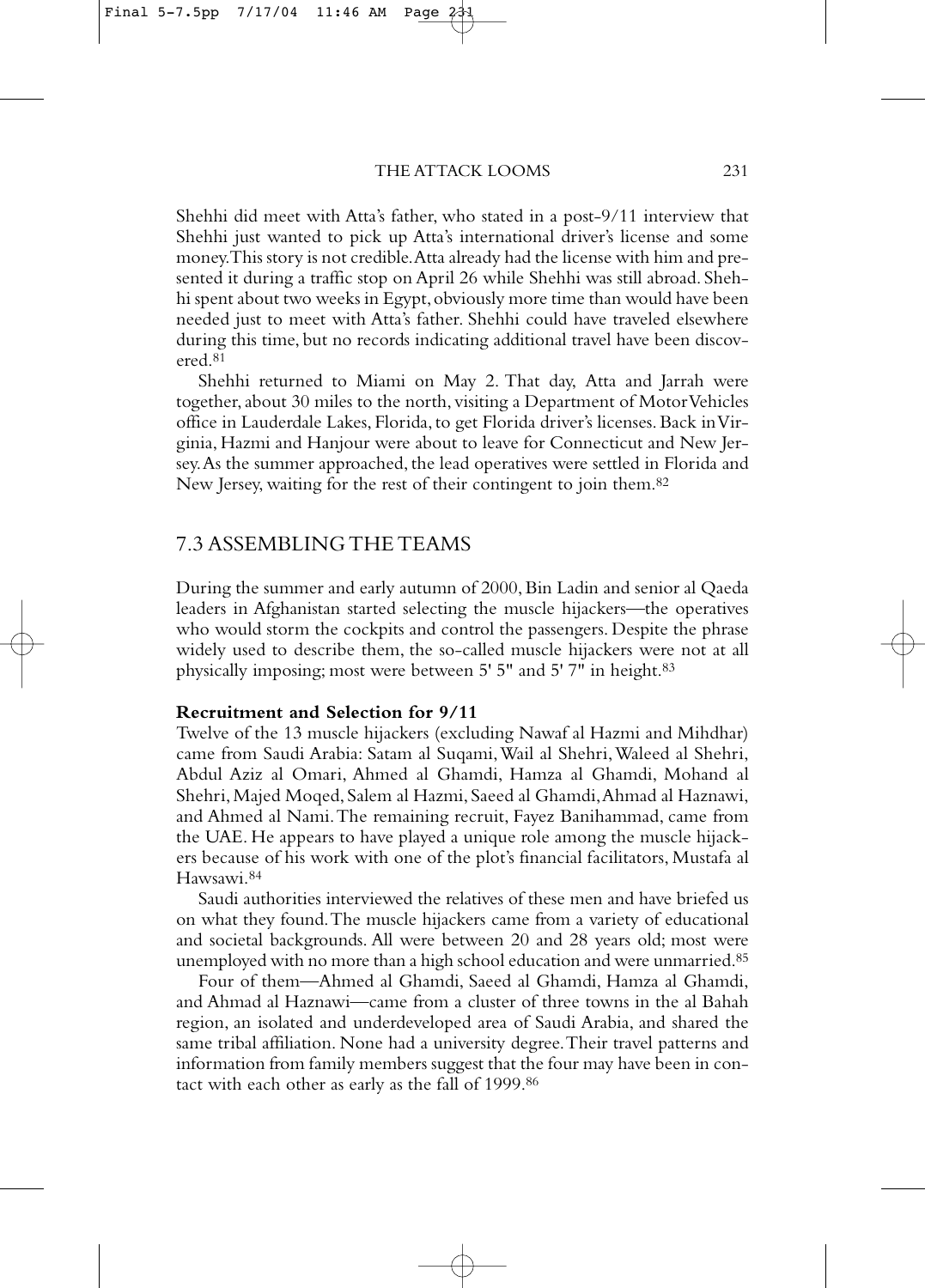Five more—Wail al Shehri, Waleed al Shehri, Abdul Aziz al Omari, Mohand al Shehri, and Ahmed al Nami—came from Asir Province, a poor region in southwestern Saudi Arabia that borders Yemen; this weakly policed area is sometimes called "the wild frontier."Wail and Waleed al Shehri were brothers. All five in this group had begun university studies. Omari had graduated with honors from high school, had attained a degree from the Imam Muhammad Ibn Saud Islamic University, was married, and had a daughter.87

The three remaining muscle hijackers from Saudi Arabia were Satam al Suqami, Majed Moqed, and Salem al Hazmi. Suqami came from Riyadh. Moqed hailed from a small town called Annakhil, west of Medina. Suqami had very little education, and Moqed had dropped out of university. Neither Suqami nor Moqed appears to have had ties to the other, or to any of the other operatives, before getting involved with extremists, probably by 1999.88

Salem al Hazmi, a younger brother of Nawaf, was born in Mecca. Salem's family recalled him as a quarrelsome teenager. His brother Nawaf probably recommended him for recruitment into al Qaeda. One al Qaeda member who knew them says that Nawaf pleaded with Bin Ladin to allow Salem to participate in the 9/11 operation.89

Detainees have offered varying reasons for the use of so many Saudi operatives. Binalshibh argues that al Qaeda wanted to send a message to the government of Saudi Arabia about its relationship with the United States. Several other al Qaeda figures, however, have stated that ethnicity generally was not a factor in the selection of operatives unless it was important for security or operational reasons.90

KSM, for instance, denies that Saudis were chosen for the 9/11 plot to drive a wedge between the United States and Saudi Arabia, and stresses practical reasons for considering ethnic background when selecting operatives.He says that so many were Saudi because Saudis comprised the largest portion of the pool of recruits in the al Qaeda training camps. KSM estimates that in any given camp, 70 percent of the mujahideen were Saudi, 20 percent were Yemeni, and 10 percent were from elsewhere. Although Saudi and Yemeni trainees were most often willing to volunteer for suicide operations, prior to 9/11 it was easier for Saudi operatives to get into the United States.<sup>91</sup>

Most of the Saudi muscle hijackers developed their ties to extremists two or three years before the attacks.Their families often did not consider these young men religious zealots. Some were perceived as devout, others as lacking in faith. For instance, although Ahmed al Ghamdi, Hamza al Ghamdi, and Saeed al Ghamdi attended prayer services regularly and Omari often served as an imam at his mosque in Saudi Arabia, Suqami and Salem al Hazmi appeared unconcerned with religion and, contrary to Islamic law, were known to drink alcohol.92

Like many other al Qaeda operatives, the Saudis who eventually became the muscle hijackers were targeted for recruitment outside Afghanistan probably in Saudi Arabia itself.Al Qaeda recruiters, certain clerics, and—in a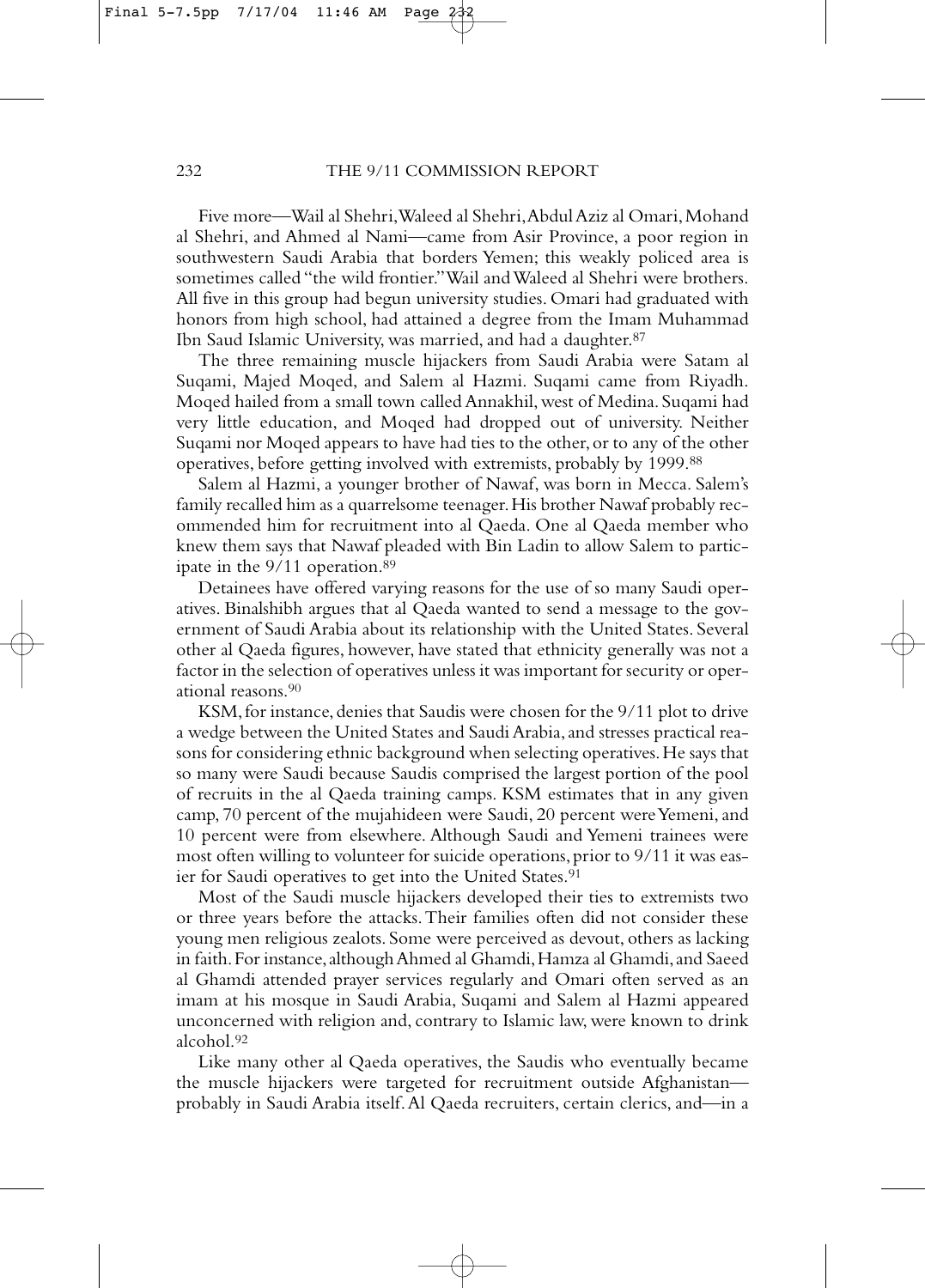few cases—family members probably all played a role in spotting potential candidates. Several of the muscle hijackers seem to have been recruited through contacts at local universities and mosques.93

According to the head of one of the training camps in Afghanistan, some were chosen by unnamed Saudi sheikhs who had contacts with al Qaeda. Omari, for example, is believed to have been a student of a radical Saudi cleric named Sulayman al Alwan. His mosque, which is located in al Qassim Province, is known among more moderate clerics as a "terrorist factory."The province is at the very heart of the strict Wahhabi movement in Saudi Arabia. Saeed al Ghamdi and Mohand al Shehri also spent time in al Qassim, both breaking with their families.According to his father, Mohand al Shehri's frequent visits to this area resulted in his failing exams at his university in Riyadh. Saeed al Ghamdi transferred to a university in al Qassim, but he soon stopped talking to his family and dropped out of school without informing them.<sup>94</sup>

The majority of these Saudi recruits began to break with their families in late 1999 and early 2000.According to relatives, some recruits began to make arrangements for extended absences. Others exhibited marked changes in behavior before disappearing. Salem al Hazmi's father recounted that Salem who had had problems with alcohol and petty theft—stopped drinking and started attending mosque regularly three months before he disappeared.<sup>95</sup>

Several family members remembered that their relatives had expressed a desire to participate in jihad, particularly in Chechnya. None had mentioned going to Afghanistan.These statements might be true or cover stories.The four recruits from the al Ghamdi tribe, for example, all told their families that they were going to Chechnya. Only two—Ahmed al Ghamdi and Saeed al Ghamdi—had documentation suggesting travel to a Russian republic.96

Some aspiring Saudi mujahideen, intending to go to Chechnya, encountered difficulties along the way and diverted to Afghanistan. In 1999, Ibn al Khattab—the primary commander of Arab nationals in Chechnya—reportedly had started turning away most foreign mujahideen because of their inexperience and inability to adjust to the local conditions. KSM states that several of the 9/11 muscle hijackers faced problems traveling to Chechnya and so went to Afghanistan, where they were drawn into al Qaeda.97

Khallad has offered a more detailed story of how such diversions occurred. According to him, a number of Saudi mujahideen who tried to go to Chechnya in 1999 to fight the Russians were stopped at the Turkish-Georgian border. Upon arriving in Turkey, they received phone calls at guesthouses in places such as Istanbul and Ankara, informing them that the route to Chechnya via Georgia had been closed.These Saudis then decided to travel to Afghanistan, where they could train and wait to make another attempt to enter Chechnya during the summer of 2000. While training at al Qaeda camps, a dozen of them heard Bin Ladin's speeches, volunteered to become suicide operatives, and eventually were selected as muscle hijackers for the planes operation. Khallad says he met a number of them at the Kandahar airport, where they were help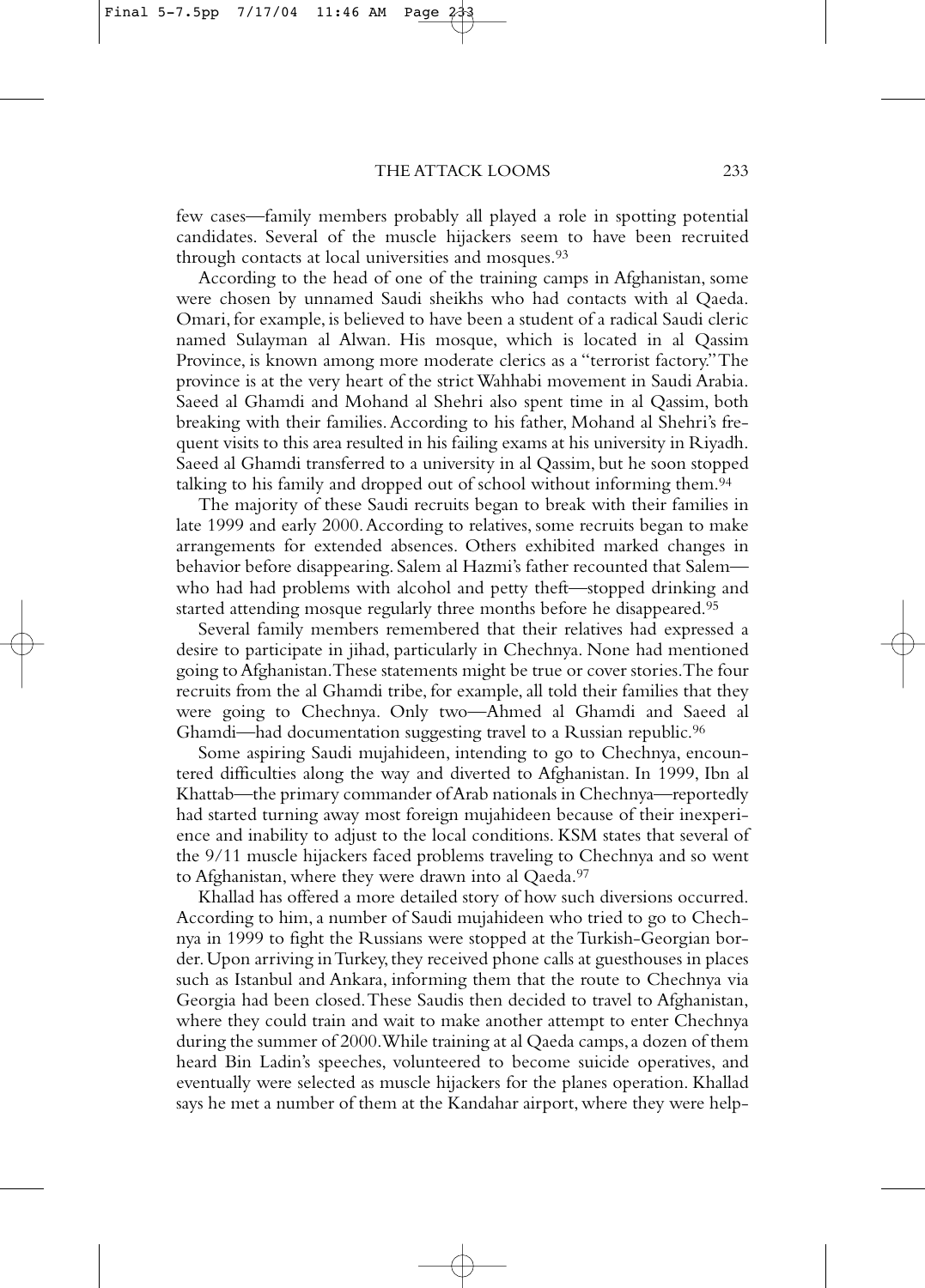ing to provide extra security. He encouraged Bin Ladin to use them. Khallad claims to have been closest with Saeed al Ghamdi, whom he convinced to become a martyr and whom he asked to recruit a friend,Ahmed al Ghamdi, to the same cause. Although Khallad claims not to recall everyone from this group who was later chosen for the 9/11 operation, he says they also included Suqami,Waleed and Wail al Shehri, Omari, Nami, Hamza al Ghamdi, Salem al Hazmi, and Moqed.98

According to KSM, operatives volunteered for suicide operations and, for the most part, were not pressured to martyr themselves. Upon arriving in Afghanistan, a recruit would fill out an application with standard questions, such as,What brought you to Afghanistan? How did you travel here? How did you hear about us? What attracted you to the cause? What is your educational background? Where have you worked before? Applications were valuable for determining the potential of new arrivals, for filtering out potential spies from among them, and for identifying recruits with special skills. For instance, as pointed out earlier, Hani Hanjour noted his pilot training. Prospective operatives also were asked whether they were prepared to serve as suicide operatives; those who answered in the affirmative were interviewed by senior al Qaeda lieutenant Muhammad Atef.99

KSM claims that the most important quality for any al Qaeda operative was willingness to martyr himself. Khallad agrees, and claims that this criterion had preeminence in selecting the planes operation participants. The second most important criterion was demonstrable patience, Khallad says, because the planning for such attacks could take years.<sup>100</sup>

Khallad claims it did not matter whether the hijackers had fought in jihad previously, since he believes that U.S. authorities were not looking for such operatives before 9/11. But KSM asserts that young mujahideen with clean records were chosen to avoid raising alerts during travel.The al Qaeda training camp head mentioned above adds that operatives with no prior involvement in activities likely to be known to international security agencies were purposefully selected for the 9/11 attacks.101

Most of the muscle hijackers first underwent basic training similar to that given other al Qaeda recruits. This included training in firearms, heavy weapons, explosives, and topography. Recruits learned discipline and military life.They were subjected to artificial stresses to measure their psychological fitness and commitment to jihad.At least seven of the Saudi muscle hijackers took this basic training regime at the al Faruq camp near Kandahar.This particular camp appears to have been the preferred location for vetting and training the potential muscle hijackers because of its proximity to Bin Ladin and senior al Qaeda leadership.Two others—Suqami and Moqed—trained at Khaldan, another large basic training facility located near Kabul, where Mihdhar had trained in the mid-1990s.102

By the time operatives for the planes operation were picked in mid-2000, some of them had been training in Afghanistan for months, others were just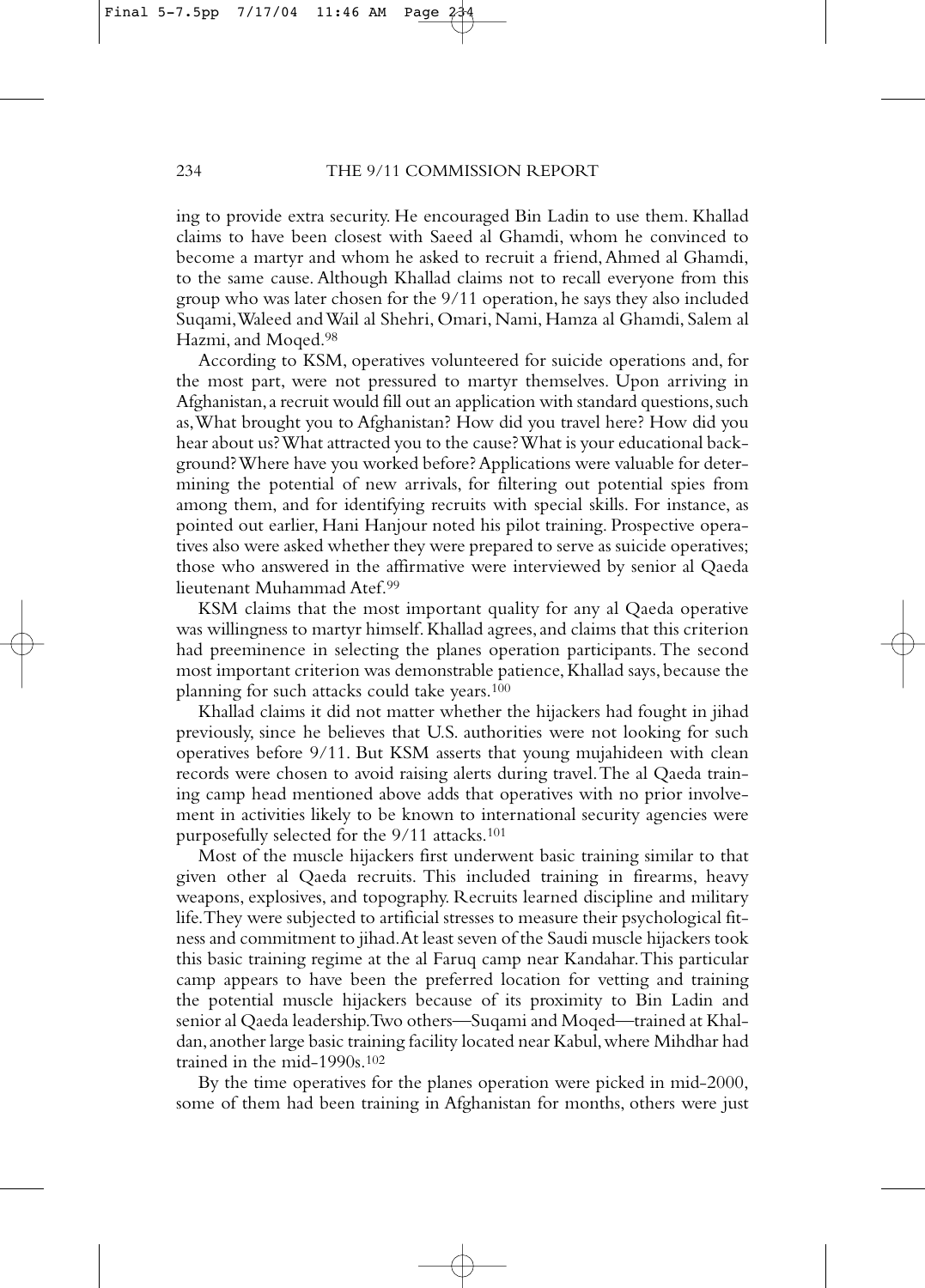arriving for the first time, and still others may have been returning after prior visits to the camps.According to KSM, Bin Ladin would travel to the camps to deliver lectures and meet the trainees personally. If Bin Ladin believed a trainee held promise for a special operation, that trainee would be invited to the al Qaeda leader's compound at Tarnak Farms for further meetings.103

KSM claims that Bin Ladin could assess new trainees very quickly, in about ten minutes, and that many of the 9/11 hijackers were selected in this manner. Bin Ladin, assisted by Atef, personally chose all the future muscle hijackers for the planes operation, primarily between the summer of 2000 and April 2001. Upon choosing a trainee, Bin Ladin would ask him to swear loyalty for a suicide operation.After the selection and oath-swearing, the operative would be sent to KSM for training and the filming of a martyrdom video, a function KSM supervised as head of al Qaeda's media committee.104

KSM sent the muscle hijacker recruits on to Saudi Arabia to obtain U.S. visas.He gave them money (about \$2,000 each) and instructed them to return to Afghanistan for more training after obtaining the visas.At this early stage, the operatives were not told details about the operation.The majority of the Saudi muscle hijackers obtained U.S. visas in Jeddah or Riyadh between September and November of 2000.105

KSM told potential hijackers to acquire new "clean"passports in their home countries before applying for a U.S. visa.This was to avoid raising suspicion about previous travel to countries where al Qaeda operated. Fourteen of the 19 hijackers, including nine Saudi muscle hijackers, obtained new passports. Some of these passports were then likely doctored by the al Qaeda passport division in Kandahar, which would add or erase entry and exit stamps to create "false trails" in the passports.106

In addition to the operatives who eventually participated in the 9/11 attacks as muscle hijackers, Bin Ladin apparently selected at least nine other Saudis who, for various reasons, did not end up taking part in the operation: Mohamed Mani Ahmad al Kahtani, Khalid Saeed Ahmad al Zahrani,Ali Abd al Rahman al Faqasi al Ghamdi, Saeed al Baluchi, Qutaybah al Najdi, Zuhair al Thubaiti, Saeed Abdullah Saeed al Ghamdi, Saud al Rashid, and Mushabib al Hamlan. A tenth individual, a Tunisian with Canadian citizenship named Abderraouf Jdey, may have been a candidate to participate in 9/11, or he may have been a candidate for a later attack.These candidate hijackers either backed out,had trouble obtaining needed travel documents,or were removed from the operation by the al Qaeda leadership. Khallad believes KSM wanted between four and six operatives per plane. KSM states that al Qaeda had originally planned to use 25 or 26 hijackers but ended up with only the 19.107

#### **Final Training and Deployment to the United States**

Having acquired U.S. visas in Saudi Arabia, the muscle hijackers returned to Afghanistan for special training in late 2000 to early 2001.The training reportedly was conducted at the al Matar complex by Abu Turab al Jordani, one of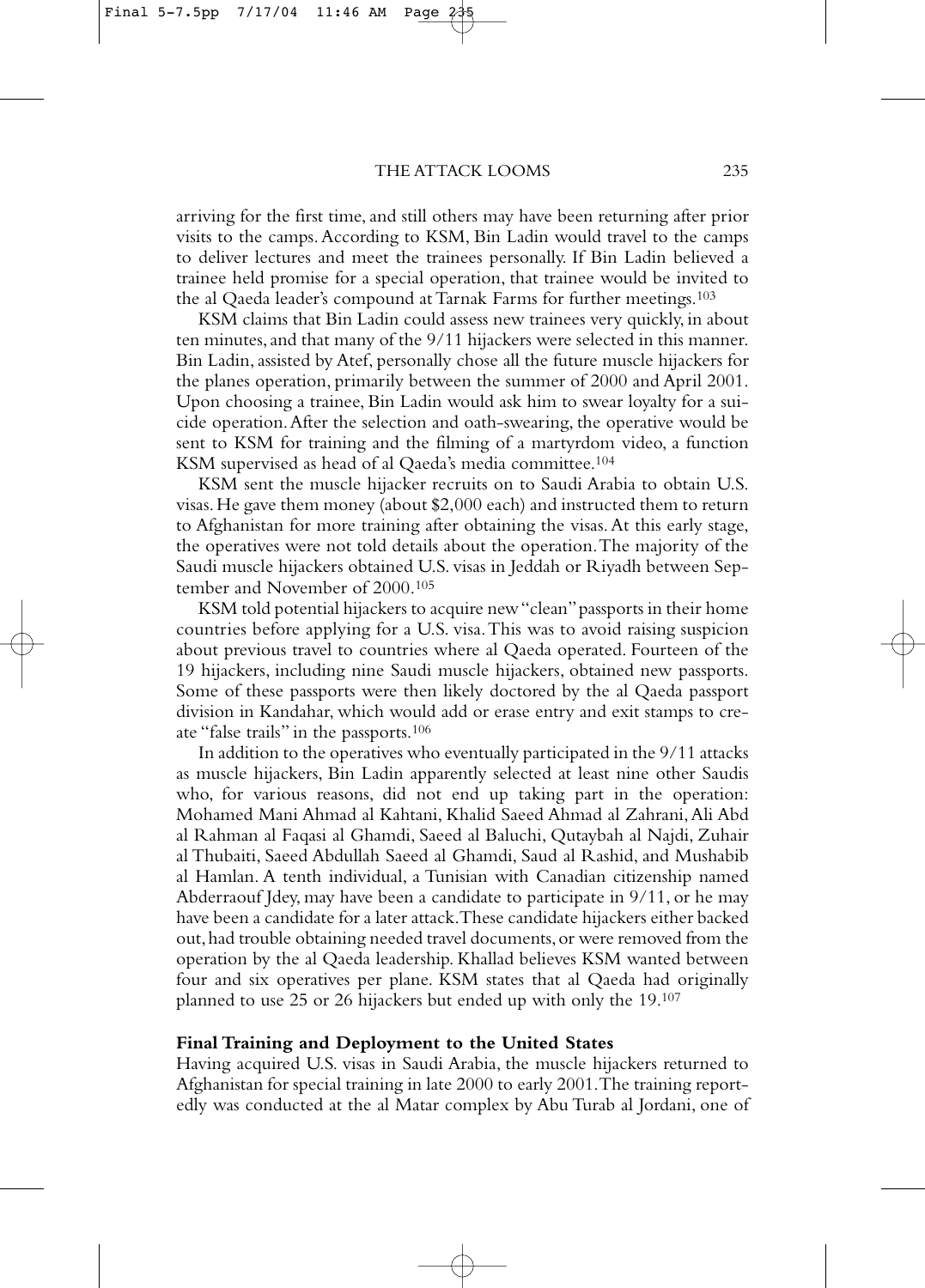only a handful of al Qaeda operatives who, according to KSM, was aware of the full details of the planned planes operation. Abu Turab taught the operatives how to conduct hijackings, disarm air marshals, and handle explosives. He also trained them in bodybuilding and provided them with a few basic English words and phrases.108

According to KSM,Abu Turab even had the trainees butcher a sheep and a camel with a knife to prepare to use knives during the hijackings.The recruits learned to focus on storming the cockpit at the earliest opportunity when the doors first opened,and to worry about seizing control over the rest of the plane later.The operatives were taught about other kinds of attack as well, such as truck bombing, so that they would not be able to disclose the exact nature of their operation if they were caught. According to KSM, the muscle did not learn the full details—including the plan to hijack planes and fly them into buildings—before reaching the United States.109

After training in Afghanistan, the operatives went to a safehouse maintained by KSM in Karachi and stayed there temporarily before being deployed to the United States via the UAE.The safehouse was run by al Qaeda operative Abd al Rahim Ghulum Rabbani, also known as Abu Rahmah, a close associate of KSM who assisted him for three years by finding apartments and lending logistical support to operatives KSM would send.

According to an al Qaeda facilitator, operatives were brought to the safehouse by a trusted Pakistani al Qaeda courier named Abdullah Sindhi, who also worked for KSM.The future hijackers usually arrived in groups of two or three, staying at the safe house for as long as two weeks.The facilitator has identified each operative whom he assisted at KSM's direction in the spring of 2001. Before the operatives left Pakistan, each of them received \$10,000 from KSM for future expenses.<sup>110</sup>

From Pakistan, the operatives transited through the UAE en route to the United States. In the Emirates they were assisted primarily by al Qaeda operatives Ali Abdul Aziz Ali and Mustafa al Hawsawi.Ali apparently assisted nine future hijackers between April and June 2001 as they came through Dubai.He helped them with plane tickets, traveler's checks, and hotel reservations; he also taught them about everyday aspects of life in the West, such as purchasing clothes and ordering food. Dubai, a modern city with easy access to a major airport, travel agencies, hotels, and Western commercial establishments, was an ideal transit point.111

Ali reportedly assumed the operatives he was helping were involved in a big operation in the United States, he did not know the details.112When he asked KSM to send him an assistant, KSM dispatched Hawsawi, who had worked on al Qaeda's media committee in Kandahar. Hawsawi helped send the last four operatives (other than Mihdhar) to the United States from the UAE. Hawsawi would consult with Atta about the hijackers' travel schedules to the United States and later check with Atta to confirm that each had arrived.Hawsawi told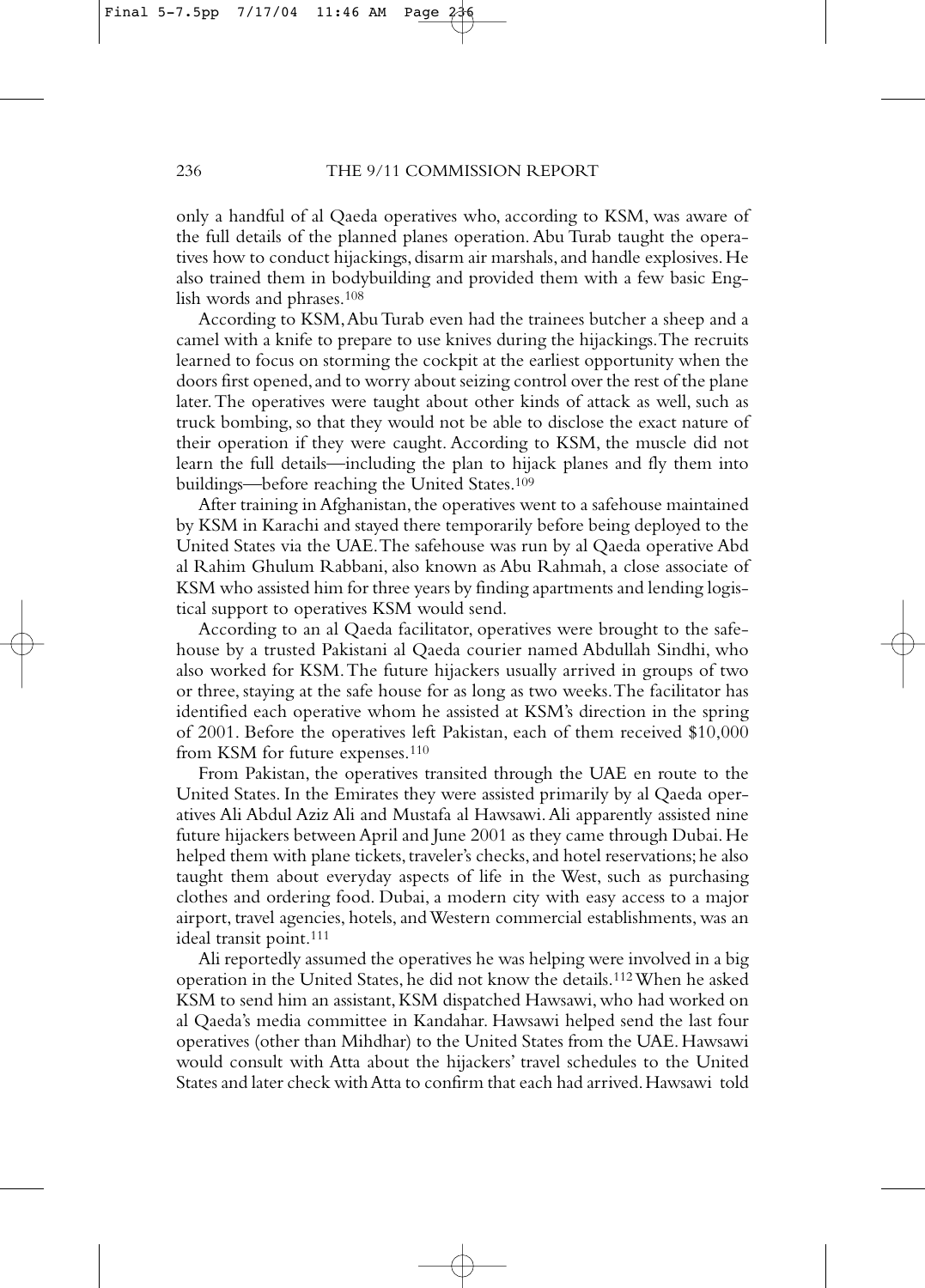the muscle hijackers that they would be met by Atta at the airport. Hawsawi also facilitated some of the operation's financing.113

The muscle hijackers began arriving in the United States in late April 2001. In most cases, they traveled in pairs on tourist visas and entered the United States in Orlando or Miami, Florida;Washington, D.C.; or New York.Those arriving in Florida were assisted by Atta and Shehhi, while Hazmi and Hanjour took care of the rest. By the end of June, 14 of the 15 muscle hijackers had crossed the Atlantic.<sup>114</sup>

The muscle hijackers supplied an infusion of funds, which they carried as a mixture of cash and traveler's checks purchased in the UAE and Saudi Arabia. Seven muscle hijackers are known to have purchased a total of nearly \$50,000 in traveler's checks that were used in the United States. Moreover, substantial deposits into operatives'U.S.bank accounts immediately followed the entry of other muscle hijackers, indicating that those newcomers brought money with them as well. In addition, muscle hijacker Banihammad came to the United States after opening bank accounts in the UAE into which were deposited the equivalent of approximately \$30,000 on June 25,2001.After his June 27 arrival in the United States, Banihammad made Visa and ATM withdrawals from his UAE accounts.115

The hijackers made extensive use of banks in the United States, choosing both branches of major international banks and smaller regional banks.All of the hijackers opened accounts in their own name, and used passports and other identification documents that appeared valid on their face. Contrary to numerous published reports, there is no evidence the hijackers ever used false Social Security numbers to open any bank accounts.While the hijackers were not experts on the use of the U.S. financial system, nothing they did would have led the banks to suspect criminal behavior, let alone a terrorist plot to commit mass murder.116

The last muscle hijacker to arrive was Khalid al Mihdhar.As mentioned earlier, he had abandoned Hazmi in San Diego in June 2000 and returned to his family in Yemen.Mihdhar reportedly stayed in Yemen for about a month before Khallad persuaded him to return to Afghanistan. Mihdhar complained about life in the United States. He met with KSM, who remained annoyed at his decision to go AWOL. But KSM's desire to drop him from the operation yielded to Bin Ladin's insistence to keep him.117

By late 2000, Mihdhar was in Mecca, staying with a cousin until February 2001, when he went home to visit his family before returning to Afghanistan. In June 2001, Mihdhar returned once more to Mecca to stay with his cousin for another month. Mihdhar said that Bin Ladin was planning five attacks on the United States. Before leaving, Mihdhar asked his cousin to watch over his home and family because of a job he had to do.<sup>118</sup>

On July 4, 2001, Mihdhar left Saudi Arabia to return to the United States, arriving at John F. Kennedy International Airport in New York. Mihdhar gave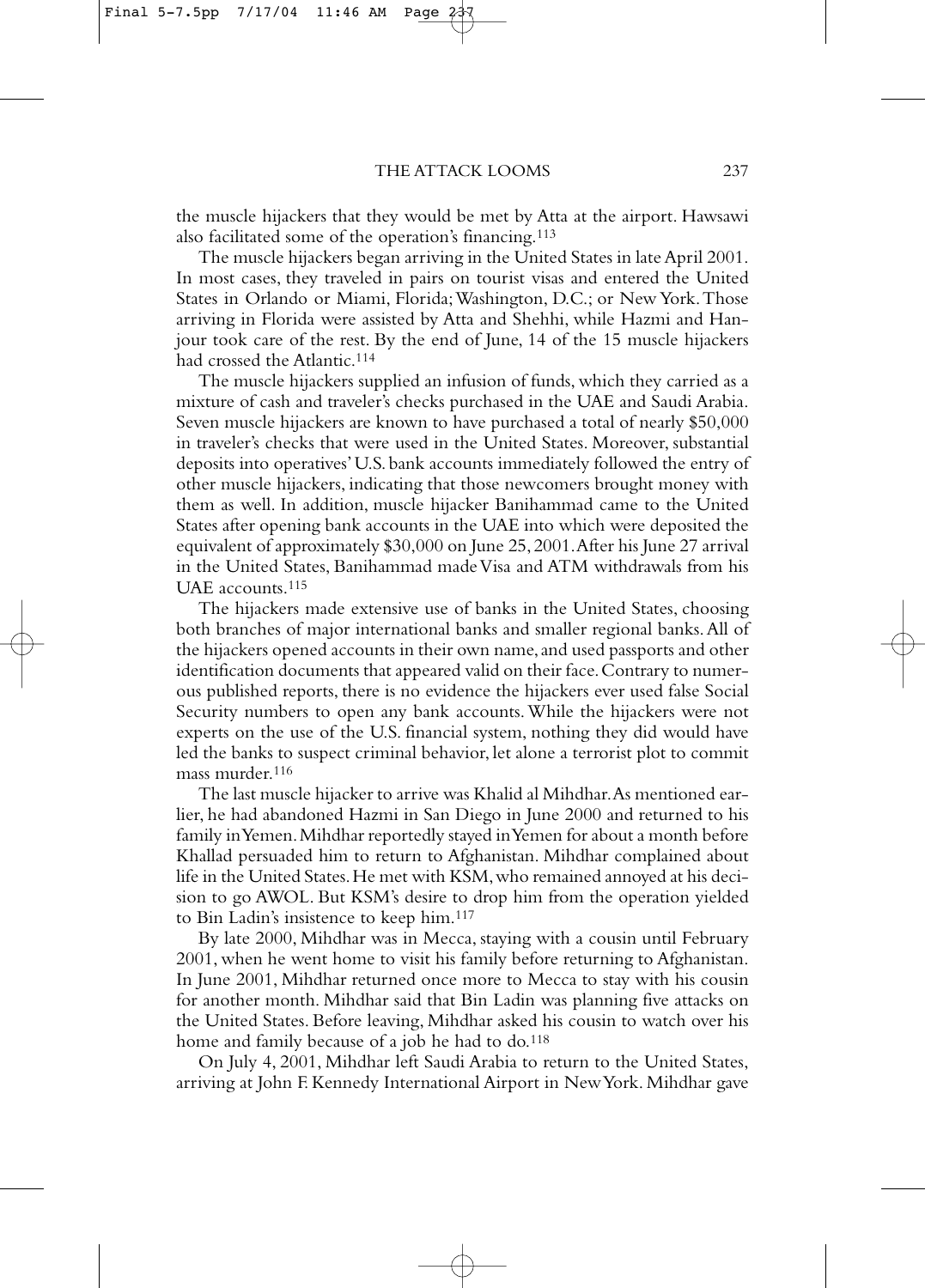## 238 THE 9/11 COMMISSION REPORT















**American Airlines Flight 11**

Left to right, *Mohamed Atta,* pilot*; Waleed al Shehri, Wail al Shehri, Satam al Suqami, Abdulaziz al Omari,* hijackers







**United Airlines Flight 175** Left to right, *Marwan al Shehhi,* pilot*; Fayez Banihammad,Ahmed al Ghamdi, Hamza al Ghamdi, Mohand al Shehri,* hijackers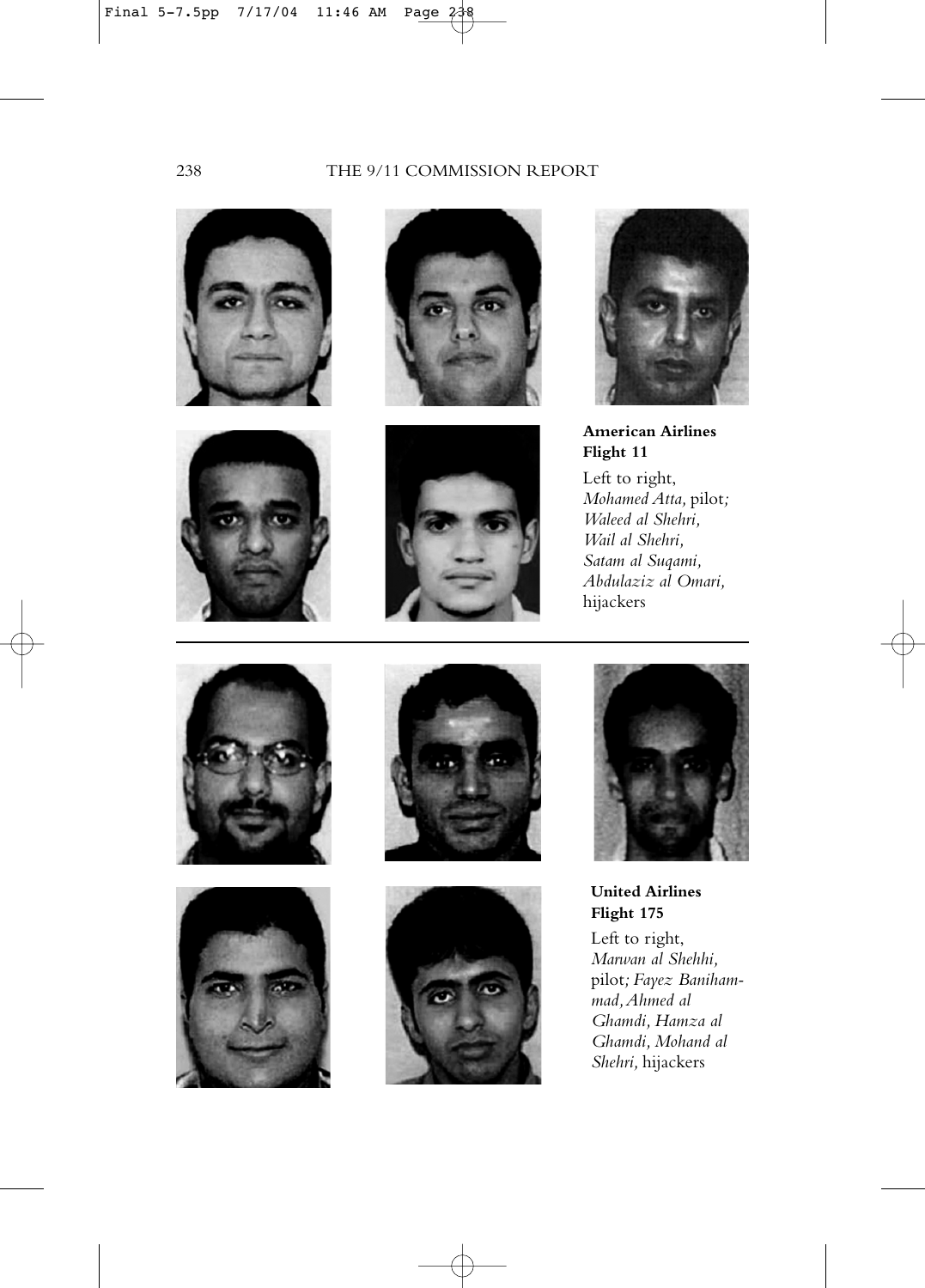

















# **American Airlines Flight 77**

Left to right, *Hani Hanjour,* pilot*; Nawaf al Hazmi, Khalid al Mihdhar, Majed Moqed, Salem al Hazmi,* hijackers

# **United Airlines Flight 93**

Left to right, *Ziad Jarrah* pilot*; Saeed al Ghamdi, Ahmad al Haznawi, Ahmed al Nami,* hijackers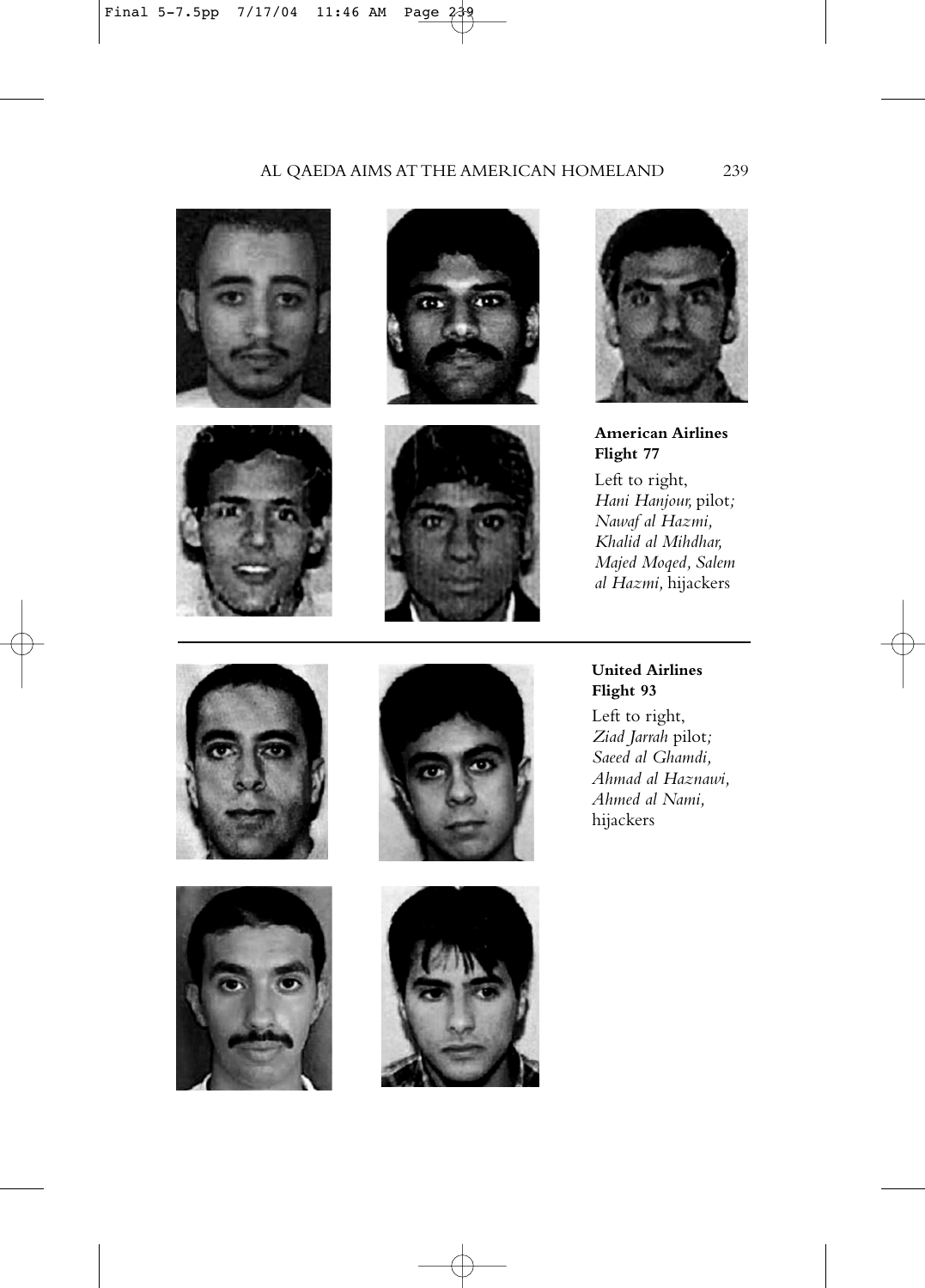his intended address as the Marriott Hotel, New York City, but instead spent one night at another New York hotel. He then joined the group of hijackers in Paterson, reuniting with Nawaf al Hazmi after more than a year.With two months remaining, all 19 hijackers were in the United States and ready to take the final steps toward carrying out the attacks.<sup>119</sup>

## **Assistance from Hezbollah and Iran to al Qaeda**

As we mentioned in chapter 2, while in Sudan, senior managers in al Qaeda maintained contacts with Iran and the Iranian-supported worldwide terrorist organization Hezbollah, which is based mainly in southern Lebanon and Beirut.Al Qaeda members received advice and training from Hezbollah.

Intelligence indicates the persistence of contacts between Iranian security officials and senior al Qaeda figures after Bin Ladin's return to Afghanistan. Khallad has said that Iran made a concerted effort to strengthen relations with al Qaeda after the October 2000 attack on the USS *Cole*, but was rebuffed because Bin Ladin did not want to alienate his supporters in Saudi Arabia.Khallad and other detainees have described the willingness of Iranian officials to facilitate the travel of al Qaeda members through Iran, on their way to and from Afghanistan. For example, Iranian border inspectors would be told not to place telltale stamps in the passports of these travelers. Such arrangements were particularly beneficial to Saudi members of al Qaeda.120

Our knowledge of the international travels of the al Qaeda operatives selected for the  $9/11$  operation remains fragmentary. But we now have evidence suggesting that 8 to 10 of the 14 Saudi "muscle"operatives traveled into or out of Iran between October 2000 and February 2001.121

In October 2000, a senior operative of Hezbollah visited Saudi Arabia to coordinate activities there. He also planned to assist individuals in Saudi Arabia in traveling to Iran during November. A top Hezbollah commander and Saudi Hezbollah contacts were involved.122

Also in October 2000, two future muscle hijackers, Mohand al Shehri and Hamza al Ghamdi, flew from Iran to Kuwait. In November, Ahmed al Ghamdi apparently flew to Beirut, traveling—perhaps by coincidence—on the same flight as a senior Hezbollah operative.Also in November,Salem al Hazmi apparently flew from Saudi Arabia to Beirut.123

In mid-November, we believe, three of the future muscle hijackers,Wail al Shehri,Waleed al Shehri, and Ahmed al Nami, all of whom had obtained their U.S. visas in late October, traveled in a group from Saudi Arabia to Beirut and then onward to Iran.An associate of a senior Hezbollah operative was on the same flight that took the future hijackers to Iran. Hezbollah officials in Beirut and Iran were expecting the arrival of a group during the same time period. The travel of this group was important enough to merit the attention of senior figures in Hezbollah.124

Later in November, two future muscle hijackers, Satam al Suqami and Majed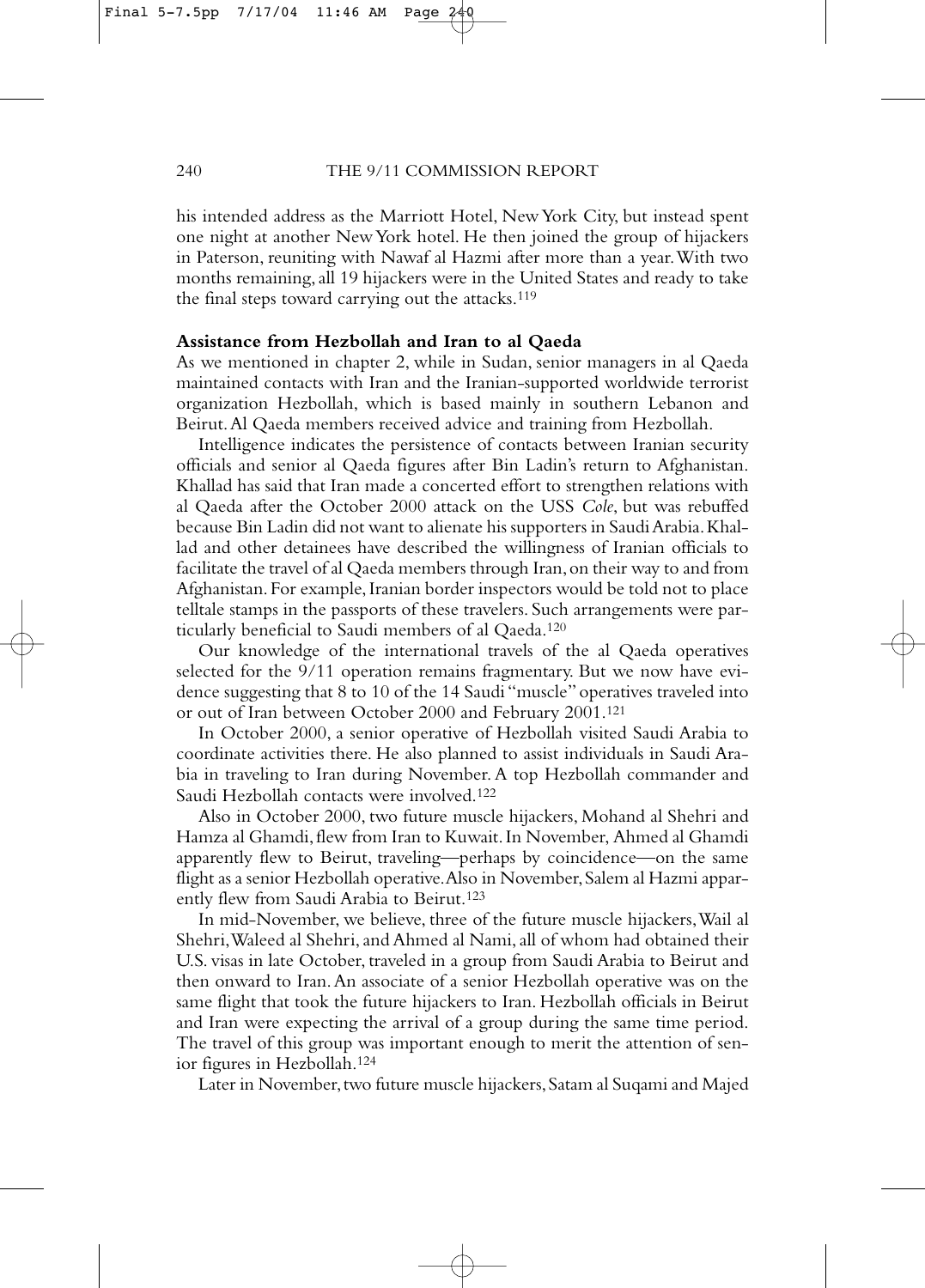Moqed, flew into Iran from Bahrain. In February 2001, Khalid al Mihdhar may have taken a flight from Syria to Iran, and then traveled further within Iran to a point near the Afghan border.125

KSM and Binalshibh have confirmed that several of the 9/11 hijackers (at least eight, according to Binalshibh) transited Iran on their way to or from Afghanistan, taking advantage of the Iranian practice of not stamping Saudi passports.They deny any other reason for the hijackers'travel to Iran.They also deny any relationship between the hijackers and Hezbollah.126

In sum, there is strong evidence that Iran facilitated the transit of al Qaeda members into and out of Afghanistan before 9/11, and that some of these were future 9/11 hijackers.There also is circumstantial evidence that senior Hezbollah operatives were closely tracking the travel of some of these future muscle hijackers into Iran in November 2000. However, we cannot rule out the possibility of a remarkable coincidence—that is, that Hezbollah was actually focusing on some other group of individuals traveling from Saudi Arabia during this same time frame, rather than the future hijackers.<sup>127</sup>

We have found no evidence that Iran or Hezbollah was aware of the planning for what later became the 9/11 attack.At the time of their travel through Iran, the al Qaeda operatives themselves were probably not aware of the specific details of their future operation.

After 9/11, Iran and Hezbollah wished to conceal any past evidence of cooperation with Sunni terrorists associated with al Qaeda.A senior Hezbollah official disclaimed any Hezbollah involvement in 9/11.128

We believe this topic requires further investigation by the U.S. government.

# 7.4 FINAL STRATEGIES AND TACTICS

#### **Final Preparations in the United States**

During the early summer of 2001,Atta, assisted by Shehhi, was busy coordinating the arrival of most of the muscle hijackers in southern Florida—picking them up at the airport, finding them places to stay, and helping them settle in the United States.129

The majority settled in Florida. Some opened bank accounts, acquired mailboxes, and rented cars. Several also joined local gyms, presumably to stay fit for the operation. Upon first arriving, most stayed in hotels and motels; but by mid-June, they settled in shared apartments relatively close to one another and Atta.130 Though these muscle hijackers did not travel much after arriving in the United States, two of them,Waleed al Shehri and Satam al Suqami, took unusual trips.

On May 19, Shehri and Suqami flew from Fort Lauderdale to Freeport, the Bahamas,where they had reservations at the Bahamas Princess Resort.The two were turned away by Bahamian officials on arrival, however, because they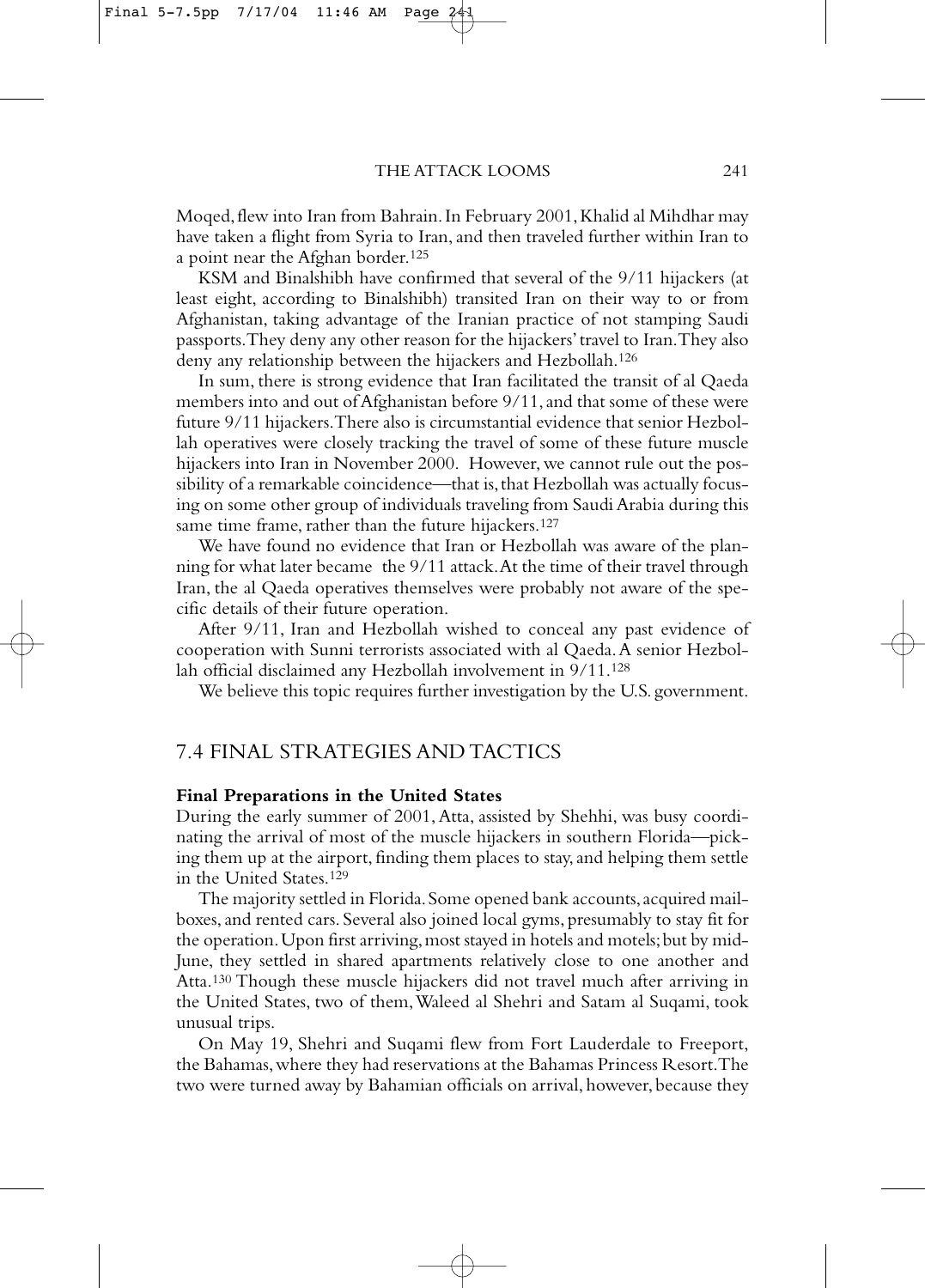lacked visas; they returned to Florida that same day. They likely took this trip to renew Suqami's immigration status, as Suqami's legal stay in the United States ended May 21.131

On July 30, Shehri traveled alone from Fort Lauderdale to Boston. He flew to San Francisco the next day, where he stayed one night before returning via Las Vegas.While this travel may have been a casing flight—Shehri traveled in first class on the same type of aircraft he would help hijack on September 11 (a Boeing 767) and the trip included a layover in Las Vegas—Shehri was neither a pilot nor a plot leader, as were the other hijackers who took surveillance flights.132

The three Hamburg pilots—Atta,Shehhi,and Jarrah—took the first of their cross-country surveillance flights early in the summer. Shehhi flew from New York to Las Vegas via San Francisco in late May. Jarrah flew from Baltimore to Las Vegas via Los Angeles in early June.Atta flew from Boston to Las Vegas via San Francisco at the end of June. Each traveled in first class, on United Airlines. For the east-west transcontinental leg, each operative flew on the same type of aircraft he would pilot on September 11 (Atta and Shehhi, a Boeing 767; Jarrah, a Boeing 757).133 Hanjour and Hazmi, as noted below, took similar crosscountry surveillance flights in August.

Jarrah and Hanjour also received additional training and practice flights in the early summer.A few days before departing on his cross-country test flight, Jarrah flew from Fort Lauderdale to Philadelphia, where he trained at Hortman Aviation and asked to fly the Hudson Corridor, a low-altitude "hallway" along the Hudson River that passes New York landmarks like the World Trade Center. Heavy traffic in the area can make the corridor a dangerous route for an inexperienced pilot. Because Hortman deemed Jarrah unfit to fly solo, he could fly this route only with an instructor.134

Hanjour, too, requested to fly the Hudson Corridor about this same time, at Air Fleet Training Systems in Teterboro, New Jersey, where he started receiving ground instruction soon after settling in the area with Hazmi. Hanjour flew the Hudson Corridor, but his instructor declined a second request because of what he considered Hanjour's poor piloting skills. Shortly thereafter, Hanjour switched to Caldwell Flight Academy in Fairfield,New Jersey,where he rented small aircraft on several occasions during June and July. In one such instance on July 20, Hanjour—likely accompanied by Hazmi—rented a plane from Caldwell and took a practice flight from Fairfield to Gaithersburg, Maryland, a route that would have allowed them to fly near Washington, D.C. Other evidence suggests that Hanjour may even have returned to Arizona for flight simulator training earlier in June.135

There is no indication that Atta or Shehhi received any additional flight training in June. Both were likely too busy organizing the newly arrived muscle hijackers and taking their cross-country surveillance flights. Atta, moreover, needed to coordinate with his second-in-command, Nawaf al Hazmi.136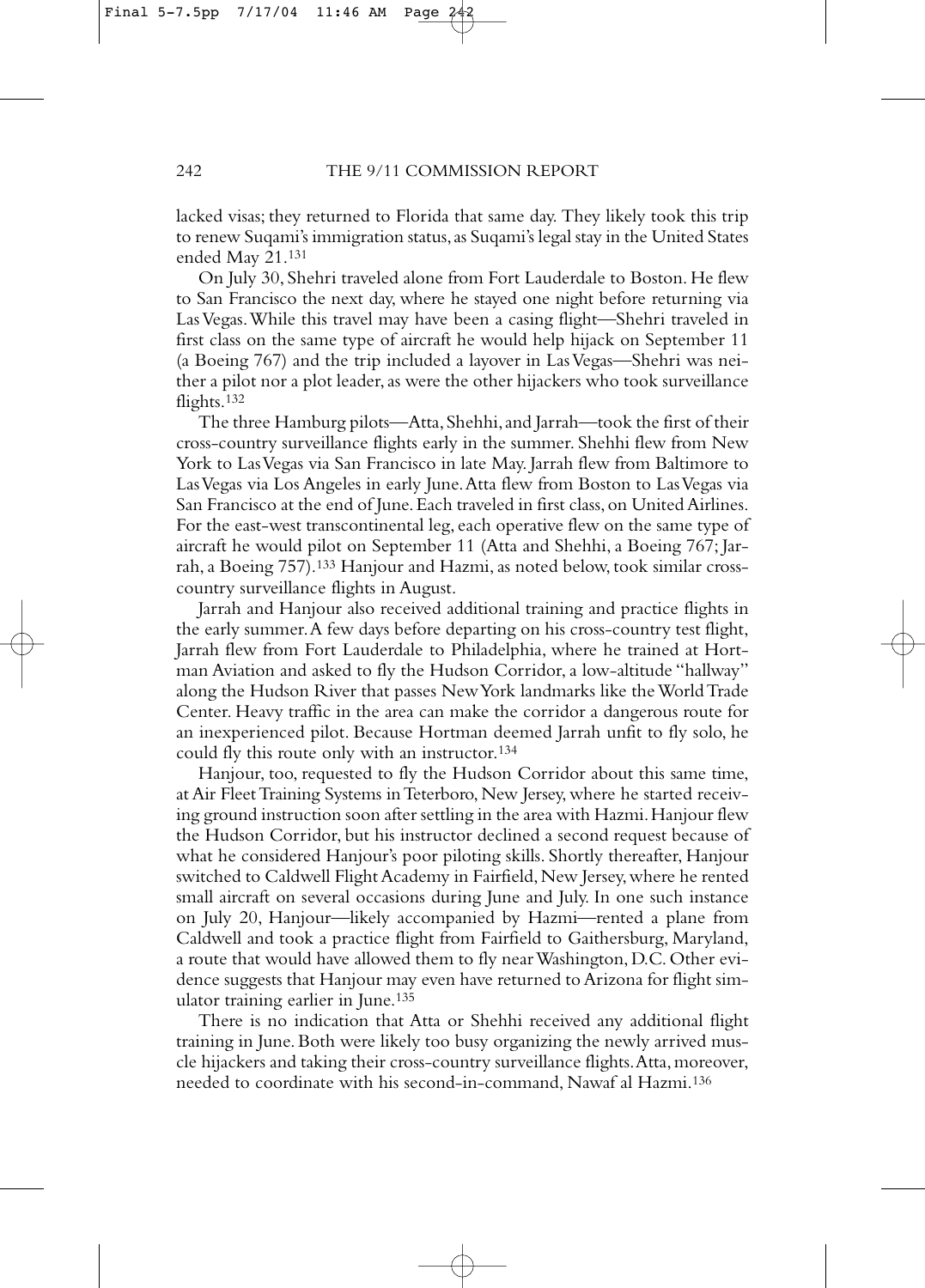Although Atta and Hazmi appear to have been in Virginia at about the same time in early April, they probably did not meet then. Analysis of late April communications associated with KSM indicates that they had wanted to get together in April but could not coordinate the meeting.137 Atta and Hazmi probably first met in the United States only when Hazmi traveled round-trip from Newark to Miami between June 19 and June 25.

After he returned to New Jersey, Hazmi's behavior began to closely parallel that of the other hijackers. He and Hanjour, for instance, soon established new bank accounts, acquired a mailbox, rented cars, and started visiting a gym. So did the four other hijackers who evidently were staying with them in New Jersey. Several also obtained new photo identification, first in New Jersey and then at the Virginia Department of Motor Vehicles, where Hazmi and Hanjour had obtained such documents months earlier, likely with help from their Jordanian friend, Rababah.138

Atta probably met again with Hazmi in early July. Returning from his initial cross-country surveillance flight, Atta flew into New York. Rather than return immediately to Florida, he checked into a New Jersey hotel. He picked up tickets to travel to Spain at a travel agency in Paterson on July 4 before departing for Fort Lauderdale. Now that the muscle hijackers had arrived, he was ready to meet with Ramzi Binalshibh for the last time.139

#### **The Meeting in Spain**

After meeting with Atta in Berlin in January 2001, Binalshibh had spent much of the spring of 2001 in Afghanistan and Pakistan, helping move the muscle hijackers as they passed through Karachi. During the Berlin meeting, the two had agreed to meet later in the year in Kuala Lumpur to discuss the operation in person again. In late May, Binalshibh reported directly to Bin Ladin at an al Qaeda facility known as "Compound Six" near Kandahar.140

Bin Ladin told Binalshibh to instruct Atta and the others to focus on their security and that of the operation, and to advise Atta to proceed as planned with the targets discussed before Atta left Afghanistan in early 2000—the World Trade Center, the Pentagon, the White House, and the Capitol. According to Binalshibh, Bin Ladin said he preferred the White House over the Capitol, asking Binalshibh to confirm that Atta understood this preference. Binalshibh says Bin Ladin had given the same message to Waleed al Shehri for conveyance to Atta earlier that spring. Binalshibh also received permission to meet Atta in Malaysia.Atef provided money for the trip,which KSM would help Binalshibh arrange in Karachi.141

In early June,Binalshibh traveled by taxi from Kandahar to Quetta,Pakistan, where al Qaeda courier Abu Rahmah took him to KSM.According to Binalshibh, KSM provided a plane ticket to Malaysia and a fraudulent Saudi passport to use for the trip.KSM told him to ask Atta to select a date for the attacks. Binalshibh was to return to Germany and then inform KSM of the date. KSM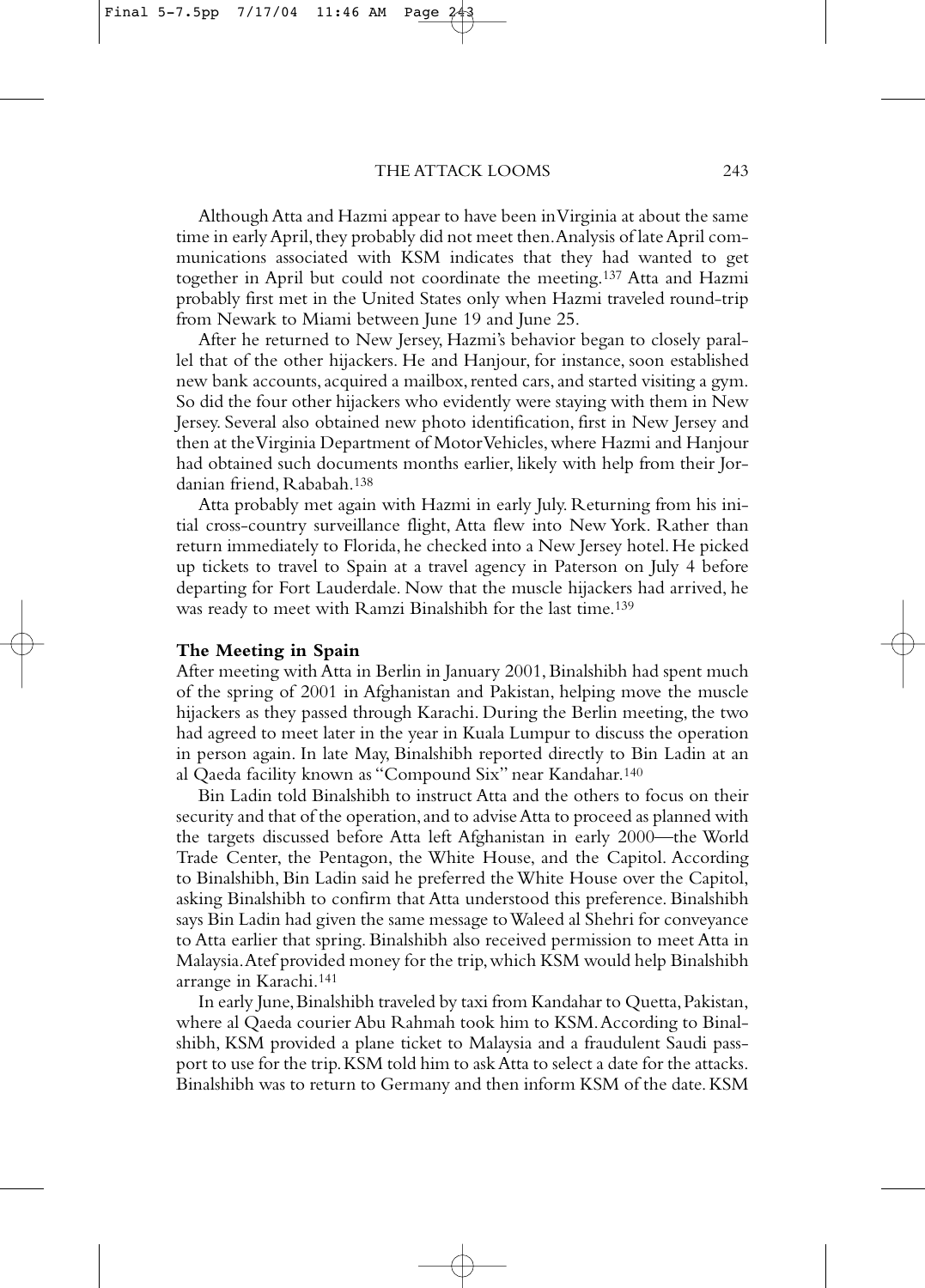also gave Binalshibh the email address of Zacarias Moussaoui for future contact. Binalshibh then left for Kuala Lumpur.142

Binalshibh contacted Atta upon arriving in Malaysia and found a change in plan. Atta could not travel because he was too busy helping the new arrivals settle in the United States.After remaining in Malaysia for approximately three weeks, Binalshibh went to Bangkok for a few days before returning to Germany. He and Atta agreed to meet later at a location to be determined.143

In early July,Atta called Binalshibh to suggest meeting in Madrid, for reasons Binalshibh claims not to know. He says he preferred Berlin, but that he and Atta knew too many people in Germany and feared being spotted together. Unable to buy a ticket to Madrid at the height of the tourist season, Binalshibh booked a seat on a flight to Reus, near Barcelona, the next day. Atta was already en route to Madrid, so Binalshibh phoned Shehhi in the United States to inform him of the change in itinerary.<sup>144</sup>

Atta arrived in Madrid on July 8. He spent the night in a hotel and made three calls from his room, most likely to coordinate with Binalshibh.The next day,Atta rented a car and drove to Reus to pick up Binalshibh; the two then drove to the nearby town of Cambrils. Hotel records show Atta renting rooms in the same area until July 19, when he returned his rental car in Madrid and flew back to Fort Lauderdale. On July 16, Binalshibh returned to Hamburg, using a ticket Atta had purchased for him earlier that day.According to Binalshibh, they did not meet with anyone else while in Spain.145

Binalshibh says he told Atta that Bin Ladin wanted the attacks carried out as soon as possible. Bin Ladin, Binalshibh conveyed, was worried about having so many operatives in the United States.Atta replied that he could not yet provide a date because he was too busy organizing the arriving hijackers and still needed to coordinate the timing of the flights so that the crashes would occur simultaneously.Atta said he required about five to six weeks before he could provide an attack date. Binalshibh advised Atta that Bin Ladin had directed that the other operatives not be informed of the date until the last minute.Atta was to provide Binalshibh with advance notice of at least a week or two so that Binalshibh could travel to Afghanistan and report the date personally to Bin Ladin.<sup>146</sup>

As to targets, Atta understood Bin Ladin's interest in striking the White House.Atta said he thought this target too difficult, but had tasked Hazmi and Hanjour to evaluate its feasibility and was awaiting their answer.Atta said that those two operatives had rented small aircraft and flown reconnaissance flights near the Pentagon.Atta explained that Hanjour was assigned to attack the Pentagon, Jarrah the Capitol, and that both Atta and Shehhi would hit the World Trade Center. If any pilot could not reach his intended target, he was to crash the plane. If Atta could not strike the World Trade Center, he planned to crash his aircraft directly into the streets of New York.Atta told Binalshibh that each pilot had volunteered for his assigned target, and that the assignments were subject to change.147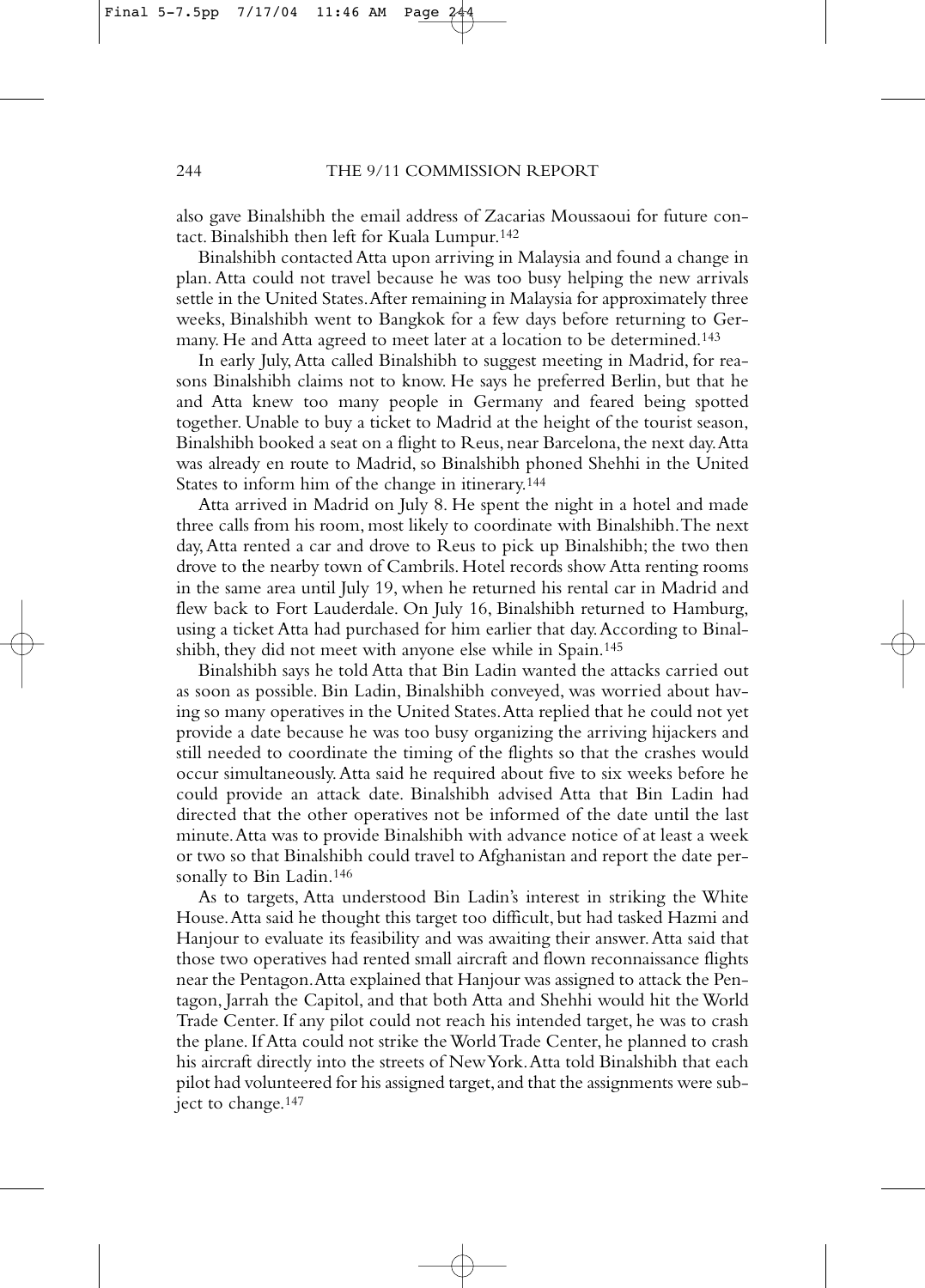During the Spain meeting,Atta also mentioned that he had considered targeting a nuclear facility he had seen during familiarization flights near New York—a target they referred to as "electrical engineering."According to Binalshibh, the other pilots did not like the idea. They thought a nuclear target would be difficult because the airspace around it was restricted, making reconnaissance flights impossible and increasing the likelihood that any plane would be shot down before impact. Moreover, unlike the approved targets, this alternative had not been discussed with senior al Qaeda leaders and therefore did not have the requisite blessing. Nor would a nuclear facility have particular symbolic value. Atta did not ask Binalshibh to pass this idea on to Bin Ladin, Atef, or KSM, and Binalshibh says he did not mention it to them until after September 11.148

Binalshibh claims that during their time in Spain, he and Atta also discussed how the hijackings would be executed. Atta said he, Shehhi, and Jarrah had encountered no problems carrying box cutters on cross-country surveillance flights.The best time to storm the cockpit would be about 10–15 minutes after takeoff, when the cockpit doors typically were opened for the first time.Atta did not believe they would need any other weapons. He had no firm contingency plan in case the cockpit door was locked.While he mentioned general ideas such as using a hostage or claiming to have a bomb, he was confident the cockpit doors would be opened and did not consider breaking them down a viable idea.Atta told Binalshibh he wanted to select planes departing on long flights because they would be full of fuel, and that he wanted to hijack Boeing aircraft because he believed them easier to fly than Airbus aircraft, which he understood had an autopilot feature that did not allow them to be crashed into the ground.149

Finally,Atta confirmed that the muscle hijackers had arrived in the United States without incident.They would be divided into teams according to their English-speaking ability.That way they could assist each other before the operation and each team would be able to command the passengers in English. According to Binalshibh,Atta complained that some of the hijackers wanted to contact their families to say goodbye, something he had forbidden.Atta, moreover, was nervous about his future communications with Binalshibh, whom he instructed to obtain new telephones upon returning to Germany.Before Binalshibh left Spain, he gave Atta eight necklaces and eight bracelets that Atta had asked him to buy when he was recently in Bangkok, believing that if the hijackers were clean shaven and well dressed, others would think them wealthy Saudis and give them less notice.150

As directed, upon returning from Spain, Binalshibh obtained two new phones, one to communicate with Atta and another to communicate with KSM and others,such as Zacarias Moussaoui.Binalshibh soon contacted KSM and, using code words, reported the results of his meeting with Atta. This important exchange occurred in mid-July.151

The conversation covered various topics. For example, Jarrah was to send Binalshibh certain personal materials from the hijackers, including copies of their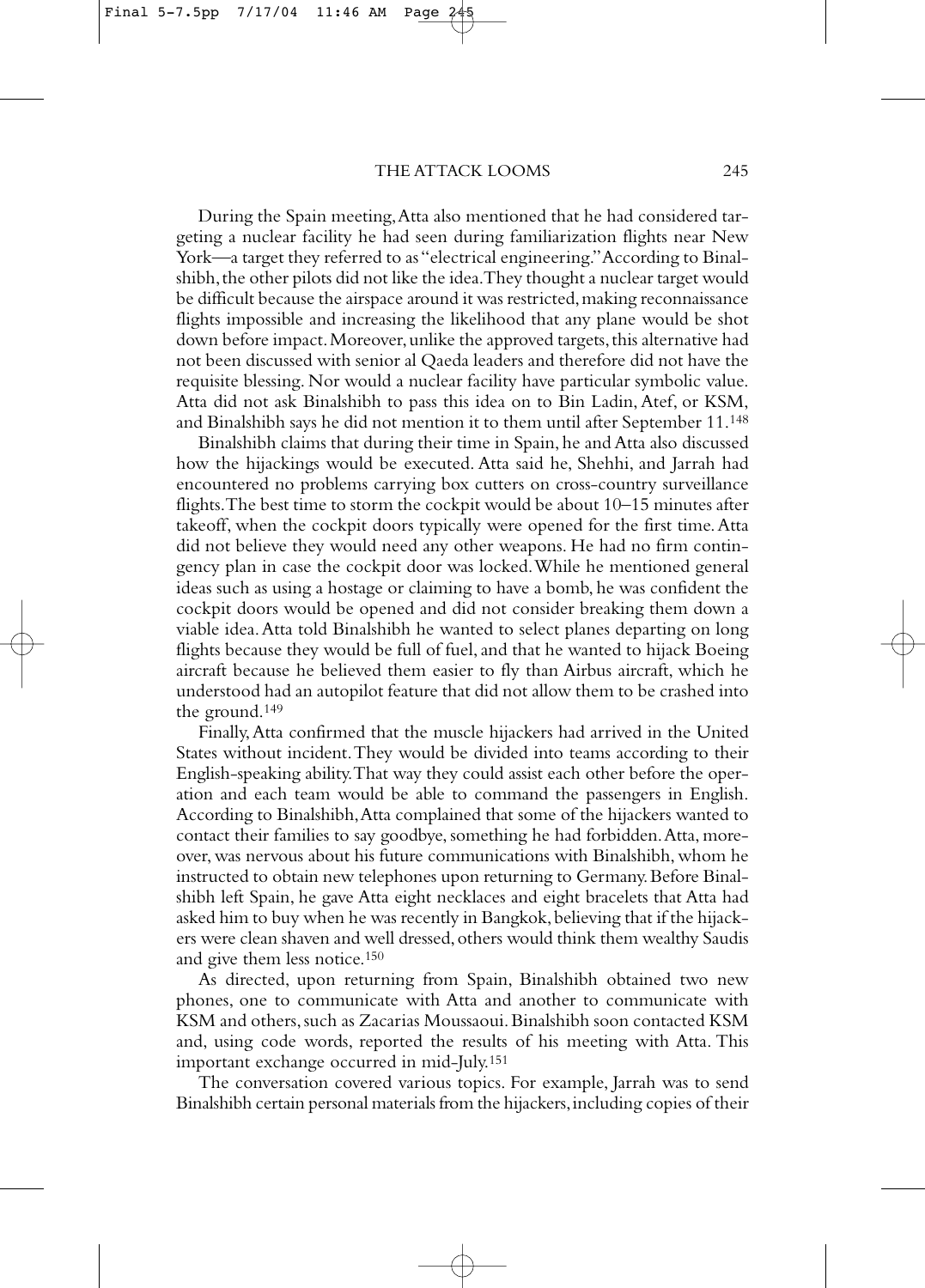passports, which Binalshibh in turn would pass along to KSM, probably for subsequent use in al Qaeda propaganda.<sup>152</sup>

The most significant part of the mid-July conversation concerned Jarrah's troubled relationship with Atta. KSM and Binalshibh both acknowledge that Jarrah chafed under Atta's authority over him.Binalshibh believes the disagreement arose in part from Jarrah's family visits. Moreover, Jarrah had been on his own for most of his time in the United States because Binalshibh's visa difficulty had prevented the two of them from training together. Jarrah thus felt excluded from the decisionmaking. Binalshibh had to act as a broker between Jarrah and Atta.153

Concerned that Jarrah might withdraw from the operation at this late stage, KSM emphasized the importance of Atta and Jarrah's resolving their differences.Binalshibh claims that such concern was unwarranted,and in their mid-July discussion reassured KSM that Atta and Jarrah would reconcile and be ready to move forward in about a month, after Jarrah visited his family. Noting his concern and the potential for delay,KSM at one point instructed Binalshibh to send "the skirts" to "Sally"—a coded instruction to Binalshibh to send funds to Zacarias Moussaoui.While Binalshibh admits KSM did direct him to send Moussaoui money during the mid-July conversation, he denies knowing exactly why he received this instruction—though he thought the money was being provided "within the framework" of the 9/11 operation.154

KSM may have instructed Binalshibh to send money to Moussaoui in order to help prepare Moussaoui as a potential substitute pilot for Jarrah.On July 20, 2001,Aysel Senguen, Jarrah's girlfriend, purchased a one-way ticket for Jarrah from Miami to Dusseldorf. On Jarrah's previous four trips from the United States to see Senguen and his family in Lebanon, he had always traveled with a round-trip ticket.When Jarrah departed Miami on July 25, Atta appears to have driven him to the airport, another unique circumstance.<sup>155</sup>

Binalshibh picked up Jarrah at the airport in Dusseldorf on July 25. Jarrah wanted to see Senguen as soon as possible, so he and Binalshibh arranged to meet a few days later. When they did, they had an emotional conversation during which Binalshibh encouraged Jarrah to see the plan through.156

While Jarrah was in Germany, Binalshibh and Moussaoui were in contact to arrange for the transfer of funds.Binalshibh received two wire transfers from Hawsawi in the UAE totaling \$15,000 and, within days, relayed almost all of this money to Moussaoui in two installments.157

Moussaoui had been taking flight lessons at the Airman Flight School in Norman, Oklahoma, since February but stopped in late May.Although at that point he had only about 50 hours of flight time and no solo flights to his credit, Moussaoui began making inquiries about flight materials and simulator training for Boeing 747s. On July 10, he put down a \$1,500 deposit for flight simulator training at Pan Am International Flight Academy in Eagan, Minnesota, and by the end of the month, he had received a simulator schedule to train from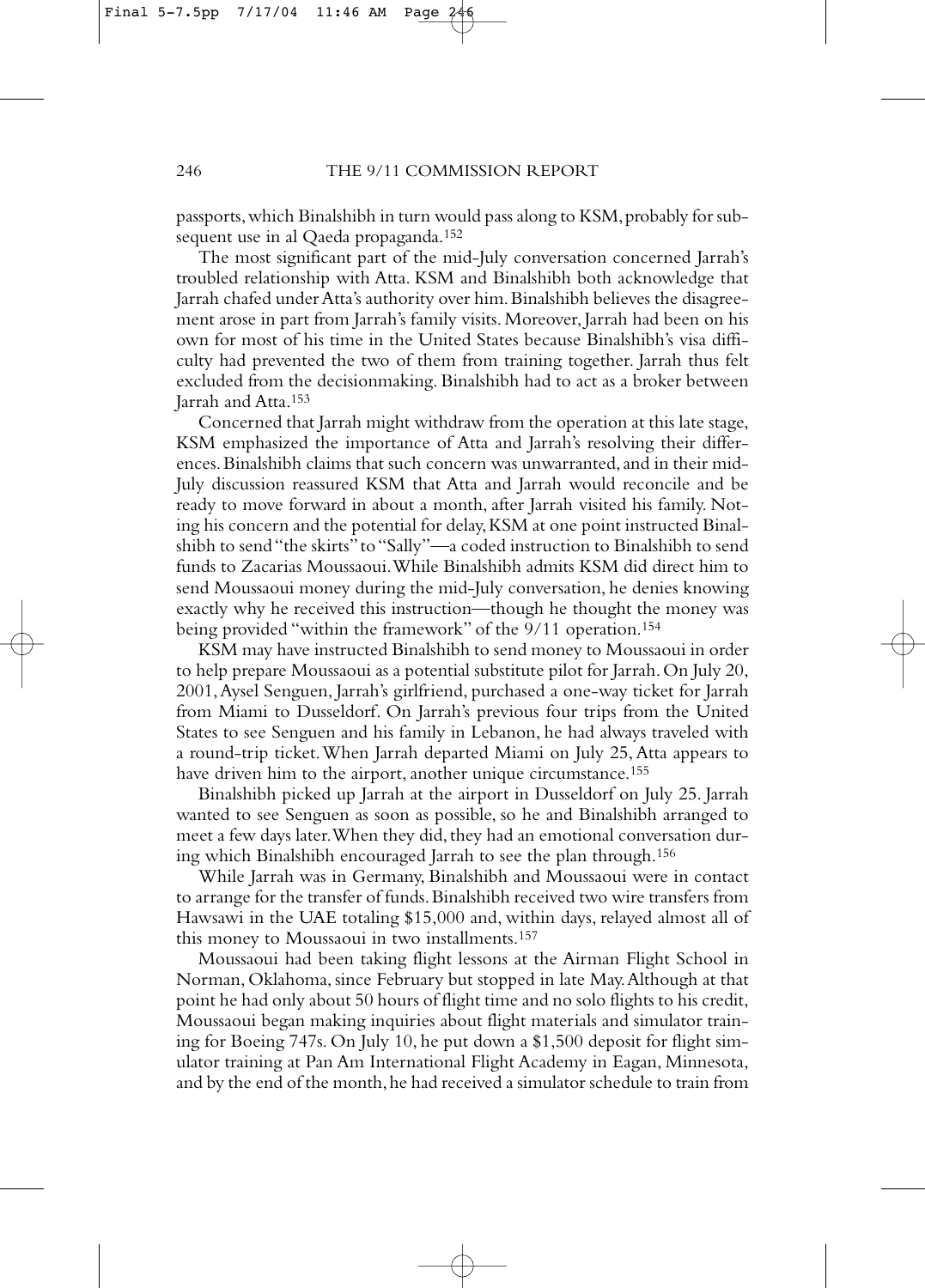August 13 through August 20. Moussaoui also purchased two knives and inquired of two manufacturers of GPS equipment whether their products could be converted for aeronautical use—activities that closely resembled those of the 9/11 hijackers during their final preparations for the attacks.158

On August 10, shortly after getting the money from Binalshibh, Moussaoui left Oklahoma with a friend and drove to Minnesota.Three days later, Moussaoui paid the \$6,800 balance owed for his flight simulator training at Pan Am in cash and began his training. His conduct, however, raised the suspicions of his flight instructor. It was unusual for a student with so little training to be learning to fly large jets without any intention of obtaining a pilot's license or other goal. On August 16, once the instructor reported his suspicion to the authorities, Moussaoui was arrested by the INS on immigration charges.159

KSM denies ever considering Moussaoui for the planes operation. Instead he claims that Moussaoui was slated to participate in a "second wave" of attacks. KSM also states that Moussaoui had no contact with Atta, and we are unaware of evidence contradicting this assertion.160

Yet KSM has also stated that by the summer of 2001, he was too busy with the planes operation to continue planning for any second-wave attacks.Moreover, he admits that only three potential pilots were ever recruited for the alleged second wave, Moussaoui plus two others who, by midsummer of 2001, had backed out of the plot.161 We therefore believe that the effort to push Moussaoui forward in August 2001 lends credence to the suspicion that he was being primed as a possible pilot in the immediate planes operation.

Binalshibh says he assumed Moussaoui was to take his place as another pilot in the 9/11 operation. Recounting a post-9/11 discussion with KSM in Kandahar, Binalshibh claims KSM mentioned Moussaoui as being part of the 9/11 operation. Although KSM never referred to Moussaoui by name, Binalshibh understood he was speaking of the operative to whom Binalshibh had wired money. Binalshibh says KSM did not approve of Moussaoui but believes KSM did not remove him from the operation only because Moussaoui had been selected and assigned by Bin Ladin himself.162

KSM did not hear about Moussaoui's arrest until after September 11. According to Binalshibh, had Bin Ladin and KSM learned prior to 9/11 that Moussaoui had been detained, they might have canceled the operation.When Binalshibh discussed Moussaoui's arrest with KSM after September 11, KSM congratulated himself on not having Moussaoui contact the other operatives, which would have compromised the operation. Moussaoui had been in contact with Binalshibh, of course, but this was not discovered until after 9/11.163

As it turned out, Moussaoui was not needed to replace Jarrah. By the time Moussaoui was arrested in mid-August, Jarrah had returned to the United States from his final trip to Germany, his disagreement with Atta apparently resolved.The operatives began their final preparations for the attacks.164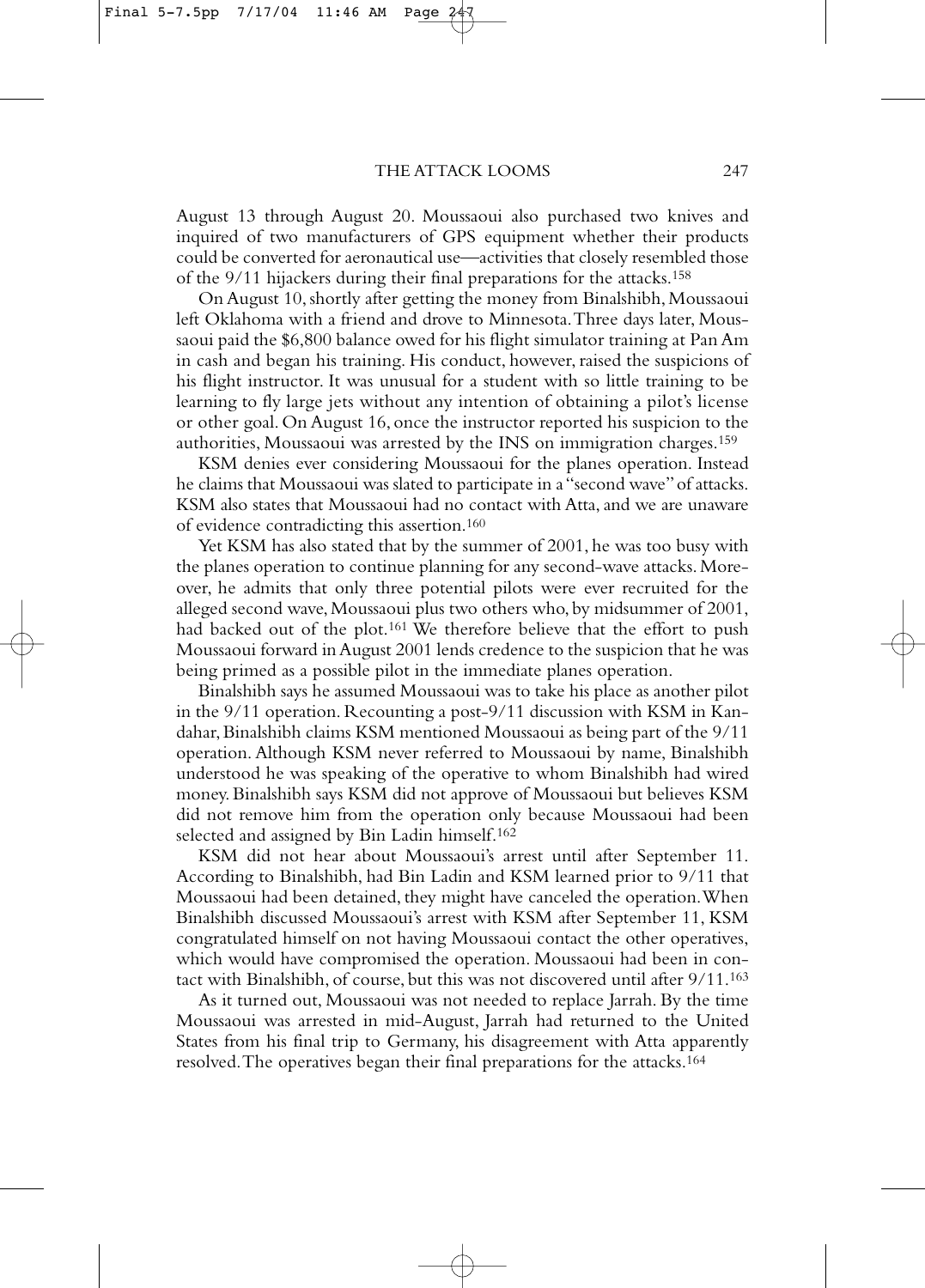#### **Readying the Attacks**

A week after he returned from meeting Binalshibh in Spain,Atta traveled to Newark, probably to coordinate with Hazmi and give him additional funds. Atta spent a few days in the area before returning to Florida on July 30.The month of August was busy, as revealed by a set of contemporaneous Atta-Binalshibh communications that were recovered after September 11.165

On August 3, for example, Atta and Binalshibh discussed several matters, such as the best way for the operatives to purchase plane tickets and the assignment of muscle hijackers to individual teams. Atta and Binalshibh also revisited the question of whether to target the White House.They discussed targets in coded language, pretending to be students discussing various fields of study: "architecture" referred to the World Trade Center, "arts" the Pentagon, "law" the Capitol, and "politics" the White House.166

Binalshibh reminded Atta that Bin Ladin wanted to target the White House. Atta again cautioned that this would be difficult.When Binalshibh persisted, Atta agreed to include the White House but suggested they keep the Capitol as an alternate target in case the White House proved too difficult. Atta also suggested that the attacks would not happen until after the first week in September, when Congress reconvened.167

Atta and Binalshibh also discussed "the friend who is coming as a tourist" a cryptic reference to candidate hijacker Mohamed al Kahtani (mentioned above), whom Hawsawi was sending the next day as "the last one" to "complete the group."On August 4,Atta drove to the Orlando airport to meet Kahtani. Upon arrival, however, Kahtani was denied entry by immigration officials because he had a one-way ticket and little money,could not speak English,and could not adequately explain what he intended to do in the United States. He was sent back to Dubai. Hawsawi contacted KSM, who told him to help Kahtani return to Pakistan.168

On August 7,Atta flew from Fort Lauderdale to Newark, probably to coordinate with Hazmi.Two days later,Ahmed al Ghamdi and Abdul Aziz al Omari, who had been living in New Jersey with Hazmi and Hanjour, flew to Miami—probably signifying that the four hijacking teams had finally been assigned.While Atta was in New Jersey, he, Hazmi, and Hanjour all purchased tickets for another set of surveillance flights. Like Shehhi, Jarrah, Atta, and Waleed al Shehri before them, Hazmi and Hanjour each flew in first class on the same type of aircraft they would hijack on 9/11 (a Boeing 757), and on transcontinental flights that connected to Las Vegas.This time, however, Atta himself also flew directly to Las Vegas, where all three stayed on August 13–14. Beyond Las Vegas's reputation for welcoming tourists, we have seen no credible evidence explaining why, on this occasion and others, the operatives flew to or met in Las Vegas.169

Through August, the hijackers kept busy with their gym training and the pilots took frequent practice flights on small rented aircraft.The operatives also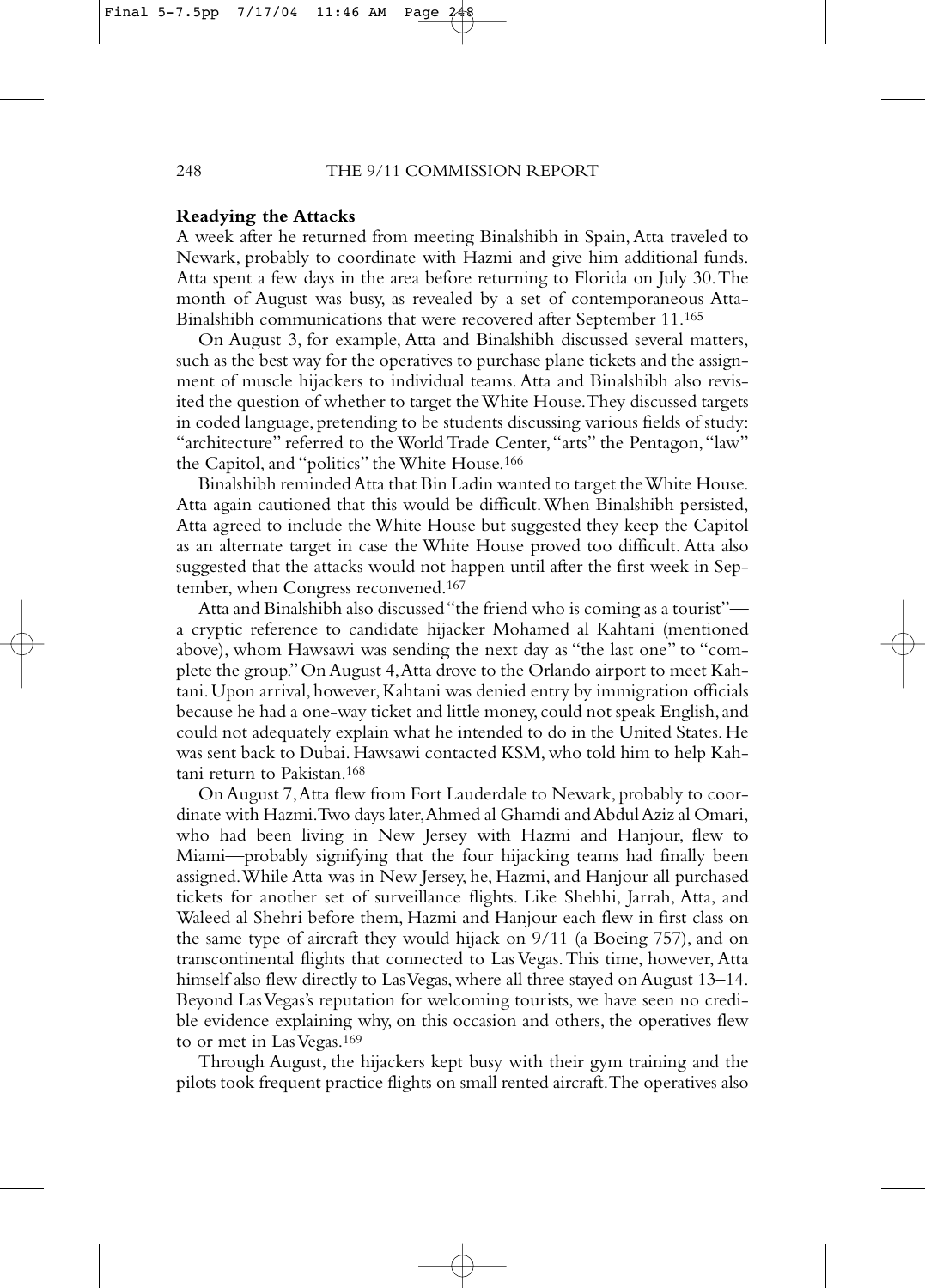began to make purchases suggesting that the planning was coming to an end. In mid-August, for example, they bought small knives that may actually have been used in the attacks. On August 22, moreover, Jarrah attempted to purchase four GPS units from a pilot shop in Miami.He was able to buy only one unit, which he picked up a few days later when he also purchased three aeronautical charts.170

Perhaps most significant, however, was the purchase of plane tickets for September 11. On August 23,Atta again flew to Newark, probably to meet with Hazmi and select flights. All 19 tickets were booked and purchased between August 25 and September 5.171

It therefore appears that the attack date was selected by the third week of August.This timing is confirmed by Binalshibh, who claims Atta called him with the date in mid-August. According to Binalshibh, Atta used a riddle to convey the date in code—a message of two branches, a slash, and a lollipop (to non-Americans, 11/9 would be interpreted as September 11). Binalshibh says he called Atta back to confirm the date before passing it to KSM.172

KSM apparently received the date from Binalshibh in a message sent through Binalshibh's old Hamburg associate,Zakariya Essabar.Both Binalshibh and KSM claim that Essabar was not privy to the meaning of the message and had no foreknowledge of the attacks. According to Binalshibh, shortly after the date was chosen, he advised Essabar and another Hamburg associate, Said Bahaji, that if they wanted to go to Afghanistan, now was the time because it would soon become more difficult. Essabar made reservations on August 22 and departed Hamburg for Karachi on August 30; Bahaji purchased his tickets on August 20 and departed Hamburg for Karachi on September 3.173

Binalshibh also made arrangements to leave for Pakistan during early September, before the attacks, as did Ali and Hawsawi, the plot facilitators in the UAE. During these final days, Binalshibh and Atta kept in contact by phone, email,and instant messaging.Although Atta had forbidden the hijackers to contact their families, he apparently placed one last call to his own father on September 9. Atta also asked Binalshibh to contact the family of one hijacker, pass along goodbyes from others, and give regards to KSM. Jarrah alone appears to have left a written farewell—a sentimental letter to Aysel Senguen.<sup>174</sup>

Hazmi, however, may not have been so discreet. He may have telephoned his former San Diego companion, Mohdar Abdullah, in late August. Several bits of evidence indicate that others in Abdullah's circle may have received word that something big would soon happen.As noted earlier,Abdullah's behavior reportedly changed noticeably. Prior to September 11, both he and Yazeed al Salmi suddenly became intent on proceeding with their planned marriages. One witness quotes Salmi as commenting after the 9/11 attacks,"I knew they were going to do something, that is why I got married." Moreover, as of August 2001, Iyad Kreiwesh and other employees at the Texaco station where Hazmi had worked suddenly were anticipating attention from law enforcement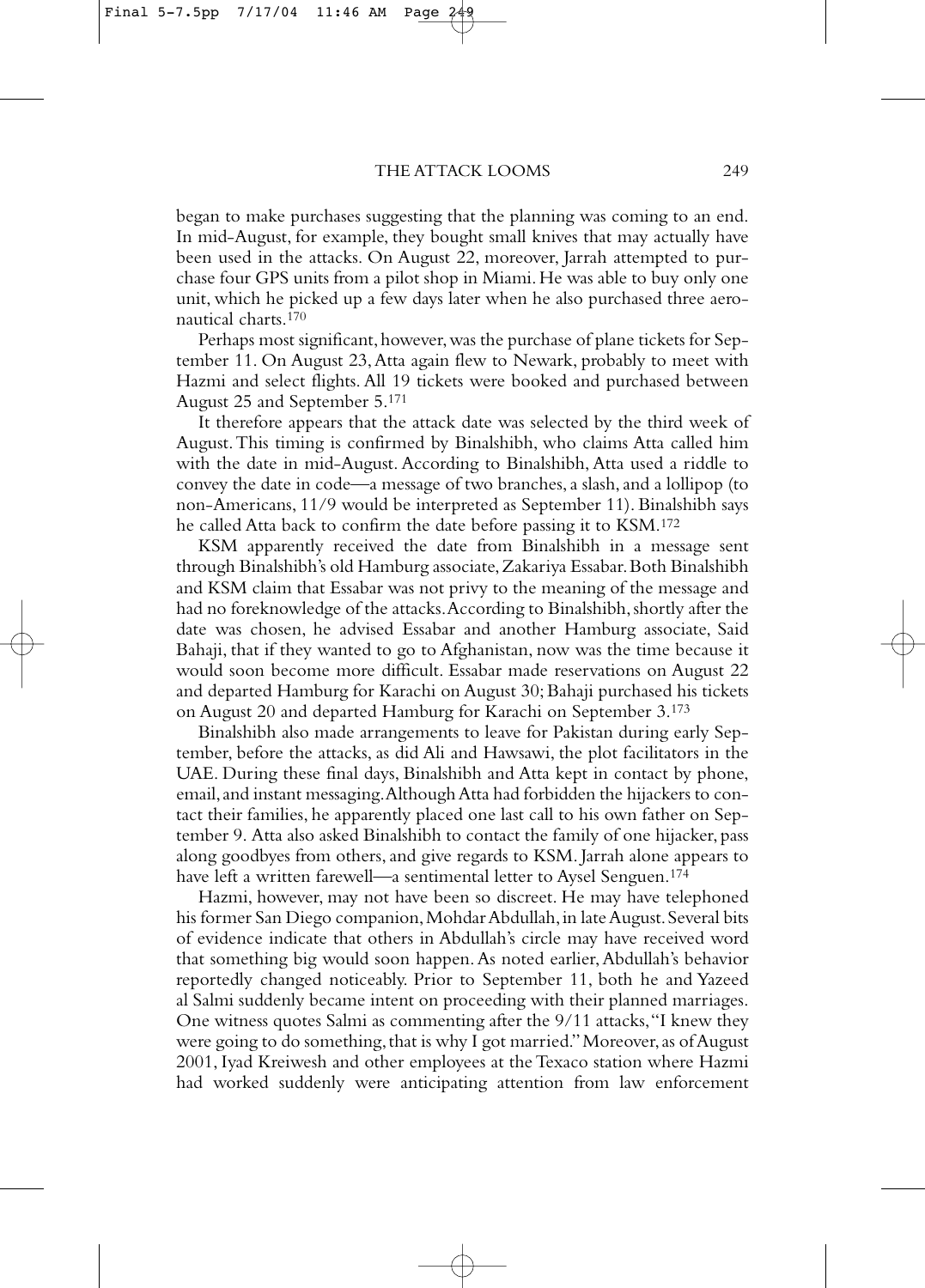authorities in the near future. Finally, according to an uncorroborated witness account, early on the morning of September 10, Abdullah, Osama Awadallah, Omar Bakarbashat, and others behaved suspiciously at the gas station.According to the witness, after the group met, Awadallah said "it is finally going to happen" as the others celebrated by giving each other high fives.<sup>175</sup>

# **Dissent within the al Qaeda Leadership**

While tactical preparations for the attack were nearing completion, the entire operation was being questioned at the top, as al Qaeda and the Taliban argued over strategy for 2001. Our focus has naturally been on the specifics of the planes operation. But from the perspective of Bin Ladin and Atef, this operation was only one, admittedly key, element of their unfolding plans for the year. Living in Afghanistan, interacting constantly with the Taliban, the al Qaeda leaders would never lose sight of the situation in that country.

Bin Ladin's consistent priority was to launch a major attack directly against the United States. He wanted the planes operation to proceed as soon as possible. Mihdhar reportedly told his cousin during the summer of 2001 that Bin Ladin was reputed to have remarked,"I will make it happen even if I do it by myself."176

According to KSM, Bin Ladin had been urging him to advance the date of the attacks. In 2000, for instance, KSM remembers Bin Ladin pushing him to launch the attacks amid the controversy after then-Israeli opposition party leader Ariel Sharon's visit to the Temple Mount in Jerusalem. KSM claims Bin Ladin told him it would be enough for the hijackers simply to down planes rather than crash them into specific targets. KSM says he resisted the pressure.<sup>177</sup>

KSM claims to have faced similar pressure twice more in 2001.According to him, Bin Ladin wanted the operation carried out on May 12, 2001, seven months to the day after the *Cole* bombing.KSM adds that the 9/11 attacks had originally been envisioned for May 2001.The second time he was urged to launch the attacks early was in June or July 2001, supposedly after Bin Ladin learned from the media that Sharon would be visiting the White House. On both occasions KSM resisted, asserting that the hijacking teams were not ready. Bin Ladin pressed particularly strongly for the latter date in two letters stressing the need to attack early.The second letter reportedly was delivered by Bin Ladin's son-in-law,Aws al Madani.178

Other evidence corroborates KSM's account. For instance, Mihdhar told his cousin that the attacks were to happen in May, but were postponed twice, first to July, then to September. Moreover, one candidate hijacker remembers a general warning being issued in the al Qaeda camps in July or early August, just like the warnings issued two weeks before the *Cole* bombing and ten days before the eventual 9/11 attacks. During the midsummer alert, al Qaeda members dispersed with their families, security was increased, and Bin Ladin disappeared for about 30 days, until the alert was canceled.179

While the details of the operation were strictly compartmented, by the time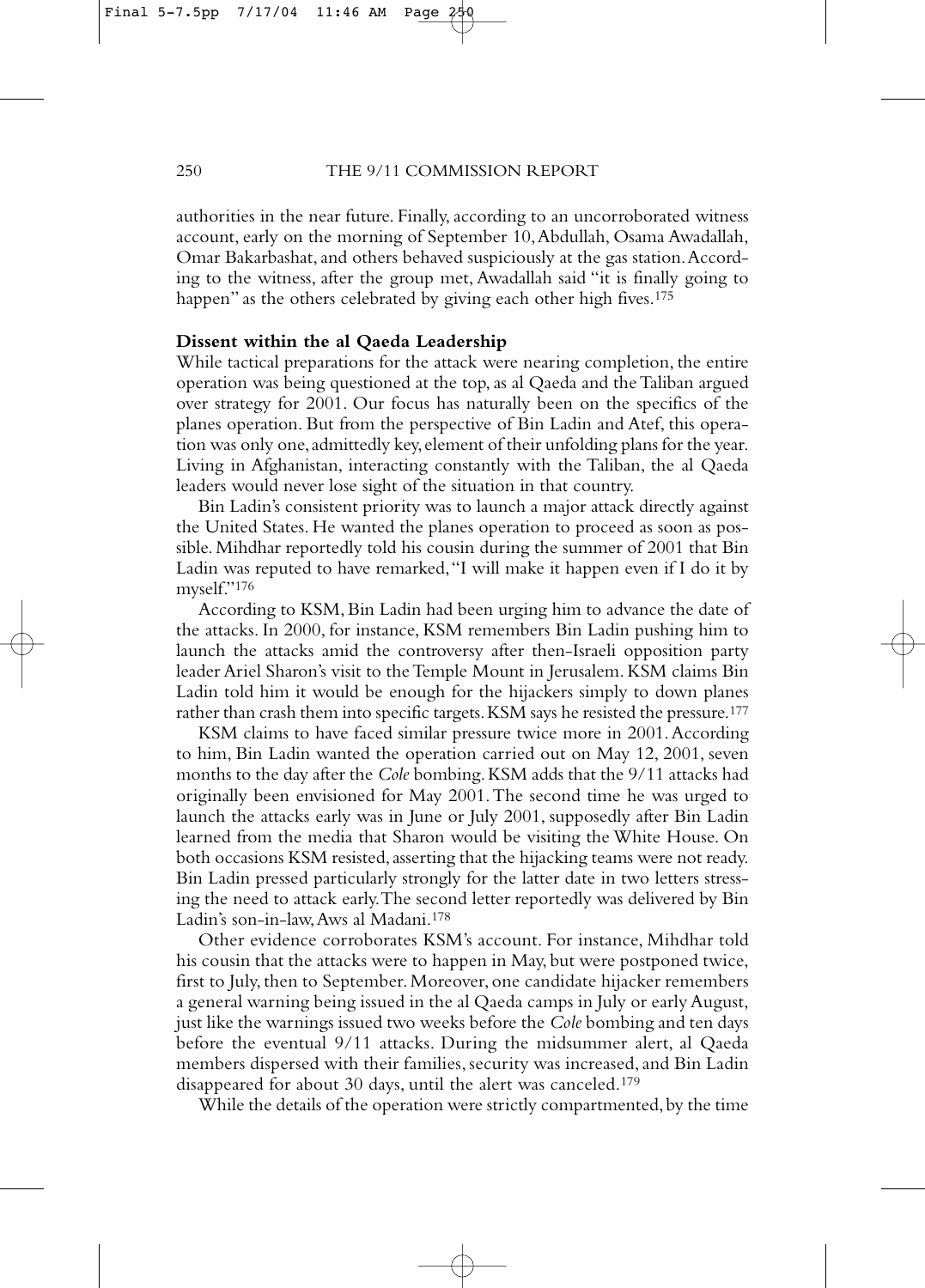of the alert, word had begun to spread that an attack against the United States was coming. KSM notes that it was generally well known by the summer of 2001 that he was planning some kind of operation against the United States. Many were even aware that he had been preparing operatives to go to the United States, leading some to conclude that al Qaeda was planning a nearterm attack on U.S. soil. Moreover, Bin Ladin had made several remarks that summer hinting at an upcoming attack and generating rumors throughout the worldwide jihadist community. Bin Ladin routinely told important visitors to expect significant attacks against U.S.interests soon and,during a speech at the al Faruq camp, exhorted trainees to pray for the success of an attack involving 20 martyrs.Others have confirmed hearing indications of an impending attack and have verified that such news, albeit without specific details, had spread across al Qaeda.180

Although Bin Ladin's top priority apparently was to attack the United States, others had a different view.The Taliban leaders put their main emphasis on the year's military offensive against the Northern Alliance, an offensive that ordinarily would begin in the late spring or summer.They certainly hoped that this year's offensive would finally finish off their old enemies, driving them from Afghanistan. From the Taliban's perspective, an attack against the United States might be counterproductive. It might draw the Americans into the war against them, just when final victory seemed within their grasp.181

There is evidence that Mullah Omar initially opposed a major al Qaeda operation directly against the United States in 2001. Furthermore, by July, with word spreading of a coming attack, a schism emerged among the senior leadership of al Qaeda. Several senior members reportedly agreed with Mullah Omar.Those who reportedly sided with Bin Ladin included Atef, Sulayman Abu Ghayth, and KSM. But those said to have opposed him were weighty figures in the organization—including Abu Hafs the Mauritanian, Sheikh Saeed al Masri, and Sayf al Adl. One senior al Qaeda operative claims to recall Bin Ladin arguing that attacks against the United States needed to be carried out immediately to support insurgency in the Israeli-occupied territories and protest the presence of U.S. forces in Saudi Arabia. Beyond these rhetorical appeals, Bin Ladin also reportedly thought an attack against the United States would benefit al Qaeda by attracting more suicide operatives, eliciting greater donations,and increasing the number of sympathizers willing to provide logistical assistance.182

Mullah Omar is reported to have opposed this course of action for ideological reasons rather than out of fear of U.S. retaliation. He is said to have preferred for al Qaeda to attack Jews, not necessarily the United States. KSM contends that Omar faced pressure from the Pakistani government to keep al Qaeda from engaging in operations outside Afghanistan. Al Qaeda's chief financial manager, Sheikh Saeed, argued that al Qaeda should defer to the Taliban's wishes. Another source says that Sheikh Saeed opposed the operation, both out of deference to Omar and because he feared the U.S. response to an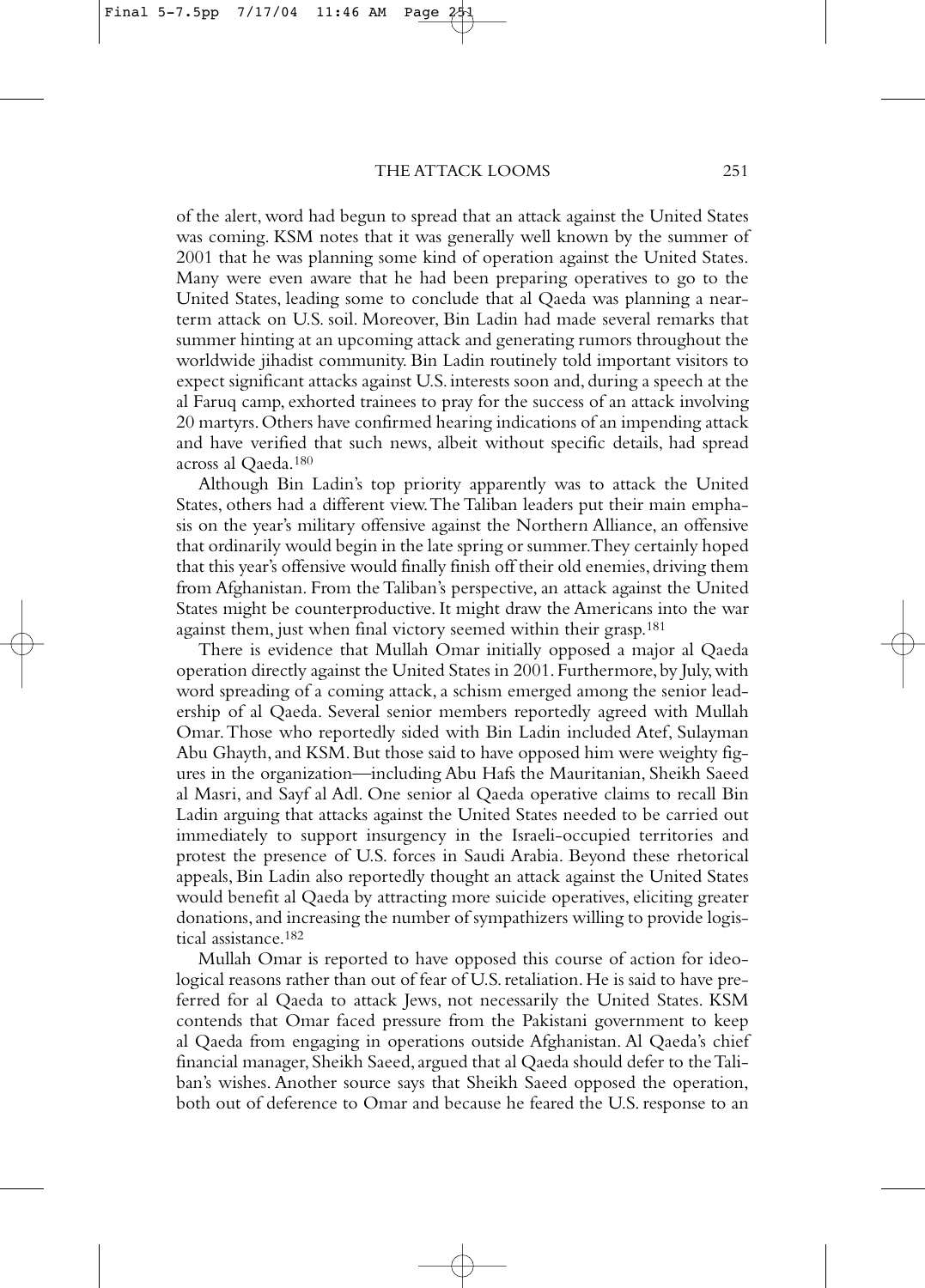attack.Abu Hafs the Mauritanian reportedly even wrote Bin Ladin a message basing opposition to the attacks on the Qur'an.183

According to KSM, in late August, when the operation was fully planned, Bin Ladin formally notified the al Qaeda Shura Council that a major attack against the United States would take place in the coming weeks.When some council members objected, Bin Ladin countered that Mullah Omar lacked authority to prevent al Qaeda from conducting jihad outside Afghanistan. Though most of the Shura Council reportedly disagreed,Bin Ladin persisted. The attacks went forward.184

The story of dissension within al Qaeda regarding the 9/11 attacks is probably incomplete.The information on which the account is based comes from sources who were not privy to the full scope of al Qaeda and Taliban planning. Bin Ladin and Atef, however, probably would have known, at least, that

- The general Taliban offensive against the Northern Alliance would rely on al Qaeda military support.
- Another significant al Qaeda operation was making progress during the summer—a plot to assassinate the Northern Alliance leader, Ahmed Shah Massoud.The operatives, disguised as journalists, were in Massoud's camp and prepared to kill him sometime in August.Their appointment to see him was delayed.185

But on September 9, the Massoud assassination took place. The delayed Taliban offensive against the Northern Alliance was apparently coordinated to begin as soon as he was killed, and it got under way on September 10.186

As they deliberated earlier in the year,Bin Ladin and Atef would likely have remembered that Mullah Omar was dependent on them for the Massoud assassination and for vital support in the Taliban military operations. KSM remembers Atef telling him that al Qaeda had an agreement with the Taliban to eliminate Massoud, after which the Taliban would begin an offensive to take over Afghanistan.Atef hoped Massoud's death would also appease the Taliban when the 9/11 attacks happened.There are also some scant indications that Omar may have been reconciled to the 9/11 attacks by the time they occurred.187

#### **Moving to Departure Positions**

In the days just before 9/11, the hijackers returned leftover funds to al Qaeda and assembled in their departure cities.They sent the excess funds by wire transfer to Hawsawi in the UAE, about \$26,000 altogether.188

The hijackers targeting American Airlines Flight 77, to depart from Dulles, migrated from New Jersey to Laurel, Maryland, about 20 miles from Washington, D.C.They stayed in a motel during the first week in September and spent